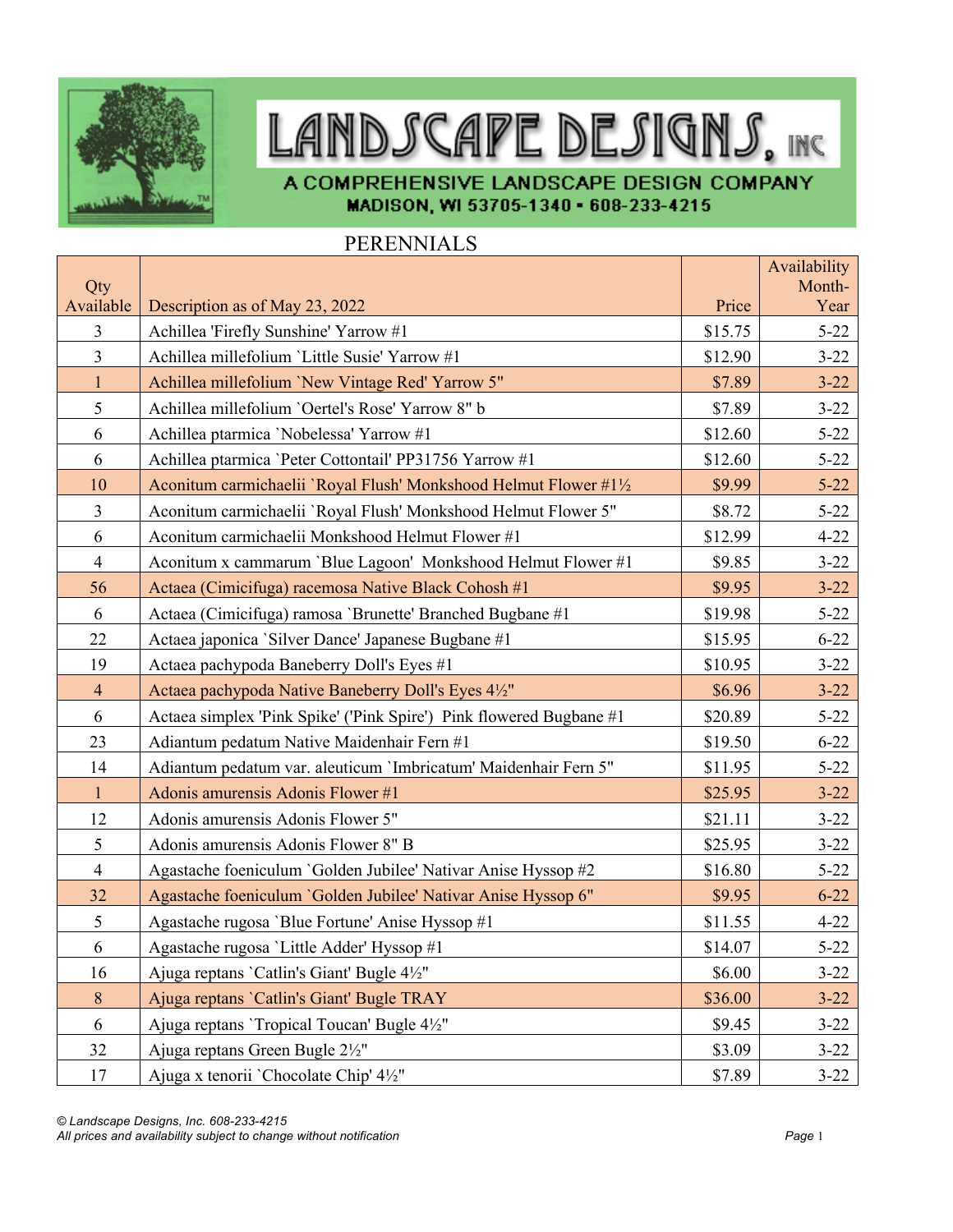| $\overline{3}$ | Ajuga x tenorii `Cordial Canary' Bugle 4½"                                                 | \$8.59  | $3 - 22$ |
|----------------|--------------------------------------------------------------------------------------------|---------|----------|
| 9              | Alcea 'Las Vegas' Mixed colors Long lived Hollyhocks #1                                    | \$13.44 | $5 - 22$ |
| 26             | Alchemilla alpinum Apline Lady's Mantle 41/2"                                              | \$7.99  | $6 - 22$ |
| $\overline{2}$ | Alchemilla mollis 'Thriller' Lady's Mantle #1                                              | \$11.55 | $5 - 22$ |
| 18             | Allium 'Millennium' Ornamental Onion #1                                                    | \$14.39 | $5 - 22$ |
| 12             | Allium 'Peek-A-Boo' Ornamental Onion #1                                                    | \$13.13 | $3 - 22$ |
| 5              | Allium angulosum (tanguticum)'Summer Beauty' #1                                            | \$12.60 | $3 - 22$ |
| 60             | Allium cepa 'Prolificum' Red-top bunching Onion 2½"                                        | \$3.95  | $3 - 22$ |
| 36             | Allium cepa 'Prolificum' Red-top bunching Onion 4½"                                        | \$4.95  | $3 - 22$ |
| $\tau$         | Allium maximowiczii `Alba' Ornamental Onion #2                                             | \$12.05 | $3 - 22$ |
| $\mathbf{1}$   | Allium plummerae 'Desert Love' Tanner's Canyon or Plummer's Nativar<br>Ornamental Onion #1 | \$12.99 | $3 - 22$ |
| $\,8\,$        | Allium schoenoprasum 'Forescate' Chives #2                                                 | \$10.95 | $3 - 22$ |
| $\mathbf{1}$   | Allium schoenoprasum 'Forescate' Chives 5"                                                 | \$5.29  | $3 - 22$ |
| $\overline{2}$ | Allium schoenoprasum 'Chivette' Dwarf near sterile Chives #1                               | \$12.00 | $3 - 22$ |
| 38             | Allium senescens 'Blue Eddy' Non-seeding Ornamental Onion #1                               | \$14.39 | $3 - 22$ |
| 32             | Allium senescens 'Blue Eddy' Non-seeding Ornamental Onion 5"                               | \$9.05  | $7 - 22$ |
| 28             | Allium senescens subsp. senescens 'Mongolian Gem' Ornamental Onion<br>$4\frac{1}{2}$ "     | \$6.95  | $3 - 22$ |
| 28             | Allium senescens var. glaucum Ornamental Onion 41/2"                                       | \$4.29  | $3 - 22$ |
| 28             | Allium stellatum Pink Prairie Onion Native Eastern Great Plains<br>Ornamental Onion 41/2"  | \$6.72  | $3 - 22$ |
| 24             | Allium thunbergii variety ozawa Ornamental Onion 41/2"                                     | \$11.55 | $5 - 22$ |
| 189            | Allium triccocum Native Ramps Onion 41/2"                                                  | \$8.29  | $5 - 22$ |
| 6              | Allium x `August Asteroids' Ornamental Onion #1                                            | \$11.55 | $3 - 22$ |
| $\overline{7}$ | Allium x `Pink Planet' Ornamental Onion #1                                                 | \$13.13 | $3 - 22$ |
| 11             | Allium x 'Windy City' Ornamental Onion #1                                                  | \$13.29 | $3 - 22$ |
| 5              | Amsonia 'Starstruck' Hybrid Nativar Bluestar Amsonia #1                                    | \$15.65 | $3 - 22$ |
| $\mathbf 1$    | Amsonia 'Storm Cloud' Bluestar Amsonia Proven Winners #1                                   | \$16.91 | $3 - 22$ |
| 5              | Amsonia `String Theory' Nativar Bluestar #1                                                | \$18.27 | $5 - 22$ |
| 4              | Amsonia ciliata var tenuifolia 'Verdant Venture' Nativar Downy Bluestar #1                 | \$13.99 | $3 - 22$ |
| 6              | Amsonia hubrichtii Native Bluestar Amsonia #1                                              | \$12.60 | $5 - 22$ |
| 11             | Amsonia illustris Native Shining Bluestar Amsonia #1                                       | \$15.33 | $3 - 22$ |
| 5              | Amsonia tabernaemontana 'Fontana' Nativar Blue Star #1                                     | \$12.59 | $3 - 22$ |
| $\mathbf{1}$   | Amsonia tabernaemontana Bluestar Willow Amsonia #2                                         | \$15.29 | $3 - 22$ |
| 12             | Amsonia tabernaemontana Native Bluestar #1                                                 | \$15.33 | $3 - 22$ |
| $\tau$         | Amsonia tabernaemontana 'Short Stop' Nativar Blue Star #1                                  | \$12.60 | $3 - 22$ |
| 3              | Amsonia tabernaemontana var salicifolia 'Halfway to Arkansas' Nativar<br>Bluestar #1       | \$12.60 | $3 - 22$ |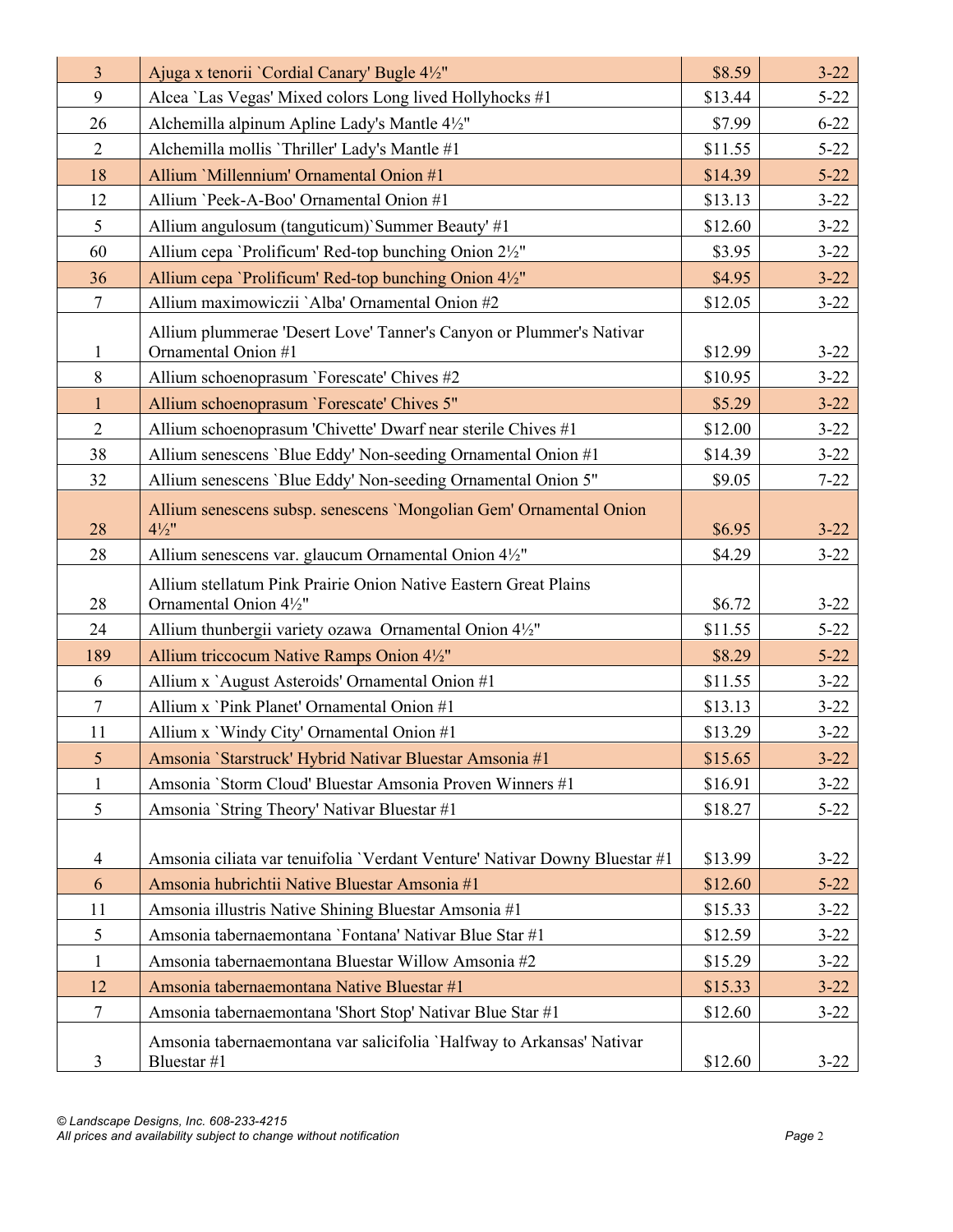| 5               | Amsonia tabernaemontana var salicifolia 'Midway to Montana' Bluestar #1                  | \$12.60 | $3 - 22$ |
|-----------------|------------------------------------------------------------------------------------------|---------|----------|
| 10              | Amsonia x 'Bases Loaded' Hybrid Nativar Bluestar #1                                      | \$11.50 | $3 - 22$ |
| 6               | Amsonia x `First Hit' Nativar Bluestar #1                                                | \$11.50 | $3 - 22$ |
| 64              | Amsonia x hubrichtii 'Butterscotch' Nativar Bluestar Amsonia #1                          | \$10.95 | $3 - 22$ |
| 5               | Amsonia x illlustris 'Seventh Inning Stretch' Hybrid Nativar Bluestar #1                 | \$10.49 | $3 - 22$ |
| 18              | Amsonia x tabernaemontana 'Blue Ice' Hybrid Nativar Bluestar Amsonia #1                  | \$15.65 | $3 - 22$ |
| 10              | Amsonia x tabernaemontana 'Blue Ice' Hybrid Nativar Bluestar Amsonia<br>$4\frac{1}{2}$ " | \$11.55 | $5 - 22$ |
| 6               | Andropogon gerardii 'Red October' Nativar Blue Stem #1                                   | \$15.75 | $5 - 22$ |
| 10              | Andropogon gerardii 'Blackhawks' Nativar Blue Stem #3                                    | \$31.50 | $5 - 22$ |
| $5\overline{)}$ | Anemone 'Curtain Call Deep Rose' Anemone #1                                              | \$15.39 | $5 - 22$ |
| 5               | Anemone 'Fall in Love' Anemone #1                                                        | \$15.75 | $5 - 22$ |
| 6               | Anemone `Fall in Love Sweetly' PP31089 Anemone #1                                        | \$12.60 | $5 - 22$ |
| $\overline{2}$  | Anemone canadensis Native Meadow Anemone #1                                              | \$11.95 | $3 - 22$ |
| $5\overline{)}$ | Anemone canadensis Native Meadow Anemone #2                                              | \$13.95 | $3 - 22$ |
| $8\,$           | Anemone canadensis Native Meadow Anemone 5"                                              | \$7.98  | $3 - 22$ |
| 6               | Anemone cylindrica Native Candle Anemone 41/2"                                           | \$10.39 | $5 - 22$ |
| 20              | Anemone quinquefolia Native Wood Anemone 4«"                                             | \$5.60  | $3 - 22$ |
| 6               | Anemone virginiana Native Thimble Flower 41/2"                                           | \$10.49 | $5 - 22$ |
| 6               | Anemone x hybrida 'Dreaming Swan' Anemone #1                                             | \$14.39 | $5 - 22$ |
| $\overline{2}$  | Anemone x hybrida 'Fantasy Cinderella' Hybrid Japanese Anemone 5"                        | \$11.95 | $3 - 22$ |
| $8\,$           | Anemone x hybrida `Fantasy Pocahontas' Anemone #1                                        | \$14.39 | $3 - 22$ |
| 52              | Anemone x hybrida 'Whirlwind' Anemone #1                                                 | \$13.13 | $6 - 22$ |
| 32              | Antennaria dioica 'Rubra' Tomentose Pussytoes 4"B                                        | \$5.20  | $6 - 22$ |
| 19              | Antennaria plantaginifolia Native Plantain-leafed Pussytoes #1                           | \$9.95  | $3 - 22$ |
| 42              | Aquilegia canadensis 'Little Lantern' Dwarf Native Columbine 5"                          | \$6.95  | $3 - 22$ |
| 33              | Aquilegia canadensis 'Corbett' Native Columbine 5"                                       | \$7.95  | $4 - 22$ |
| $\mathbf{1}$    | Aquilegia canadensis Native Columbine 4½"                                                | \$12.08 | $3 - 22$ |
| 21              | Aralia 'Sun King' Golden Japanese Spikenard #1                                           | \$16.49 | $5 - 22$ |
| 6               | Aralia `Sun King' Golden Japanese Spikenard #3                                           | \$32.24 | $5 - 22$ |
| 9               | Aralia racemosa Native Spikenard 41/2"                                                   | \$8.29  | $3 - 22$ |
| 17              | Arisaema dracontium Native Green Dragon 41/2"                                            | \$5.95  | $3 - 22$ |
| 28              | Arisaema triphyllum 'Starburst' Patterned Leaf Native Jack-in-the-Pulpit 4"              | \$9.80  | $3 - 22$ |
| 11              | Arisaema triphyllum Dark form Native Jack-in-the-Pulpit 31/2"                            | \$7.35  | $5 - 22$ |
| 80              | Arisaema triphyllum Jack-in-the-Pulpit 2-3 year old corms 4"                             | \$4.95  | $3 - 22$ |
| 25              | Arisaema triphyllum Native Jack-in-the-Pulpit #1                                         | \$8.95  | $3 - 22$ |
| 30              | Artemisia ludoviciana `Sea Salt' Nativar White Sage #1                                   | \$11.95 | $6 - 22$ |
| $\mathbf{1}$    | Arum italicum Italian Woodland Arum 3/pot #1                                             | \$9.90  | $9 - 21$ |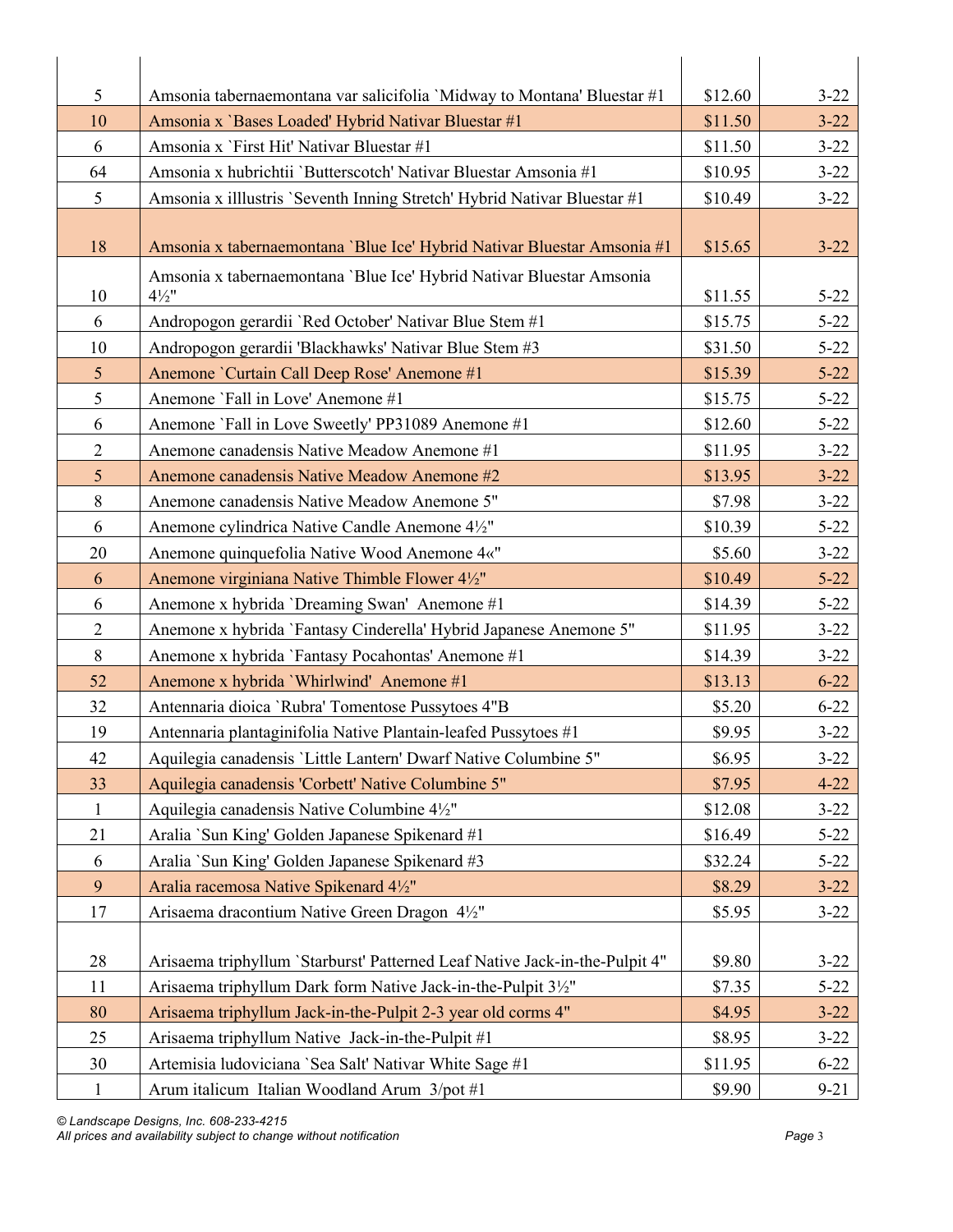| $\overline{3}$ | Aruncus `Chantilly Lace' Goat's Beard Proven Winners #1        | \$13.29 | $3 - 22$ |
|----------------|----------------------------------------------------------------|---------|----------|
| 6              | Aruncus 'Fairy Hair' Compact Goat's Beard #1                   | \$13.29 | $3 - 22$ |
| $\mathbf{1}$   | Aruncus aethusifolius Goat's Beard #1                          | \$11.09 | $3 - 22$ |
| 17             | Aruncus dioicus 'Child of Two Worlds' Nativar Goatsbeard 5"    | \$10.77 | $3 - 22$ |
| 6              | Aruncus dioicus 'Horatio' Nativar Goat's Beard #1              | \$17.85 | $5 - 22$ |
| 16             | Aruncus dioicus `Kneiffii' Compact Nativar Goat's Beard #1     | \$11.09 | $3 - 22$ |
| $\overline{4}$ | Aruncus dioicus 'Misty Lace' Compact Nativar Goat's Beard #1   | \$14.39 | $5 - 22$ |
| $\tau$         | Aruncus dioicus Native Goat's Beard #1                         | \$13.80 | $3 - 22$ |
| 11             | Aruncus dioicus Native Goat's Beard #2                         | \$16.80 | $5 - 22$ |
| 10             | Aruncus dioicus Native Goat's Beard 4½"                        | \$9.87  | $5 - 22$ |
| 5              | Aruncus x 'Sparkles' Goat's Beard #1                           | \$16.80 | $5 - 22$ |
| $\mathbf{1}$   | Asarum canadense Native Wild Ginger #1                         | \$6.96  | $3 - 22$ |
| 32             | Asarum canadense Native Wild Ginger 41/2"                      | \$4.95  | $3 - 22$ |
| 133            | Asarum canadense Native Wild Ginger each in a tray             | \$4.29  | $3 - 22$ |
| 5              | Asclepias incarnata `Cinderella' Nativar Swamp Milkweed #1     | \$12.59 | $3 - 22$ |
| $\tau$         | Asclepias incarnata 'Ice Ballet' Nativar Swamp Milkweed #1     | \$12.99 | $3 - 22$ |
| 6              | Asclepias incarnata 'Ice Ballet' Nativar Swamp Milkweed #2     | \$14.99 | $3 - 22$ |
| 25             | Asclepias incarnata 'Soulmate' Nativar Swamp Milkweed #1       | \$9.95  | $6 - 22$ |
| 12             | Asclepias incarnata 'Soulmate' Nativar Swamp Milkweed #2       | \$16.80 | $5 - 22$ |
| 10             | Asclepias incarnata Native Swamp Milkweed #1                   | \$12.95 | $3 - 22$ |
| 9              | Asclepias purpurascens Native Purple Milk Weed 4½"             | \$10.19 | $5 - 22$ |
| 8              | Asclepias sullivantii Native Prairie Milkweed 41/2"            | \$10.19 | $3 - 22$ |
| 32             | Asclepias tuberosa 'Mellow Yellow' Nativar Butterfly Flower 5" | \$8.94  | $6 - 22$ |
| 8              | Asclepias tuberosa Native Butterfly Flower #2                  | \$17.09 | $3 - 22$ |
| 27             | Asclepias tuberosa Native Butterfly Flower 41/2"               | \$4.99  | $3 - 22$ |
| 50             | Asclepias tuberosa Native Butterfly Flower 5"                  | \$4.98  | $6 - 22$ |
| $8\,$          | Asclepias verticillata Whorled Native Prairie Milkweed 41/2"   | \$9.22  | $3 - 22$ |
| 10             | Asclepias virdis Native Spider Milkweed 41/2"                  | \$10.19 | $5 - 22$ |
| 6              | Asparagus 'Jersey Knight' Edible Asparagus #2                  | \$15.96 | $3 - 22$ |
| 9              | Asparagus 'Sweet Purple' Edible Asparagus #0.75                | \$5.25  | $3 - 22$ |
| 30             | Asplenium tricomanes Maidenhair Spleenwort 4"                  | \$10.49 | $5 - 22$ |
| 21             | Aster tartaricus 'Jindae' Compact Tartarian Daisy #1           | \$12.99 | $3 - 22$ |
| 6              | Astilbe 'Cappuccino' Astilbe #1                                | \$14.07 | $5 - 22$ |
| $\mathbf{1}$   | Astilbe 'Chocolate Shogun' Astilbe #1                          | \$16.00 | $3 - 22$ |
| 6              | Astilbe 'Color Flash' Astilbe #1                               | \$14.07 | $5 - 22$ |
| 7              | Astilbe 'Color Flash Lime' Astilbe #1                          | \$12.81 | $3 - 22$ |
| 6              | Astilbe 'Moccachino' #1                                        | \$14.07 | $5 - 22$ |
| $\mathbf{1}$   | Astilbe 'Younique Carmine' #1                                  | \$14.07 | $5 - 22$ |
| 3              | Astilbe 'Younique Lilac' #1                                    | \$14.07 | $3 - 22$ |
| 50             | Astilbe biternatum Native Astilbe #1                           | \$10.95 | $6 - 22$ |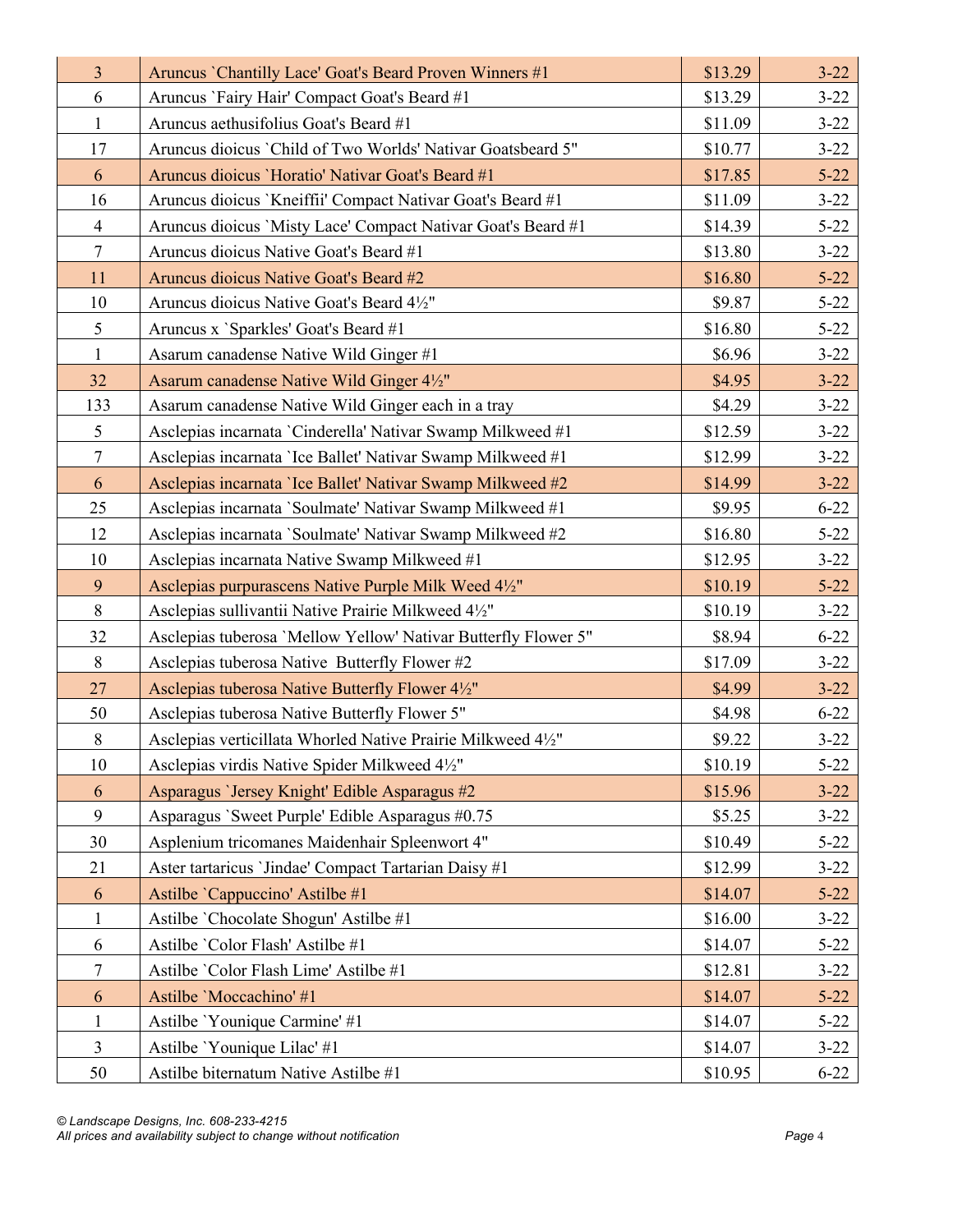| 6              | Astilbe chinensis 'Black Pearls' Astilbe #1                           | \$5.99  | $5 - 22$ |
|----------------|-----------------------------------------------------------------------|---------|----------|
| 6              | Astilbe chinensis 'Pumila' #1                                         | \$14.07 | $5 - 22$ |
| 6              | Astilbe chinensis 'Purple Candles' #1                                 | \$14.07 | $5 - 22$ |
| $\overline{3}$ | Astilbe simplicifolia 'Hennie Graafland' #1                           | \$8.95  | $3 - 22$ |
| $\overline{5}$ | Astilbe simplicifolia `Sprite' Astilbe #1                             | \$10.49 | $3 - 22$ |
| $\mathbf{1}$   | Astilbe simplicifolia 'Sprite' Astilbe 5"                             | \$7.49  | $3 - 22$ |
| $\mathbf{1}$   | Astilbe x arendsii 'Radius' Astilbe 41/2"                             | \$7.25  | $3 - 22$ |
| $\overline{3}$ | Astilbe x chinensis `Amber Moon' PP26028 Astilbe #1                   | \$14.39 | $5 - 22$ |
| $\overline{3}$ | Astilbe x rosea 'Peach Blossom' #1                                    | \$14.07 | $3 - 22$ |
| 25             | Astrantia major `Ruby Cloud' Masterwort #1                            | \$14.76 | $6 - 22$ |
| $\tau$         | Astrantia major `Sparkling Stars' Masterwort #1                       | \$16.80 | $5 - 22$ |
| 38             | Astrantia major `Sparkling Stars Pink' Masterwort #1                  | \$17.99 | $6 - 22$ |
| 30             | Astrantia major `Star of Beauty' Masterwort #1                        | \$14.49 | $6 - 22$ |
| 30             | Astrantia major 'Star of Fire' Masterwort #1                          | \$14.49 | $6 - 22$ |
| 24             | Astrantia major 'Star of Magic' Masterwort #1                         | \$21.99 | $6 - 22$ |
| 12             | Athyrium angustum rubellum 'Lady In Red' Lady Fern #1                 | \$16.80 | $5 - 22$ |
| 10             | Athyrium filix-femina 'Dre's Dagger' Nativar Lady Fern #1             | \$15.75 | $5 - 22$ |
| 20             | Athyrium filix-femina 'Victoriae' Nativar Lady Fern #1                | \$17.39 | $3 - 22$ |
| 14             | Athyrium filix-femina Native Lady Fern #1                             | \$12.40 | $6 - 22$ |
| 9              | Athyrium filix-femina Native Lady Fern #3                             | \$19.99 | $3 - 22$ |
| 12             | Athyrium niponicum 'Burgundy Lace' Japanese Painted Fern #1           | \$15.75 | $5 - 22$ |
| $\tau$         | Athyrium niponicum pictum x filix-femina `Ghost' Painted Lady Fern #1 | \$17.59 | $3 - 22$ |
| 9              | Athyrium nipponicum `Applecourt' Painted Fern #1                      | \$16.80 | $3 - 22$ |
| $\overline{4}$ | Athyrium nipponicum `Crested Surf` Painted Fern #1                    | \$19.95 | $5 - 22$ |
| 30             | Athyrium nipponicum 'Metallicum Painted Fern #1                       | \$16.25 | $6 - 22$ |
| 12             | Athyrium nipponicum 'Pearly White' Painted Fern #1                    | \$15.75 | $5 - 22$ |
| 15             | Athyrium nipponicum 'Pictum' Japanese Painted Fern #1                 | \$15.75 | $3 - 22$ |
| $\mathbf{2}$   | Athyrium nipponicum 'Pictum' Japanese Painted Fern #2                 | \$18.77 | $3 - 22$ |
| 5 <sup>5</sup> | Athyrium nipponicum 'Pictum' Japanese Painted Fern 5"                 | \$10.99 | $3 - 22$ |
| 30             | Athyrium nipponicum cv. pictum `Red Beauty' Japanese Painted Fern #1  | \$16.99 | $6 - 22$ |
| $\overline{4}$ | Athyrium nipponicum cv. pictum `Regal Red' Japanese Painted Fern 4½"  | \$15.23 | $3 - 22$ |
| 10             | Athyrium nipponicum cv. pictum 'Rubellum' Japanese Painted Fern #1    | \$15.49 | $3 - 22$ |
| 18             | Athyrium x 'Godzilla' Japanese Fern #1                                | \$19.95 | $5 - 22$ |
| $\overline{2}$ | Baptisia `American Goldfinch' highbred Nativar False Indigo #2        | \$17.88 | $3 - 22$ |
| $\overline{2}$ | Baptisia `American Goldfinch' Hype red Nativar False Indigo #1        | \$14.95 | $3 - 22$ |
| $\mathfrak{Z}$ | Baptisia 'Blue Bubbly' Hybrid Nativar False Indigo #1                 | \$18.27 | $5 - 22$ |
| $\overline{2}$ | Baptisia 'Blueberry Sunday' Hybrid Nativar False Indigo #1            | \$18.27 | $5 - 22$ |
| 3              | Baptisia 'Burgundy Blast' Hybrid Nativar False Indigo #1              | \$16.49 | $5 - 22$ |
| $\mathfrak{Z}$ | Baptisia `Cherries Jubilee' Hybrid Nativar False Indigo #1            | \$19.32 | $3 - 22$ |
| $\mathbf{1}$   | Baptisia 'Decadence Vanilla Cream' Hybrid Nativar False Indigo #2     | \$26.95 | $3 - 22$ |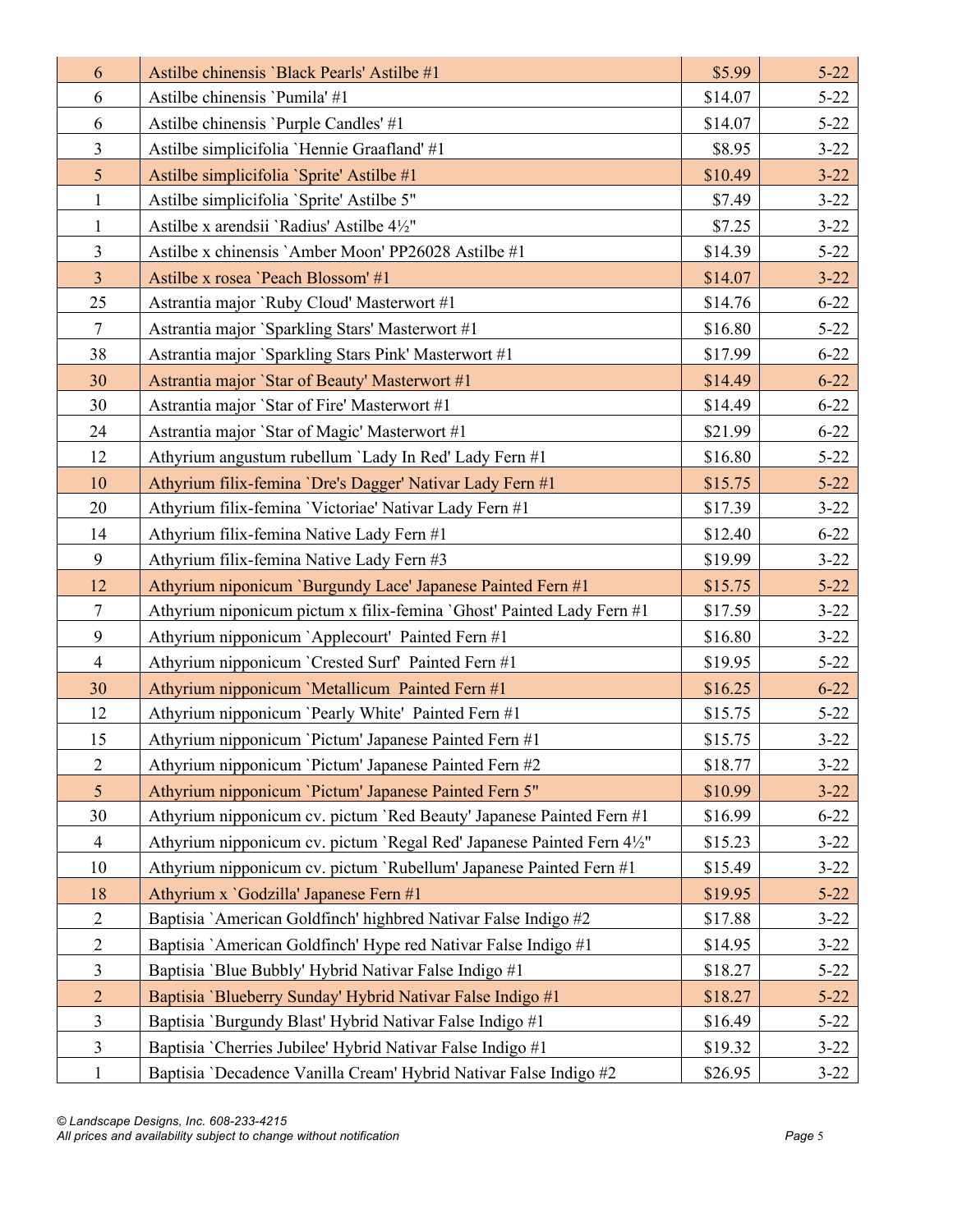| $\overline{3}$ | Baptisia 'Grape Taffy' Hybrid Nativar False Indigo #1                            | \$16.49 | $5 - 22$ |
|----------------|----------------------------------------------------------------------------------|---------|----------|
| $\overline{2}$ | Baptisia 'Honey Roasted ' Hybrid Nativar False Indigo #1                         | \$16.49 | $5 - 22$ |
| $\overline{3}$ | Baptisia 'Indigo Spires' Hybrid Nativar Baptisia #1                              | \$16.49 | $5 - 22$ |
| $\overline{3}$ | Baptisia 'Pink Lemonade' Hybrid Nativar False Indigo #1                          | \$19.32 | $5 - 22$ |
| $\overline{4}$ | Baptisia `Pink Truffles' Hybrid Nativar Baptisia #1                              | \$16.49 | $3 - 22$ |
| $\mathfrak{Z}$ | Baptisia 'Plum Rosy' Hybrid Nativar Baptisia #1                                  | \$16.32 | $5 - 22$ |
| $\mathbf{1}$   | Baptisia 'Purple Smoke' Hybrid Nativar False Indigo #2                           | \$21.99 | $3 - 22$ |
| $\overline{2}$ | Baptisia 'Solar Flare' Prairieblues Hybrid Nativar Baptisia #1                   | \$24.03 | $3 - 22$ |
| $\overline{3}$ | Baptisia 'Violet Dusk' Hybrid Nativar False Indigo #1                            | \$16.32 | $3 - 22$ |
| $\mathfrak{Z}$ | Baptisia alba x B. australis 'Purple Smoke' Hybrid Nativar False Indigo #1       | \$16.32 | $5 - 22$ |
| 17             | Baptisia australis var. minor Native Dwarf Blue False Indigo 5"                  | \$9.99  | $3 - 22$ |
| 6              | Baptisia Decadence 'Lemon Meringue' Proven Winners Hybrid Nativar<br>Baptisia #2 | \$26.95 | $3 - 22$ |
| $\overline{2}$ | Baptisia Mixed Hybrid Nativar False Indigo #2                                    | \$24.99 | $3 - 22$ |
| $\overline{2}$ | Baptisia Mixed Hybrid Nativar False Indigo #3                                    | \$30.99 | $3 - 22$ |
| 20             | Bergenia 'Eden's Dark Margin' Pig Squeak #1                                      | \$17.88 | $3 - 22$ |
| 6              | Bergenia 'Flirt' Pig Squeak #1                                                   | \$19.75 | $3 - 22$ |
| $\overline{2}$ | Bergenia 'Pink Dragonfly' Pig Squeak #1                                          | \$19.75 | $3 - 22$ |
| 13             | Bergenia 'Winter Glow' Pig Squeak #1                                             | \$9.95  | $3 - 22$ |
| $\overline{3}$ | Boltonia asteroides 'Nally's Lime Dots' Nativar Boltonia #1                      | \$11.55 | $5 - 22$ |
| 5              | Boltonia asteroides var. latisquama `Jim Crockett ' Nativar Boltonia 5"          | \$5.49  | $3 - 22$ |
| 32             | Boltonia asteroides var. latisquama 'Snowbank' Nativar White Boltonia 6"         | \$8.69  | $6 - 22$ |
| 11             | Bouteloua gracilis 'Blonde Ambition' Nativar Blue Grama Grass #1                 | \$14.70 | $5 - 22$ |
| 5              | Bouteloua gracilis 'Honeycomb' Nativar Blue Grama Grass #1                       | \$13.65 | $5 - 22$ |
| 10             | Bouteloua gracilis Native Blue Grama Grass #1                                    | \$13.35 | $5 - 22$ |
| $\mathbf{1}$   | Brunnera macrophylla `Alexander's Great' Russian Forget-Me-Nots #1               | \$19.00 | $3 - 22$ |
| 22             | Brunnera macrophylla 'Hadspen Cream' Variegated Russian Forget-Me-<br>Nots #1    | \$18.91 | $3 - 22$ |
| 39             | Brunnera macrophylla `Jack Frost' Russian Forget-Me-Nots #1                      | \$24.15 | $5 - 22$ |
| 9              | Brunnera macrophylla 'Jack of Diamonds' Russian Forget-Me-Nots #1                | \$24.15 | $5 - 22$ |
| $7\phantom{.}$ | Brunnera macrophylla `Queen of Hearts' Russian Forget-Me-Nots #1                 | \$24.15 | $5 - 22$ |
| 25             | Brunnera macrophylla 'Sea Heart' Russian Forget-Me-Nots #1                       | \$24.15 | $5 - 22$ |
| $\mathbf{1}$   | Brunnera macrophylla 'Sea Heart' Russian Forget-Me-Nots 5"                       | \$15.95 | $3 - 22$ |
| 25             | Brunnera macrophylla 'Silver Heart' Russian Forget-Me-Nots #1                    | \$25.20 | $5 - 22$ |
| $\overline{4}$ | Brunnera macrophylla 'Silver Heart' Russian Forget-Me-Nots 5"                    | \$15.94 | $3 - 22$ |
| 6              | Brunnera macrophylla 'Sterling Silver' Russian Forget-Me-Nots #1                 | \$24.15 | $5 - 22$ |
| 11             | Brunnera macrophylla 'Variegata' Russian Forget-Me-Nots #1                       | \$15.69 | $3 - 22$ |
| 10             | Calamagrostis acutiflora 'Lightining Strike' Feather Reed Grass #3               | \$31.50 | $5 - 22$ |
| 6              | Calamintha nepeta 'Marvelette Blue' Calamint #1                                  | \$14.07 | $5 - 22$ |
| $\mathfrak{Z}$ | Calamintha nepeta 'Montrose White' Calamint #1                                   | \$13.44 | $3 - 22$ |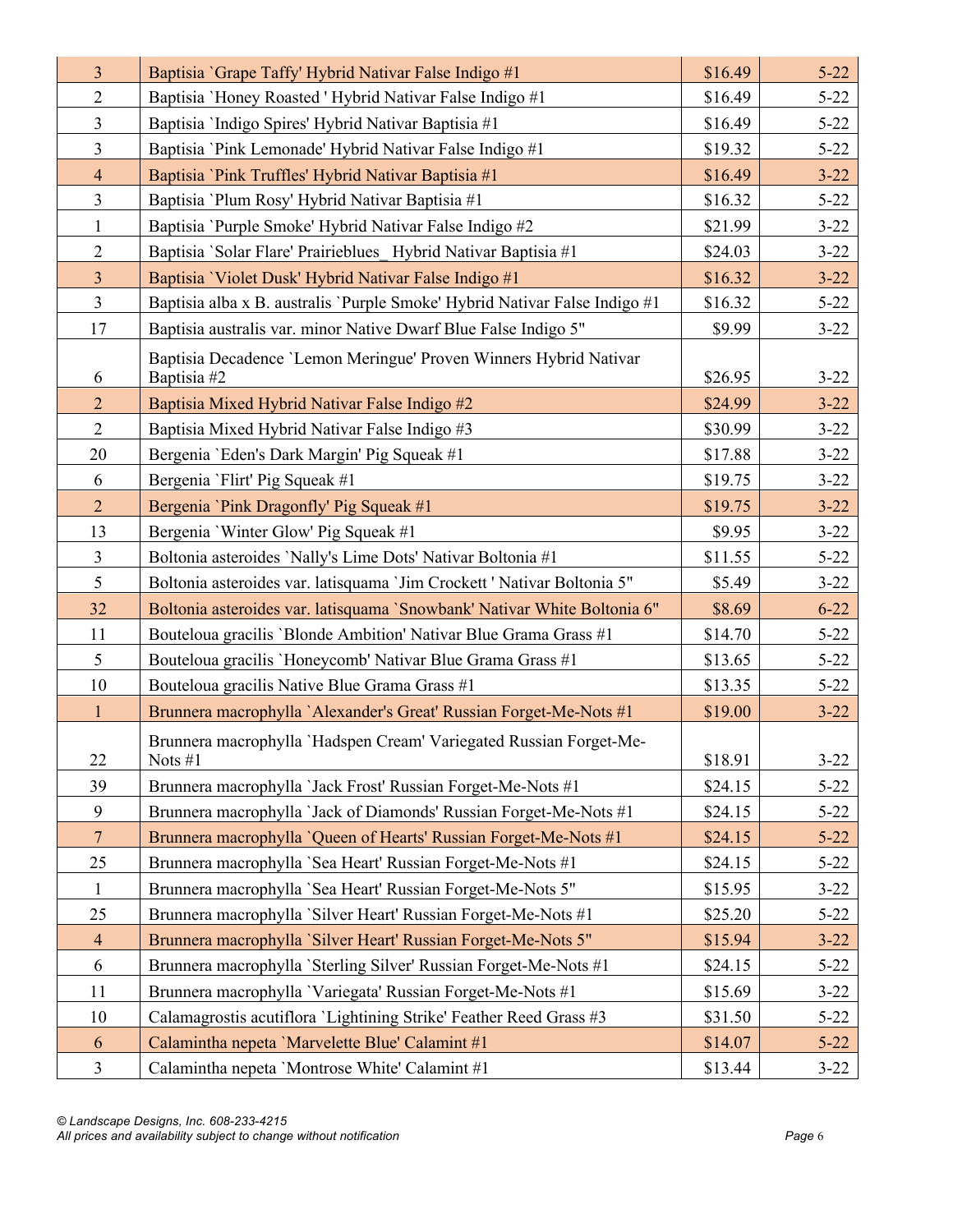| $\overline{7}$ | Calamintha nepeta ssp. nepeta Calamint #1                                            | \$14.07 | $3 - 22$ |
|----------------|--------------------------------------------------------------------------------------|---------|----------|
| 5              | Calamintha nepeta ssp. nepeta Calamint 5"                                            | \$10.19 | $3 - 22$ |
| $\overline{3}$ | Caltha palustris 'Double Gold' Nativar Marsh Marigold #2                             | \$20.48 | $5 - 22$ |
| $\overline{3}$ | Caltha palustris Native Marsh Marigold 41/2"                                         | \$9.79  | $5 - 22$ |
| $\overline{7}$ | Carex albicans Native Oak Sedge #1                                                   | \$12.77 | $3 - 22$ |
| 19             | Carex amphibola Native Eastern Narrowleaf Sedge 5"                                   | \$9.99  | $3 - 22$ |
| 5 <sup>5</sup> | Carex appalachica Appalachian Forest Sedge 4½"                                       | \$8.99  | $3 - 22$ |
| 32             | Carex appalachica Native Appalachian Forest Sedge 5"                                 | \$9.66  | $7 - 22$ |
| $\overline{2}$ | Carex bromoides Native Broom-like Sedge #1                                           | \$12.60 | $5 - 22$ |
| 6              | Carex cherokeensis Native Cherokee Sedge #1                                          | \$11.55 | $5 - 22$ |
| 13             | Carex dolichostachya `Kaga-nishiki' Gold Fountains Kaga Japanese<br>Brocade Sedge #1 | \$13.65 | $3 - 22$ |
| 8              | Carex eburnea Native Bristleleaf Sedge 41/2"                                         | \$7.22  | $3 - 22$ |
| $\overline{2}$ | Carex elata 'Aurea' Nativar Bowles' Golden Sedge #1                                  | \$16.80 | $3 - 22$ |
| $\overline{3}$ | Carex elata Native Golden Sedge #1                                                   | \$12.77 | $3 - 22$ |
| 14             | Carex floccosperma Native Thinfruit Sedge 5"                                         | \$8.37  | $3 - 22$ |
| 6              | Carex frankii 'Yellow Spring' Nativar Frank's Sedge #1                               | \$12.60 | $5 - 22$ |
| 6              | Carex grayi Native Gray's Sedge #1                                                   | \$11.93 | $3 - 22$ |
| 6              | Carex grisea Native Inflated Narrow-leaf Sedge #1                                    | \$12.60 | $5 - 22$ |
| 46             | Carex laxiculmus 'Bunny Blue'® 'Hobb' Nativar Creeping Sedge #1                      | \$10.99 | $3 - 22$ |
| $\mathbf{1}$   | Carex montana Eurasian Mountain or Soft-leaved Sedge #1                              | \$12.79 | $3 - 22$ |
| $\overline{4}$ | Carex morrowii 'Ice Dance' Japanese Sedge #1                                         | \$11.50 | $3 - 22$ |
| 14             | Carex morrowii 'Silver Sceptre' Japanese Sedge 5"                                    | \$8.99  | $4 - 22$ |
| 6              | Carex pensylvanica 'Straw Hat' Nativar Pensylvania Sedge 41/2"                       | \$9.97  | $3 - 22$ |
| 40             | Carex pensylvanica Native Pennsylvanian Sedge 5"                                     | \$9.53  | $3 - 22$ |
| 8              | Carex plantaginea Native Plantainleaf Sedge #1                                       | \$11.29 | $4 - 22$ |
| 24             | Carex radiata Native Star Sedge #1                                                   | \$12.39 | $3 - 22$ |
| 16             | Carex rosea Native Rosy Sedge #1                                                     | \$12.99 | $3 - 22$ |
| 25             | Carex siderosticha 'Banana Boat' Sedge #1                                            | \$19.99 | $5 - 22$ |
| 13             | Carex siderosticha 'Variegata' Japanese Sedge #1                                     | \$13.99 | $3 - 22$ |
| $\overline{3}$ | Carex sprengelii Native Long Beaked Sedge #1                                         | \$14.29 | $3 - 22$ |
| 116            | Caulophyllum thalictroides Blue Cohosh #1                                            | \$11.99 | $3 - 22$ |
| 13             | Ceratostigma plumbaginoides Blue Plumbago #1                                         | \$11.29 | $3 - 22$ |
| 11             | Chamaelirium luteum Native Fairy Wand 41/2"                                          | \$9.95  | $3 - 22$ |
| $\tau$         | Chasmanthium latifolium Native Northern Sea Oats #1                                  | \$13.65 | $5 - 22$ |
| 6              | Chelone glabra Native White Turtlehead #1                                            | \$11.09 | $3 - 22$ |
| 9              | Chelone glabra Native White Turtlehead 41/2"                                         | \$8.89  | $6 - 22$ |
| 15             | Chelone lyonii `Hot Lips' Nativar Pink Turtle Head #1                                | \$12.95 | $4 - 22$ |
| 10             | Chelone lyonii 'Hot Lips' Nativar Pink Turtle Head 4½"                               | \$8.89  | $5 - 22$ |
| 9              | Chelone obliqua 'Tiny Tortuga' Nativar Pink Turtle Head #1                           | \$14.07 | $4 - 22$ |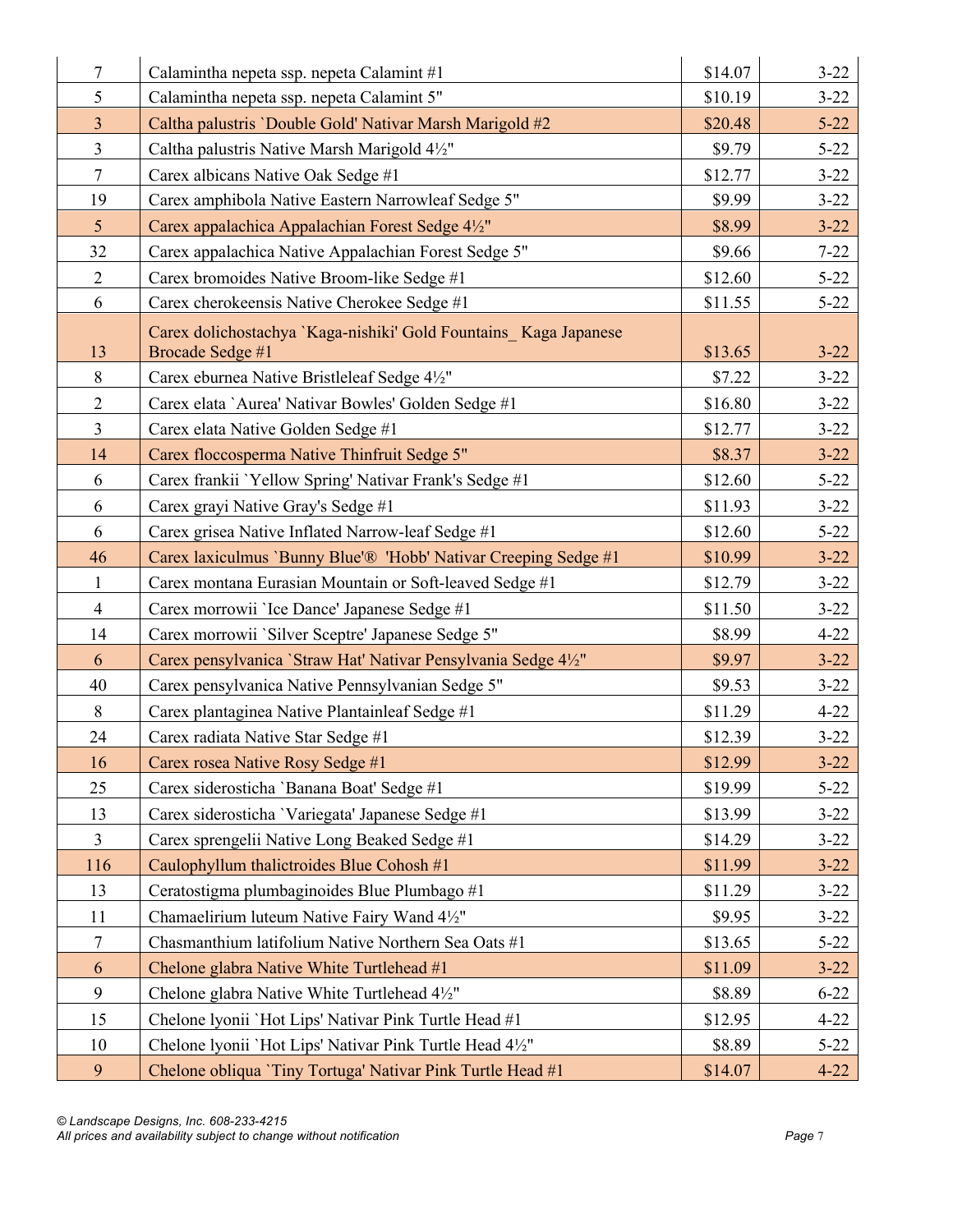| $\mathbf{1}$   | Chelone obliqua Native Pink Turtlehead #1                                               | \$12.08 | $3 - 22$ |
|----------------|-----------------------------------------------------------------------------------------|---------|----------|
| 25             | Chrysogonum virginianum Native Northern Goldenstar #1                                   | \$12.08 | $5 - 22$ |
|                | Clintonia umbellulata Native White Clintonia, Speckled Clintonia or                     |         |          |
| 110            | <b>Blackbead Lily Tray</b>                                                              | \$11.89 | $3 - 22$ |
| $\mathfrak{Z}$ | Codonopsis clematidea Asian Bell Flower #1                                              | \$12.99 | $5 - 22$ |
| 5              | Coreopsis `Crazy Cayenne' PPF Hybrid Nativar Coreopsis #1                               | \$14.07 | $3 - 22$ |
| $\mathfrak{Z}$ | Coreopsis 'Curry Up' PPF Hybrid Nativar Coreopsis #1                                    | \$14.07 | $5 - 22$ |
| $\overline{3}$ | Coreopsis 'Day Break' PPF Hybrid Nativar Coreopsis #1                                   | \$13.86 | $5 - 22$ |
|                | Coreopsis 'Full Moon' BIG BANG _ Series PP# 19364 Nativar Coreopsis                     |         |          |
| $\overline{3}$ | #1                                                                                      | \$12.81 | $3 - 22$ |
| $\overline{4}$ | Coreopsis 'Hot Paprika' PPF Hybrid Nativar Coreopsis #1                                 | \$14.07 | $3 - 22$ |
| 6              | Coreopsis 'Zesty Zinger' Nativar Coreopsis #1                                           | \$12.81 | $3 - 22$ |
| 5              | Coreopsis grandiflora 'Jethro Tull' Nativar Coreopsis #1                                | \$12.81 | $3 - 22$ |
| $\mathbf{1}$   | Coreopsis Uptick `Cream & Red' PPF Nativar Coreopsis #1                                 | \$12.39 | $3 - 22$ |
| $\overline{3}$ | Coreopsis Uptick 'Yellow and Red' PPF Hybrid Nativar Coreopsis #1                       | \$14.07 | $5 - 22$ |
| $\overline{4}$ | Coreopsis verticillata 'Crème Brulee' Thread Leaf Coreopsis #1                          | \$12.81 | $3 - 22$ |
| $\mathbf{1}$   | Coreopsis verticillata 'Moonbeam' Nativar Thread Leaf Coreopsis #1                      | \$12.29 | $3 - 22$ |
| 100            | Crocosmia 'Lucifer' 3 per pot 5"                                                        | \$5.99  | $6 - 22$ |
| 50             | Cymophyllus fraseri Frazer's Sedge, Spring Snow Sedge 4"                                | \$5.95  | $2 - 16$ |
| 11             | Cystopteris bulbifera Native Berry Bladder Fern 4½"                                     | \$4.39  | $3 - 22$ |
| 14             | Cystopteris fragilis Native Fragile Bladder Fern 3"                                     | \$4.29  | $3 - 22$ |
| 26             | Cystopteris fragilis Native Fragile Bladder Fern 4½"                                    | \$4.39  | $3 - 22$ |
| 5              | Dalea purpurea (Petalostemon) Native Prairie Clover #1                                  | \$9.95  | $3 - 22$ |
| 32             | Dalea purpurea (Petalostemon) Native Prairie Clover 6"                                  | \$9.99  | $6 - 22$ |
| 32             | Dalea purpurea 'Stephanie' Nativar Prairie Clover 4½"                                   | \$8.95  | $6 - 22$ |
| 199            | Delphinium tricorne Native Wild Woodland Delphinium 5"                                  | \$9.95  | $7 - 22$ |
| 13             | Dendranthema 'Clara Curtis' Hardy Chrysanthemum #1                                      | \$12.69 | $3 - 22$ |
| 73             | Dennstedtia puncitilobula Native Hay Scented Fern #1                                    | \$6.95  | $3 - 22$ |
| 55             | Deparia acrostichoides Native Silvery Glade Fern 8"B                                    | \$9.95  | $3 - 22$ |
| 6              | Deschampsia caespitosa 'Goldentau' Tufted Hair Grass #1                                 | \$14.07 | $5 - 22$ |
| 32             | Dianthus 'First Love' Pinks 4½"                                                         | \$8.49  | $6 - 22$ |
| 10             | Dianthus gratianopolitanus 'Firewitch' Pink #1                                          | \$9.95  | $3 - 22$ |
| 12             | Dianthus gratianopolitanus 'Tiny Rubies' Pink #1                                        | \$9.95  | $3 - 22$ |
| $\overline{4}$ | Dianthus gratianopolitanus 'Tiny Rubies' Pink 8" B                                      | \$7.59  | $3 - 22$ |
| 32             | Dianthus plumarius 'Itsaul White' Pinks 41/2"                                           | \$8.34  | $6 - 22$ |
| 31             | Dicentra canadense Native Squirrel Corn 3½"                                             | \$4.99  | $5 - 20$ |
| 4              | Dicentra eximia x D. formosa 'Luxuriant' Hybrid Nativar Fern-Leaf<br>Bleeding Hearts #1 | \$12.99 | $3 - 22$ |
| 16             | Dictamnus albus var. purpureus Eurasian Gas Plant 5"                                    | \$7.49  | $3 - 22$ |
| 27             | Diplazium pycnocarpon Native Glade Fern #1                                              | \$9.95  | $3 - 22$ |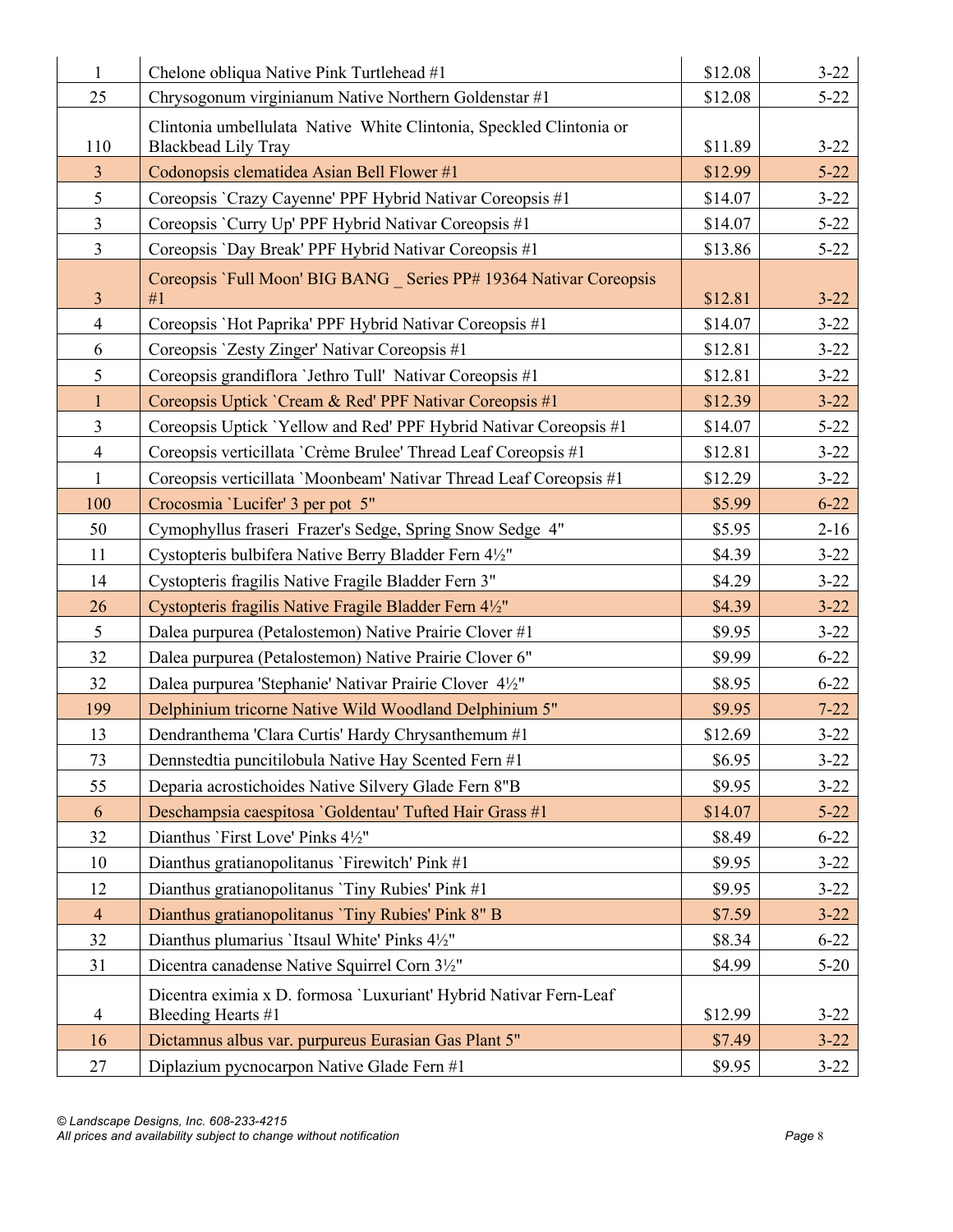| 46              | Disporum maculatum Native Spotted Fairy Bells 4"                                         | \$4.95  | $3 - 22$ |
|-----------------|------------------------------------------------------------------------------------------|---------|----------|
| 16              | Disporum maculatum Native Spotted Fairy Bells 5"                                         | \$5.95  | $3 - 22$ |
|                 | Dodecatheon `Aphrodite' Hybrid Nativar Purple-pink Giant Shooting Stars                  |         |          |
| $\overline{2}$  | 5"                                                                                       | \$9.59  | $3 - 22$ |
| 6               | Dodecatheon 'Aphrodite' Purple-pink Giant Shooting Stars 4"                              | \$8.49  | $5 - 22$ |
| 100             | Dodecatheon meadia Shooting Stars 4"                                                     | \$4.29  | $3 - 10$ |
| 9               | Dryopteris carthusiana (spinulosa) Toothed, Narrow Buckler Fern #1                       | \$12.29 | $3 - 22$ |
| $5\overline{)}$ | Dryopteris erythrosora 'Brilliance' Autumn Fern #1                                       | \$14.29 | $3 - 22$ |
| $\overline{4}$  | Dryopteris erythrosora Autumn Fern #1                                                    | \$9.95  | $3 - 22$ |
| $\overline{2}$  | Dryopteris filix-mas Male Fern 8b"                                                       | \$9.99  | $3 - 22$ |
| $\mathfrak{Z}$  | Dryopteris intermedia Native Glandular Wood Fern 5"                                      | \$9.95  | $3 - 22$ |
| 85              | Dryopteris marginalis Marginal Shield Fern #1                                            | \$12.00 | $6 - 20$ |
| 6               | Dryopteris x australis (D. celsa x D. ludovicinana) Hybrid Nativar Dixie<br>Wood Fern #1 | \$19.95 | $5 - 22$ |
| $\overline{3}$  | Dryopteris x complexa (D. affinis x d. filix-mas) Male Fern #1                           | \$13.88 | $3 - 22$ |
| 6               | Echinacea 'Green Jewel' Hybrid Nativar Coneflower #1                                     | \$16.49 | $5 - 22$ |
| $5\overline{)}$ | Echinacea 'Green Twister' Hybrid Nativar Coneflower #1                                   | \$16.49 | $5 - 22$ |
| 6               | Echinacea 'White Swan' White Flowered Hybrid Nativar Coneflower #1                       | \$14.07 | $5 - 22$ |
| $\tau$          | Echinacea angustifolia Blacksamson Native Coneflower #1                                  | \$12.95 | $3 - 22$ |
| $\overline{2}$  | Echinacea 'Cheyenne Spirit' Hybrid Mixed Nativar Coneflowers 5"                          | \$10.90 | $3 - 22$ |
| 32              | Echinacea pallida (angustifolia) Pale Purple Coneflower 5"                               | \$8.29  | $7 - 22$ |
| 18              | Echinacea pallida Native Pale Purple Coneflower #1                                       | \$12.95 | $3 - 22$ |
| 32              | Echinacea paradoxa Native Ozark Coneflower 5"                                            | \$8.29  | $7 - 22$ |
| $\overline{4}$  | Echinacea 'PowWow White' Nativar Coneflower PP#7982110 #1                                | \$16.49 | $3 - 22$ |
| 20              | Echinacea 'PowWow Wild Berry' Nativar Coneflower PP#7982110                              | \$22.99 | $5 - 22$ |
| $\mathfrak{Z}$  | Echinacea purpurea 'White Show Off' Nativar Coneflower #1                                | \$16.49 | $3 - 22$ |
| 32              | Echinacea tennesseensis hybrids Tennessee Coneflower #1                                  | \$9.95  | $6 - 22$ |
| 58              | Enemion (Isopyrum) biternatum Native False Rue Anemone 3-5 roots per<br>pot #1           | \$12.95 | $3 - 22$ |
| 99              | Enemion (Isopyrum) biternatum Native False Rue Anemone Tray grown                        | \$5.99  | $5 - 22$ |
| $\tau$          | Epimedium 'Domino' #1                                                                    | \$19.95 | $3 - 22$ |
| $\overline{4}$  | Epimedium `Galadrial' Fairy Wings #1                                                     | \$22.09 | $3 - 22$ |
| 11              | Epimedium `Pink Champagne' Fairy Wings #1                                                | \$20.48 | $3 - 22$ |
| 23              | Epimedium `Pink Elf` Fairy Wings #1                                                      | \$19.95 | $3 - 22$ |
| 19              | Epimedium `Pink Panther' #1                                                              | \$19.95 | $4 - 22$ |
| 11              | Epimedium 'Pretty in Pink' Barrenwort #1                                                 | \$24.21 | $3 - 22$ |
| $\mathbf{1}$    | Epimedium `Sasaki' Fairy Wings #1                                                        | \$15.99 | $3 - 22$ |
| 30              | Epimedium `Spine Tingler' aka 'Sphinx Twinkler' Fairy Wings #1                           | \$25.80 | $3 - 22$ |
| 12              | Epimedium `Spine Tingler' aka 'Sphinx Twinkler' Fairy Wings 4½"                          | \$21.96 | $5 - 22$ |
| 61              | Epimedium alpinum 'Rubrum' Barrenwort #1                                                 | \$19.99 | $5 - 22$ |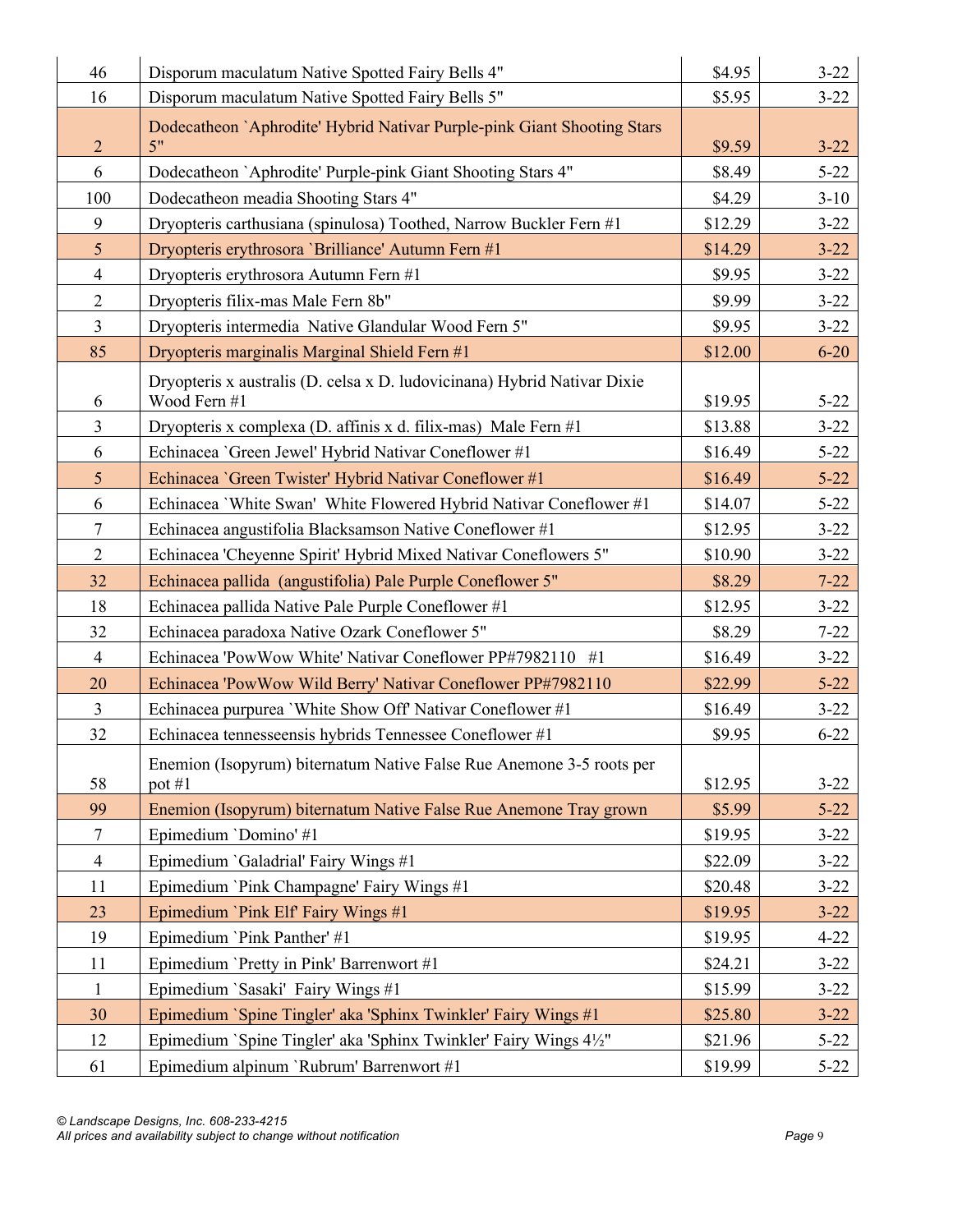| $\overline{4}$ | Epimedium grandiflorum `Dark Beauty' Fairy Wings #1                 | \$20.48 | $3 - 22$ |
|----------------|---------------------------------------------------------------------|---------|----------|
| 6              | Epimedium grandiflorum 'Lilafee' #1                                 | \$20.95 | $3 - 22$ |
| 5              | Epimedium grandiflorum `Purple Prince' Fairy Wings #1               | \$18.77 | $3 - 22$ |
| $\mathbf{1}$   | Epimedium grandiflorum `Red Queen' #1                               | \$29.95 | $3 - 22$ |
| $\mathbf{1}$   | Epimedium grandiflorum 'Rose Queen' Fairy Wings #1                  | \$14.99 | $3 - 22$ |
| $\overline{4}$ | Epimedium grandiflorum `Swallowtail' Fairy Wings #1                 | \$19.99 | $3 - 22$ |
| 13             | Epimedium pinnatum colchicum Fairy Wings #1                         | \$15.96 | $3 - 22$ |
| $\mathbf{1}$   | Epimedium pinnatum ssp. colchicum 'Thunderbolt' Fairy Wings #1      | \$25.95 | $3 - 22$ |
| 33             | Epimedium x perralchicum 'Frohnleiten' Barrenwort #1                | \$18.90 | $5 - 22$ |
| 17             | Epimedium x rubrum Barrenwort #1                                    | \$15.21 | $4 - 22$ |
| 29             | Epimedium x versicolor `Sulphureum' Barrenwort #1                   | \$15.96 | $3 - 22$ |
| 49             | Epimedium x warleyense 'Orange Queen' Warley Barrenwort #1          | \$19.95 | $5 - 22$ |
| 8              | Epimedium x youngianum `Akebono' #1                                 | \$17.88 | $5 - 22$ |
| 9              | Epimedium x youngianum 'Merlin' Epimedium #1                        | \$15.96 | $3 - 22$ |
| 11             | Epimedium x youngianum 'Niveum' Barrenwort #1                       | \$12.95 | $3 - 22$ |
| 22             | Epimedium x youngianum 'Roseum' #1                                  | \$17.88 | $4 - 22$ |
| 13             | Epimedium x youngianum 'Yenomoto' Fairy Wings #1                    | \$18.95 | $3 - 22$ |
| $\overline{4}$ | Eryngium yuccifolium 'Prairie Moon' Nativar Rattlesnake Master #1   | \$13.29 | $3 - 22$ |
| 10             | Eryngium yuccifolium Native Rattlesnake-Master 4½"                  | \$5.25  | $3 - 22$ |
| 20             | Erythronium albidum Native Adder's Tongue 4" in trays               | \$4.59  | $3 - 22$ |
| 20             | Erythronium americanum Native Fawn Lily 3 yr bulb 3 per pot 4"      | \$11.59 | $3 - 22$ |
| 50             | Erythronium americanum Native Fawn Lily 3 yr bulb 3"                | \$4.99  | $5 - 22$ |
| 32             | Euphorbia myrsinites 41/2"                                          | \$8.34  | $6 - 22$ |
| $\overline{2}$ | Euphorbia x martinii `Ascot Rainbow' #1                             | \$15.65 | $5 - 22$ |
| 39             | Eurybia (Aster) divaricata 'Eastern Star' Nativar Woodland Aster 5" | \$9.99  | $3 - 22$ |
| 6              | Eurybia (Aster) macrophylla `Album' Nativar Large-Leafed Aster #1   | \$11.55 | $5 - 22$ |
| $\overline{3}$ | Eutrochium (Eupatorium) dubium 'Baby Joe' Dwarf Joe Pye Weed #1     | \$13.29 | $3 - 22$ |
| 30             | Filipendula rubra 'Venusta' Elegans Nativar Queen-of-the-Meadow #1  | \$9.95  | 3.22     |
| 40             | Filipendula rubra 'Venusta' Elegans Nativar Queen-of-the-Meadow #2  | \$19.95 | $3 - 22$ |
| 42             | Galax urceolata (aphylla) Native Wandflower #1                      | \$11.95 | $3 - 22$ |
| 24             | Galeobdolon luteum 'Herman's Pride' Clumping Silver Archangel 41/2" | \$4.99  | $3 - 22$ |
| 15             | Galeobdolon luteum 'Silver Spangled' Silver Archangel 4½"           | \$4.99  | $3 - 22$ |
| 13             | Galium odoratum Sweet Woodruff 3"                                   | \$3.89  | $5 - 22$ |
| 36             | Galium odoratum Sweet Woodruff 4½"                                  | \$8.32  | $3 - 22$ |
| 16             | Gentiana septemfida var. lagodechiana Gentian 41/2"                 | \$8.69  | $5 - 22$ |
| $\mathbf{1}$   | Geranium 'Orion' Cranesbill #1                                      | \$11.00 | $3 - 22$ |
| $\overline{4}$ | Geranium 'Rozanne' Cranesbill #1                                    | \$13.97 | $3 - 22$ |
| $\mathfrak{Z}$ | Geranium `Spinners' Cranesbill #1                                   | \$10.00 | $3 - 22$ |
| 7              | Geranium cinereum 'St. Ola' Cranesbill #1                           | \$9.95  | $3 - 22$ |
| 15             | Geranium macrorrhizum 'Bevan's Variety' Cranesbill #1               | \$14.25 | $5 - 22$ |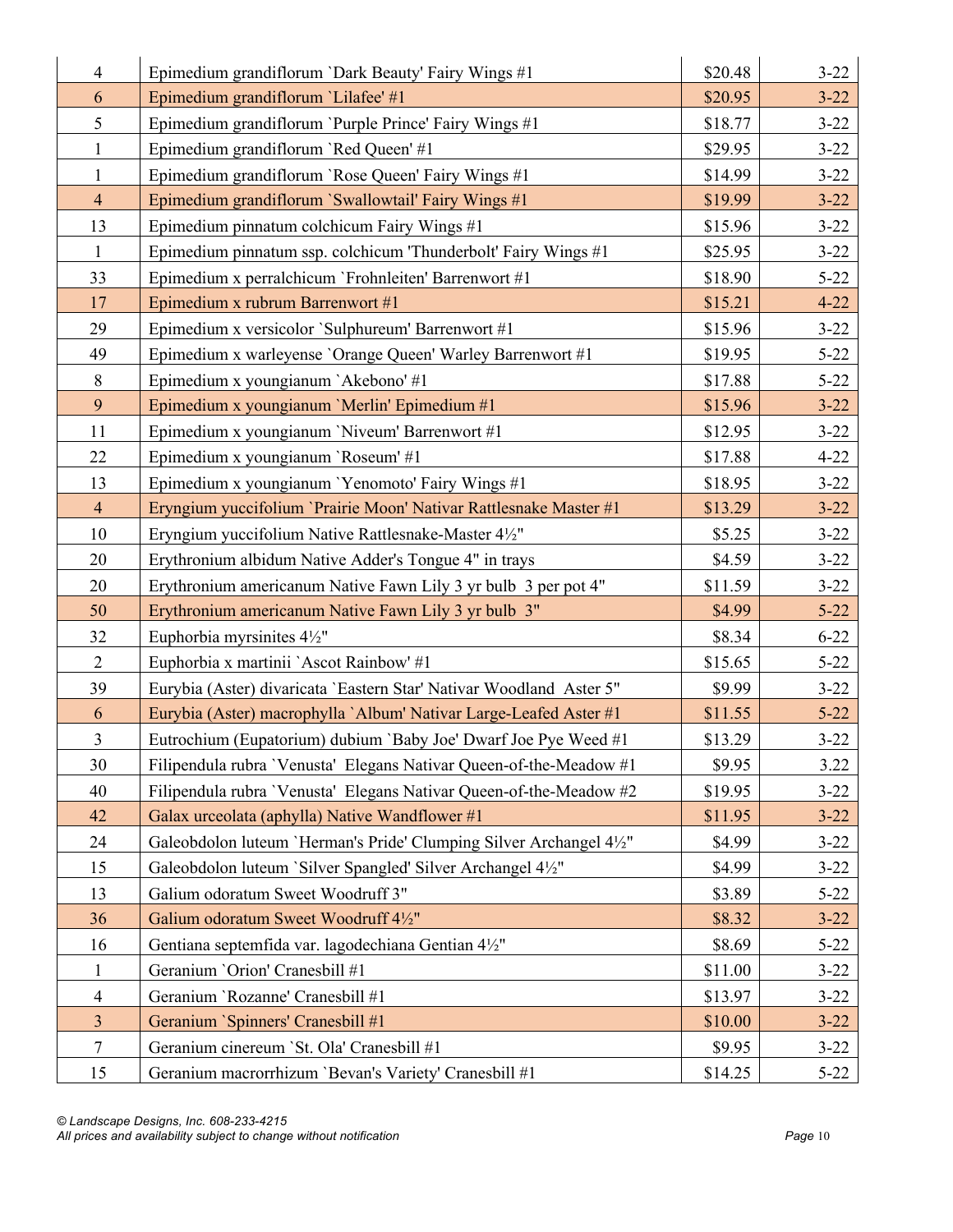| 32             | Geranium macrorrhizum 'Bevan's Variety' Cranesbill 5" B                                       | \$10.49 | $7 - 22$ |
|----------------|-----------------------------------------------------------------------------------------------|---------|----------|
| 12             | Geranium macrorrhizum 'Ingwersen's Variety' Cranesbill #1                                     | \$14.25 | $3 - 22$ |
| 32             | Geranium macrorrhizum 'Ingwersen's Variety' Cranesbill 6" B                                   | \$10.49 | $7 - 22$ |
| 14             | Geranium macrorrhizum `Spessart' Cranesbill #1                                                | \$14.25 | $3 - 22$ |
| 20             | Geranium maculatum 'Crane Dance' Nativar Wild Geranium #1                                     | \$14.07 | $3 - 22$ |
| 25             | Geranium phaeum 'Raven' Mourning Widow Cranesbill #1                                          | \$9.95  | $5 - 22$ |
| $\overline{4}$ | Geranium pratense 'Mixed Tape' Cranesbill #1                                                  | \$11.50 | $3 - 22$ |
| 15             | Geranium sanguineum 'Max Frei' Cranesbill #1                                                  | \$12.81 | $3 - 22$ |
| $\overline{3}$ | Geranium sanguineum 'Max Frei' Cranesbill #2                                                  | \$19.97 | $3 - 22$ |
| $\mathbf{1}$   | Geranium sanguineum 'New Hampshire Purple' Cranesbill 4½"                                     | \$7.87  | $3 - 22$ |
| 15             | Geranium sanguineum `Pink Summer' Bloody Geranium #1                                          | \$11.50 | $3 - 22$ |
| $\mathbf{1}$   | Geranium sylvaticum `Amy Doncaster' Cranesbill 5"                                             | \$9.95  | $3 - 22$ |
| 22             | Geranium x cantabrigiense 'Biokovo' Cranesbill #1                                             | \$13.95 | $3 - 22$ |
| $\mathbf{1}$   | Geranium x cantabrigiense 'Cambridge' Cranesbill 6" B                                         | \$7.19  | $3 - 22$ |
| 5              | Geranium x cantabrigiense 'Cambridge' Cranesbill 8" B                                         | \$7.98  | $3 - 22$ |
| 6              | Geranium x cantabrigiense 'Crystal Rose' Cranesbill #1                                        | \$14.07 | $5 - 22$ |
| 21             | Geranium x cantabrigiense 'Intense' Cranesbill #1                                             | \$13.95 | $6 - 22$ |
| 6              | Geranium x cinereum 'Karmina' Cranesbill #1                                                   | \$14.07 | $5 - 22$ |
| 20             | Geranium x hybridum 'Brookside' Cranesbill #1                                                 | \$10.99 | $3 - 22$ |
| 5              | Geum Mixed Garden Hybrids #1                                                                  | \$12.60 | $3 - 22$ |
| 27             | Geum triflorum Prairie Smoke 5"                                                               | \$7.49  | $3 - 22$ |
| $\mathbf{1}$   | Geum x `Alabama Slammer' Garden Gems PP#23750 #1                                              | \$11.29 | $5 - 22$ |
| $\overline{2}$ | Geum x 'Banana Daiquiri' Garden Gems #1                                                       | \$12.60 | $5 - 22$ |
| $\mathfrak{Z}$ | Geum x 'Champagne' Garden Gems #1                                                             | \$12.60 | $5 - 22$ |
| $\overline{4}$ | Geum x 'Citronge' Garden Gems #1                                                              | \$12.60 | $5 - 22$ |
| $\overline{3}$ | Geum x 'Limoncello' Garden Gems #1                                                            | \$12.60 | $5 - 22$ |
| $\overline{2}$ | Geum x 'Mai Tai' Garden Gems #1                                                               | \$12.60 | $5 - 22$ |
| $\mathbf{2}$   | Geum x 'Sangria' Garden Gems #1                                                               | \$12.60 | $5 - 22$ |
| $\overline{2}$ | Geum x 'Sea Breeze' Garden Gems #1                                                            | \$12.60 | $5 - 22$ |
| $\mathfrak{Z}$ | Geum x 'Solid Gold Dancer' Garden Gems #1                                                     | \$12.60 | $5 - 22$ |
| $\mathbf{2}$   | Geum x 'Top Shelf Margarita' PPAF Garden Gems #1                                              | \$12.60 | $5 - 22$ |
| 3              | Geum x 'Wet Kiss' Garden Gems #1                                                              | \$12.60 | $5 - 22$ |
| 5              | Gypsophila paniculata 'Festival Star' Baby's Breath #1                                        | \$15.75 | $5 - 22$ |
| 8              | Hakonechloa macra `Albo-striata' (aka `Albovariegata') Variegated                             |         |          |
|                | Japanese Hakone Grass 4½"                                                                     | \$7.49  | $3 - 22$ |
| 4              | Hakonechloa macra `Albo-striata' (aka `Albovariegata') Variegated<br>Japanese Hakone Grass 5" | \$10.29 | $3 - 22$ |
| 25             | Hakonechloa macra `All Gold' Japanese Hakone Grass 41/2"                                      | \$13.85 | $5 - 22$ |
| 9              | Hakonechloa macra 'Aureola' Japanese Hakone Grass #1                                          | \$19.43 | $3 - 22$ |
| 17             | Hakonechloa macra 'Aureola' Japanese Hakone Grass 5"                                          | \$14.70 | $5 - 22$ |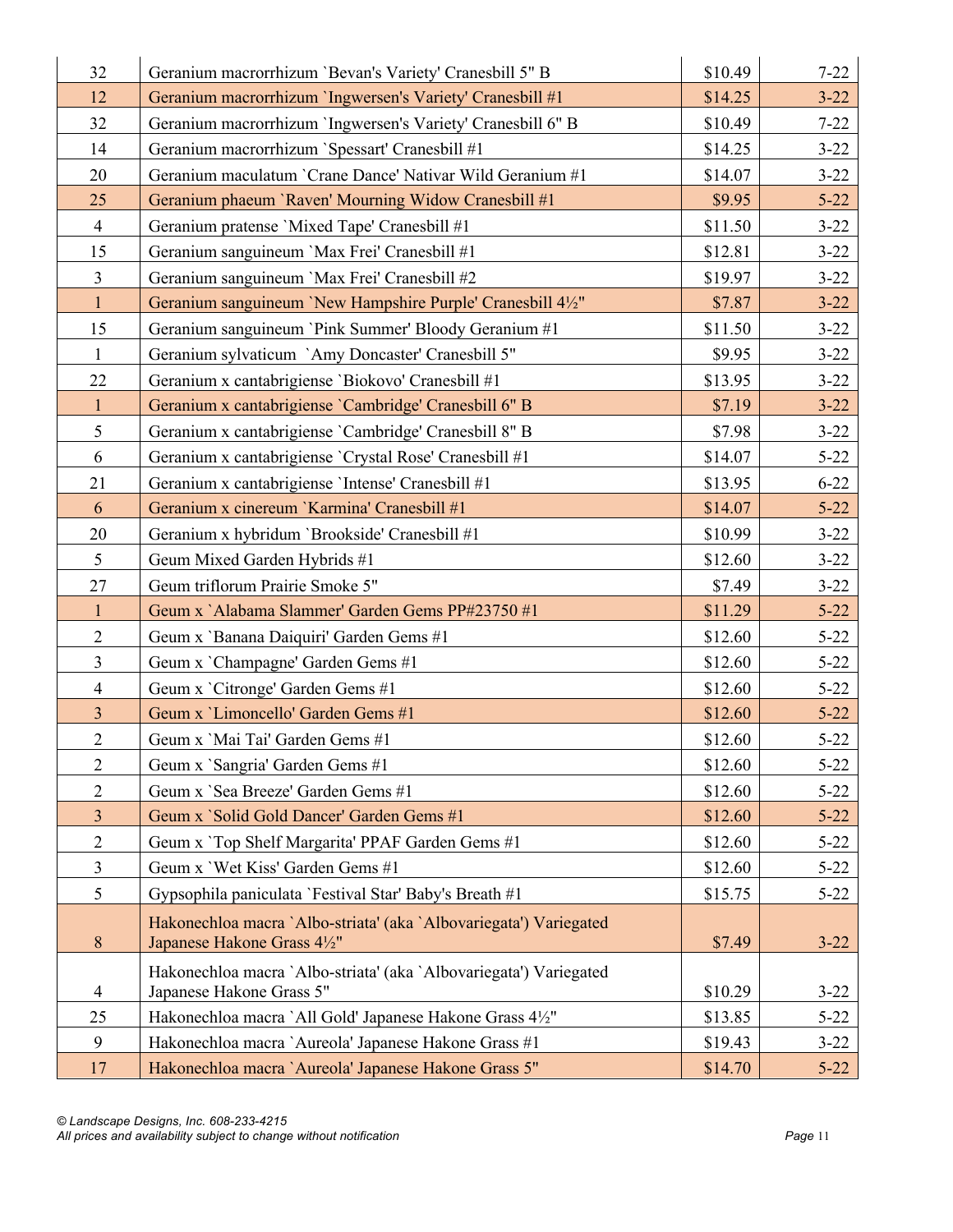| 25                  | Hakonechloa macra 'Beni Kaze' Japanese Hakone Grass #1                                              | \$18.79 | $5 - 22$ |
|---------------------|-----------------------------------------------------------------------------------------------------|---------|----------|
| 6                   | Hakonechloa macra 'Sun Flare' Japanese Hakone Grass #1                                              | \$21.55 | $5 - 22$ |
| 5                   | Hakonechloa macra 'Sun Flare' Japanese Hakone Grass 4½"                                             | \$13.32 | $5 - 22$ |
| 16                  | Hakonechloa macra Japanese Hakone Grass #1                                                          | \$16.99 | $3 - 22$ |
| 80                  | Hakonechloa macra Japanese Hakone Grass 5"                                                          | \$11.28 | $3 - 22$ |
| 108                 | Hedera helix 'Balitca' Very hardy English Ivy 2½"                                                   | \$2.59  | $3 - 22$ |
| 46                  | Helenium 'Mariachi Bandera' Nativar Helen's flower #1                                               | \$12.49 | $6 - 22$ |
| 27                  | Helenium 'Mariachi Fuego' Nativar Helen's flower #1                                                 | \$12.49 | $6 - 22$ |
| 28                  | Helenium 'Mariachi Sombrero ' Nativar Helen's flower #1                                             | \$12.49 | $6 - 22$ |
| $\overline{4}$      | Heliopsis helianthoides "Bleeding Hearts' Nativar Sunflower Heliopsis #1                            | \$13.99 | $5 - 22$ |
| 26                  | Heliopsis helianthoides 'Red Shades' Oxeye Nativar #1                                               | \$17.10 | $5 - 22$ |
| $\overline{3}$      | Heliopsis helianthoides 'Tuscon Gold' Nativar Sunflower Heliopsis #1                                | \$15.75 | $5 - 22$ |
| $\mathbf{1}$        | Helleborus 'Berry Swirl' Winter Jewels Series Hellebores #1                                         | \$25.20 | $5 - 22$ |
| 30                  | Helleborus 'Blushing Bridesmaid' Hellebores #1                                                      | \$22.99 | $5 - 22$ |
| 5                   | Helleborus 'Confetti Cake' Wedding Party Hellebores #1                                              | \$25.20 | $5 - 22$ |
| 5                   | Helleborus 'Dashing Groomsmen' Hellebores #1                                                        | \$25.20 | $5 - 22$ |
| $\overline{4}$      | Helleborus 'Flower Girl' Wedding Party Hellebores #1                                                | \$25.20 | $5 - 22$ |
| $\overline{2}$      | Helleborus 'Maid of Honor' Wedding Party Hellebores #1                                              | \$25.20 | $3 - 22$ |
| $\mathbf{1}$        | Helleborus 'Mother of the Bride' Wedding Party Series Hellebores #1                                 | \$25.20 | $5 - 22$ |
| $\overline{2}$      | Helleborus 'New York Night' Honeymoon Series Hellebores #1                                          | \$25.20 | $5 - 22$ |
| $\mathbf{1}$        | Helleborus 'Paris in Pink' Honeymoon Series Hellebores #1                                           | \$25.20 | $5 - 22$ |
| $\overline{2}$      | Helleborus 'Rome in Red' Hellebores #1                                                              | \$25.20 | $3 - 22$ |
| $\overline{4}$      | Helleborus 'Tropical Sunset' Hellebores #1                                                          | \$25.20 | $5 - 22$ |
| $\mathbf{1}$        | Helleborus 'Vegas Nights' Hellebores #1                                                             | \$25.20 | $5 - 22$ |
| $\overline{4}$      | Helleborus 'Wedding Bells' Hellebores #1                                                            | \$25.20 | $5 - 22$ |
| 29                  | Helleborus Honeymoon Series Mixed Hellebores #1                                                     | \$22.99 | $5 - 22$ |
| $\mathbf{1}$        | Hemerocallis `All American Chief' 32in, MS fiery orange red wood. Large<br>yellow center Daylily #1 | \$23.00 | $3 - 22$ |
| $\overline{7}$      | Hemerocallis `All Fired Up' Daylily #1                                                              | \$14.95 | $3 - 22$ |
| $\mathfrak{2}$      | Hemerocallis `All My Love to You' Daylily #1                                                        | \$14.95 | $3 - 22$ |
| $\overline{2}$      | Hemerocallis `Always a Pleasure' Daylily #1                                                         | \$14.95 | $3 - 22$ |
| $\mathbf{1}$        | Hemerocallis 'Baby Tiger Paws' Daylily #1                                                           | \$7.79  | $3 - 22$ |
| $\mathfrak{S}$      | Hemerocallis 'Big Bill' Daylily #1                                                                  | \$24.95 | $3 - 22$ |
| $\overline{4}$      | Hemerocallis 'Bonanza' Daylilies #1                                                                 | \$9.00  | $3 - 22$ |
| $\mathbf{1}$        | Hemerocallis `Carolina Pansy-face' Daylily #1                                                       | \$20.95 | $3 - 22$ |
| $\overline{2}$      | Hemerocallis `Cattleya Frills' Daylily #1                                                           | \$10.28 | $3 - 22$ |
|                     | Hemerocallis `Caught Red Handed' 27in, MLS Bright Reddish with                                      |         |          |
| 6<br>$\overline{3}$ | yellowish-green throat Daylily #1                                                                   | \$12.00 | $3 - 22$ |
|                     | Hemerocallis 'Celebrating Gold' Daylily #1                                                          | \$20.95 | $3 - 22$ |
| $\overline{4}$      | Hemerocallis 'Chalk Talk' Daylily #1                                                                | \$24.95 | $3 - 22$ |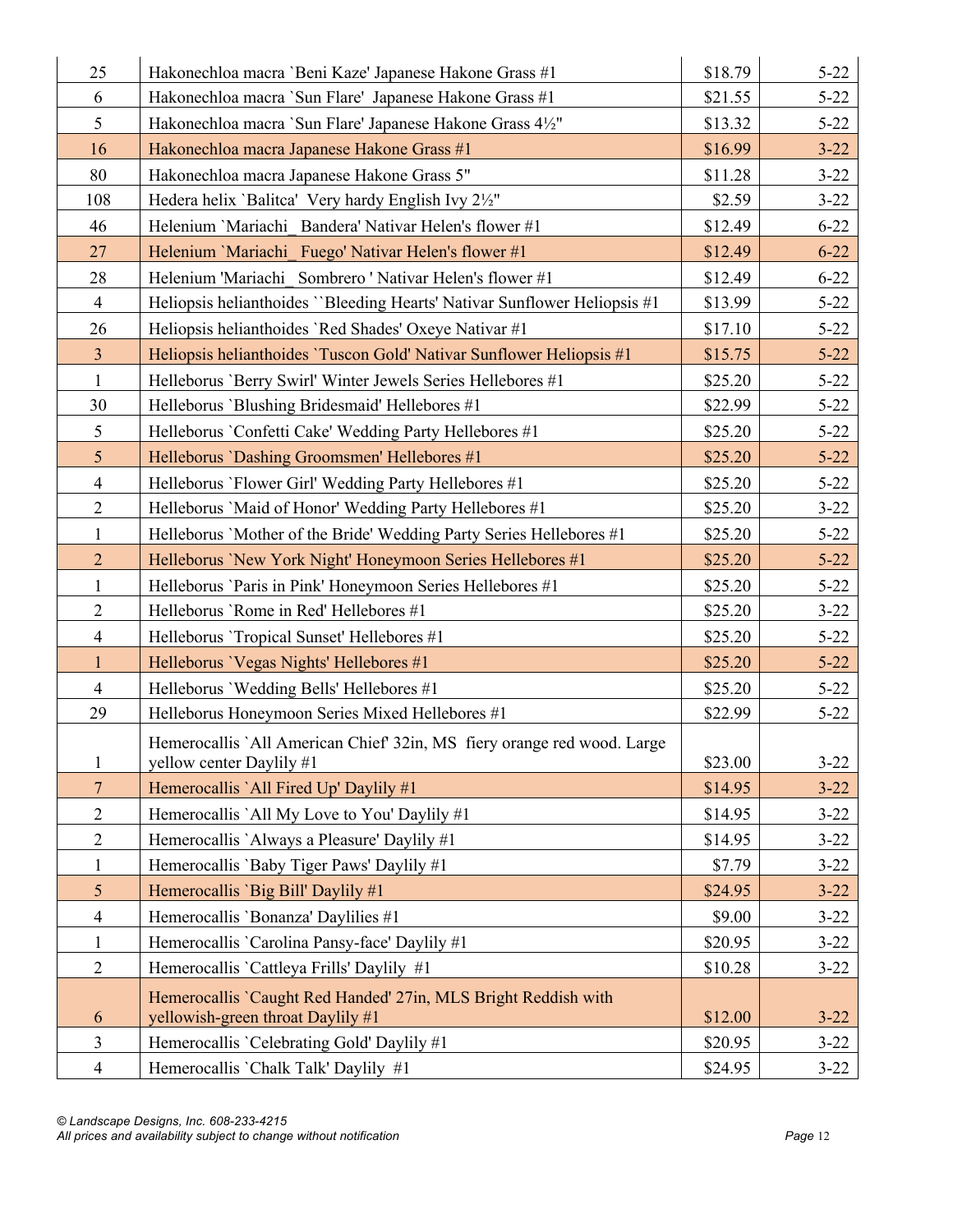| 5               | Hemerocallis 'Chance Encounter' Daylily #1                                                                                | \$14.95 | $3 - 22$ |
|-----------------|---------------------------------------------------------------------------------------------------------------------------|---------|----------|
| $5\overline{)}$ | Hemerocallis `Charles & Cynthia' Daylily #1                                                                               | \$19.95 | $3 - 22$ |
| $\mathbf{1}$    | Hemerocallis 'Chez Sophie' Daylily #1                                                                                     | \$18.95 | $3 - 22$ |
| $\,8\,$         | Hemerocallis 'Coleman Hawkins' Daylily #1                                                                                 | \$16.00 | $3 - 22$ |
| 6               | Hemerocallis 'Coral Majority' Daily #                                                                                     | \$16.95 | $3 - 22$ |
| $\mathbf{1}$    | Hemerocallis 'Darlington County' Daylily #1                                                                               | \$16.95 | $3 - 22$ |
| $\tau$          | Hemerocallis 'Dewi Sant' Daylily #1                                                                                       | \$16.95 | $3 - 22$ |
| 5               | Hemerocallis 'Don Diego' Daylily #1                                                                                       | \$24.95 | $3 - 22$ |
| 13              | Hemerocallis 'Forever Blowing Bubblesles' 21in, LS Cream with pink<br>overlay and bubbly gold edge above green Daylily #1 | \$26.00 | $3 - 22$ |
| $\mathbf{1}$    | Hemerocallis 'Frances Joiner' Daylily #1                                                                                  | \$9.95  | $3 - 22$ |
| $\overline{3}$  | Hemerocallis 'Funny Valentine' Daylily #1                                                                                 | \$13.00 | $3 - 22$ |
| $\overline{3}$  | Hemerocallis 'Gentle Admiration' Daylily #1                                                                               | \$14.95 | $3 - 22$ |
| $\overline{2}$  | Hemerocallis 'Gorilla In The Mist' Daylily #1                                                                             | \$20.95 | $3 - 22$ |
| $5\overline{)}$ | Hemerocallis 'Greedy Governor' Daylily #1                                                                                 | \$18.95 | $3 - 22$ |
| $\mathbf{1}$    | Hemerocallis 'Heavenly Breezes' Daylily #1                                                                                | \$17.95 | $3 - 22$ |
| $\mathbf{1}$    | Hemerocallis 'Highland Pinched Fingers' Daylily #1                                                                        | \$15.95 | $3 - 22$ |
| $\overline{3}$  | Hemerocallis 'I See Stars' Daylily #1                                                                                     | \$16.95 | $3 - 22$ |
| $\mathbf{1}$    | Hemerocallis 'Inca Apothecary' Daylily #1                                                                                 | \$25.95 | $3 - 22$ |
| $\mathbf{1}$    | Hemerocallis 'Incessant' Daylily #1                                                                                       | \$16.96 | $3 - 22$ |
| $\mathbf{1}$    | Hemerocallis 'Indy Fireworks' Daylily #1                                                                                  | \$14.95 | $3 - 22$ |
| 1               | Hemerocallis 'Insider Trading' Daylily #1                                                                                 | \$16.95 | $3 - 22$ |
| $\overline{3}$  | Hemerocallis 'Itza Pink Teddy' Daylily #1                                                                                 | \$15.95 | $3 - 22$ |
| $\overline{4}$  | Hemerocallis 'Janet Benz' Daylily #1                                                                                      | \$15.00 | $3 - 22$ |
| $\mathbf{1}$    | Hemerocallis 'Jerry Hyatt' Daylily #1                                                                                     | \$16.96 | $3 - 22$ |
| $\overline{3}$  | Hemerocallis 'Joan Senior' Daylily #1                                                                                     | \$13.75 | $3 - 22$ |
| $\overline{7}$  | Hemerocallis 'Karen's Curls' Daylily #1                                                                                   | \$14.95 | $3 - 22$ |
| $\overline{3}$  | Hemerocallis 'Kona Coast' Daylily #1                                                                                      | \$20.00 | $3 - 22$ |
| 14              | Hemerocallis 'Lavender Clown' Daylily #1                                                                                  | \$9.99  | $3 - 22$ |
| $\overline{2}$  | Hemerocallis 'Lyn Coody' Daylily #1                                                                                       | \$29.95 | $3 - 22$ |
| 6               | Hemerocallis 'Margo Reed in Deed' 28in, ML Spidery form in very pale<br>yellow and soft yellow throat. Daylily #1         | \$28.77 | $3 - 22$ |
| $\mathfrak{Z}$  | Hemerocallis 'Mari Penn' Daylily #1                                                                                       | \$18.00 | $3 - 22$ |
| 10              | Hemerocallis 'Megan's Love' Daylily #1                                                                                    | \$14.95 | $3 - 22$ |
| $\mathbf{1}$    | Hemerocallis 'Monkey Hips' Daylily #1                                                                                     | \$24.95 | $3 - 22$ |
| 9               | Hemerocallis `Muscle and Blood' 42in, MS Spider-like Red bronze blend<br>with singnificant yellow center. Daylily #1      | \$14.95 | $3 - 22$ |
| $\overline{2}$  | Hemerocallis 'Mystical Rainbow' Daylily #1                                                                                | \$14.95 | $3 - 22$ |
| $\mathbf{1}$    | Hemerocallis 'Now & Zen' Daylily #1                                                                                       | \$12.95 | $3 - 22$ |
| $\overline{4}$  | Hemerocallis 'Oceans Before Us' Daylily #1                                                                                | \$18.00 | $3 - 22$ |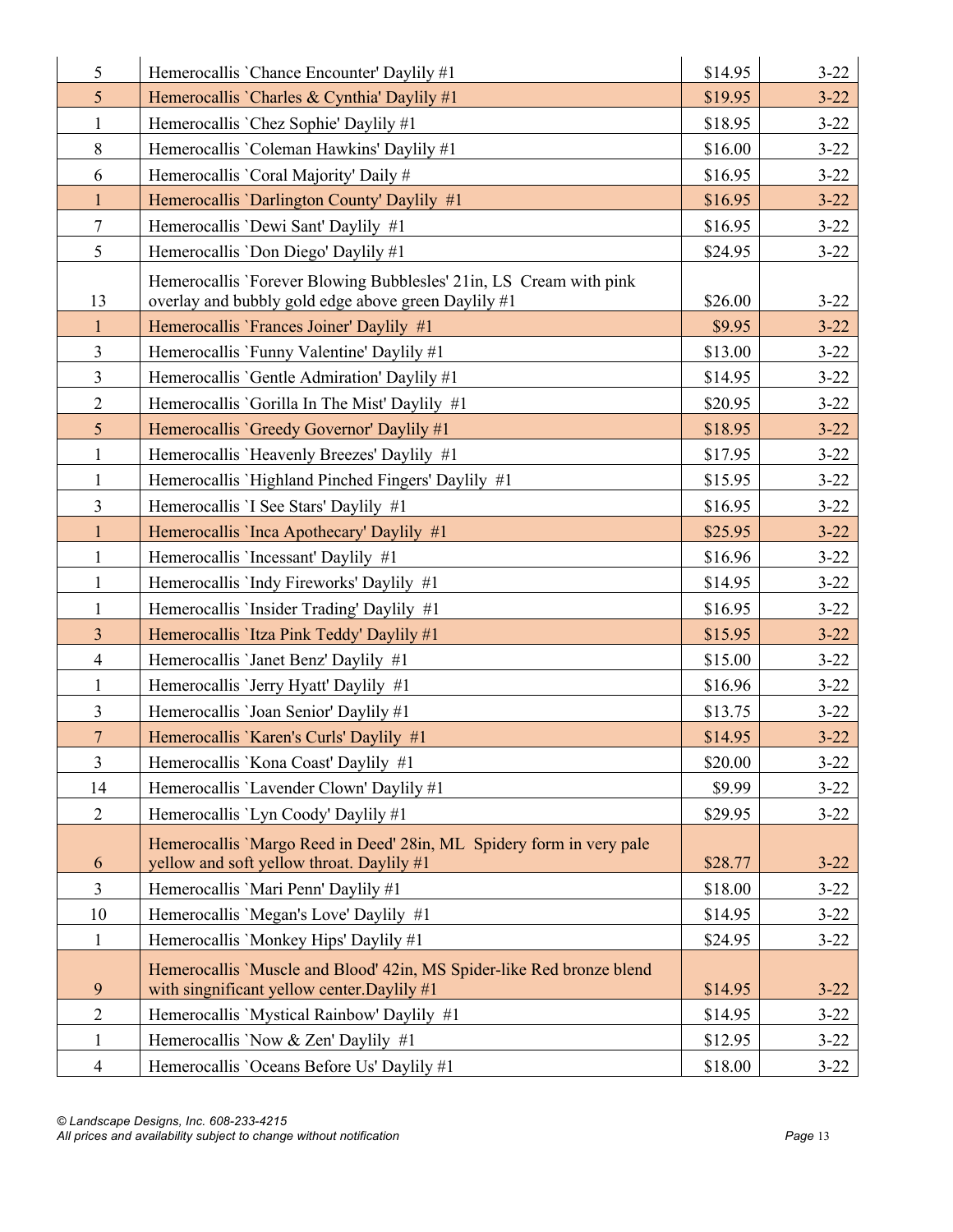| $\mathbf{1}$   | Hemerocallis 'Orangutan' Daylily #1                                                                                                   | \$9.95  | $3 - 22$ |
|----------------|---------------------------------------------------------------------------------------------------------------------------------------|---------|----------|
| $\overline{4}$ | Hemerocallis 'Paul York' Daylily #1                                                                                                   | \$14.95 | $3 - 22$ |
|                | Hemerocallis 'Pieces of April' 32in, MS Tangerine with patterned burgundy                                                             |         |          |
| 8              | eye and picotee edge. Daylily #1                                                                                                      | \$22.95 | $3 - 22$ |
| $\overline{3}$ | Hemerocallis 'Plum Brandy' Daylily #1                                                                                                 | \$22.95 | $3 - 22$ |
| $\overline{7}$ | Hemerocallis 'Prairie Blue Eyes' Daylily #1                                                                                           | \$10.00 | $3 - 22$ |
| $\overline{3}$ | Hemerocallis 'Red Hot Returns' Daily #1                                                                                               | \$14.34 | $3 - 22$ |
| $\overline{2}$ | Hemerocallis 'Rock Candy" Daylily                                                                                                     | \$18.00 | $3 - 22$ |
| 5              | Hemerocallis 'Roman Empire' Daylily #1                                                                                                | \$21.95 | $3 - 22$ |
| $\overline{2}$ | Hemerocallis 'Scottish Fantasy' Daylily #1                                                                                            | \$10.36 | $3 - 22$ |
| $\mathbf{1}$   | Hemerocallis 'Screen Saver' Daylily #1                                                                                                | \$19.95 | $3 - 22$ |
| $\overline{3}$ | Hemerocallis 'Sears Tower' Daylily #1                                                                                                 | \$16.95 | $3 - 22$ |
| $\mathbf{1}$   | Hemerocallis 'Seventy Times Seven' Daylily #1                                                                                         | \$20.00 | $3 - 22$ |
| $\overline{2}$ | Hemerocallis 'Shinobi' Daylily #1                                                                                                     | \$22.95 | $3 - 22$ |
| 9              | Hemerocallis 'Siloam Double Classic' Daylily #1                                                                                       | \$8.95  | $3 - 22$ |
|                | Hemerocallis `Small Carbon Footprint' 36in, EMS+ Black red self above                                                                 |         |          |
| 7              | yellow gold throat. Daylily #1                                                                                                        | \$17.95 | $3 - 22$ |
| $\overline{4}$ | Hemerocallis `Spacecoast Dream Catcher' Daylily #1                                                                                    | \$16.95 | $3 - 22$ |
| 8              | Hemerocallis `Spoons for Escargot' Daylily #1                                                                                         | \$30.00 | $3 - 22$ |
| $\overline{4}$ | Hemerocallis 'Sunshine in my Stomach' Daylily #1                                                                                      | \$21.95 | $3 - 22$ |
| 5              | Hemerocallis 'Tears for Gus' 27in, MS Rose with darker eyezone and pale<br>greenish-yellow center. Petal edged near white. Daylily #1 | \$17.96 | $3 - 22$ |
| 5              | Hemerocallis 'The Band Played On' 25in, ES+ Orchid rose with black eye<br>and edge above green throat. Daylily #1                     | \$16.95 | $3 - 22$ |
| 8              | Hemerocallis 'The Parsons Choice' Daylily #1                                                                                          | \$8.73  | $3 - 22$ |
| $\overline{3}$ | Hemerocallis 'Todd Monroe' Daylily #1                                                                                                 | \$8.01  | $3 - 22$ |
| 10             | Hemerocallis 'Transformer' 38in, MS Orange-red bicolor with bold yellow<br>eye. Daylily #1                                            | \$12.00 | $3 - 22$ |
| 7              | Hemerocallis 'Tuna Fish in G Major' Daily #                                                                                           | \$19.95 | $3 - 22$ |
| 1              | Hemerocallis 'Upper Class Peach' Daylily #1                                                                                           | \$12.95 | $3 - 22$ |
| $\mathbf{2}$   | Hemerocallis 'Victorian Gold' Daylily #1                                                                                              | \$18.00 | $3 - 22$ |
| $\mathbf{1}$   | Hemerocallis 'Viola Francis's Daylily #1                                                                                              | \$14.95 | $3 - 22$ |
| $\mathbf{1}$   | Hemerocallis 'Wayne Felgar' Daylily #1                                                                                                | \$16.95 | $3 - 22$ |
| $\overline{2}$ | Hemerocallis 'Winging It' Daylily #1                                                                                                  | \$16.95 | $3 - 22$ |
| $\mathbf{1}$   | Hemerocallis 'Yuletide Magic' Daylily #1                                                                                              | \$14.95 | $3 - 22$ |
| 50             | Hemerocallis Assorted Cultivars selected from the Wisconsin Daylily<br>Society #1                                                     | \$19.95 | $3 - 22$ |
| 106            | Hepatica nobilis Pointed Liverleaf 41/2"                                                                                              | \$5.99  | $5 - 22$ |
| 30             | Hepatica nobilis var. acuta Pointed Leaf Liverleaf 4½"                                                                                | \$6.99  | $6 - 22$ |
| 3              | Heuchera `Apple Twist' Hybrid Nativar Alum Root #1                                                                                    | \$18.27 | $5 - 22$ |
| 10             | Heuchera 'Berry Timeless' Hybrid Nativar Alum Root #1                                                                                 | \$15.99 | $3 - 22$ |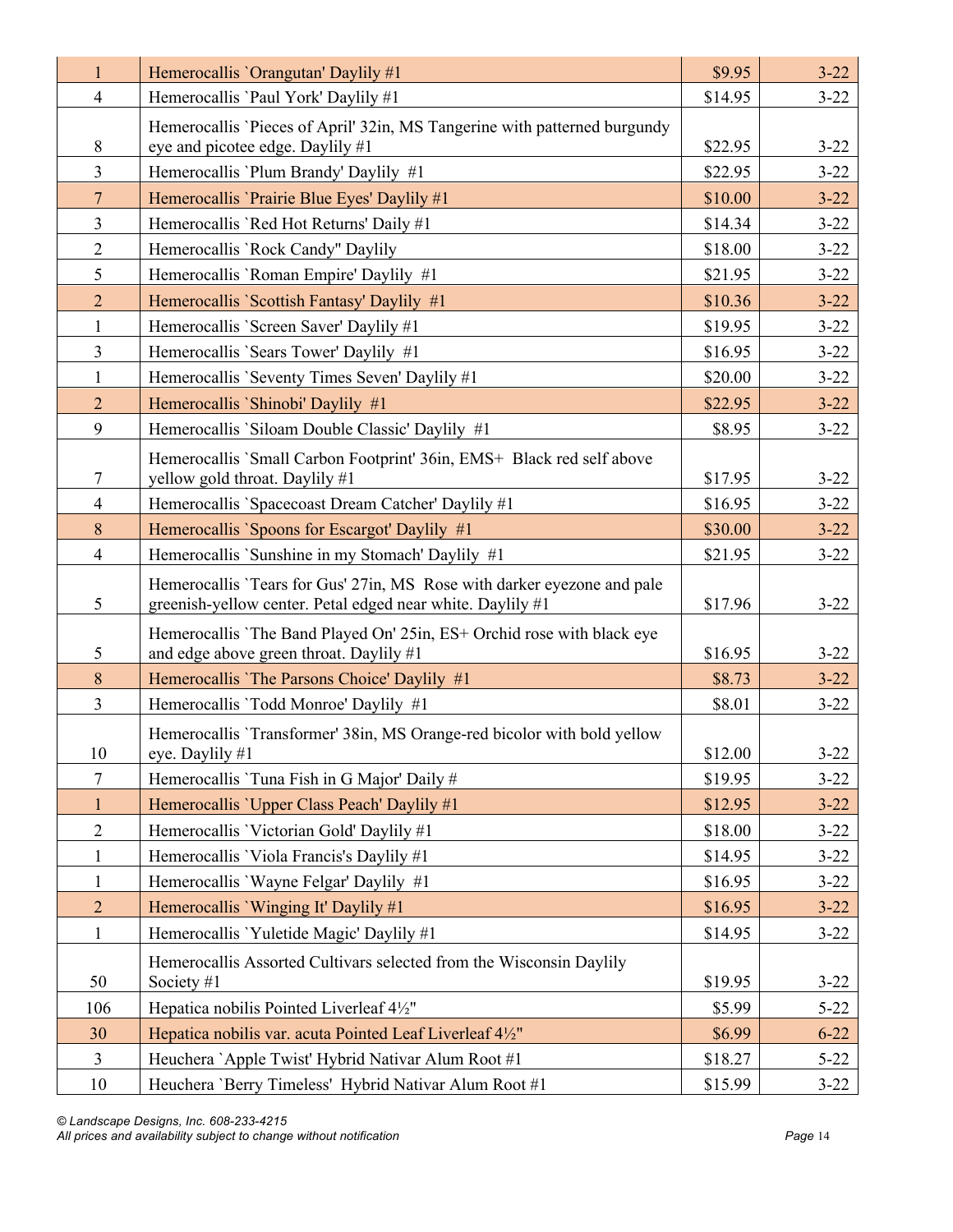| $\overline{3}$ | Heuchera 'Black Pearl' #1                                                | \$16.91 | $3 - 22$ |
|----------------|--------------------------------------------------------------------------|---------|----------|
| 8              | Heuchera 'Blondie' Hybrid Nativar Alum Root #1                           | \$16.44 | $3 - 22$ |
| $\overline{2}$ | Heuchera 'Chocolate Ruffles' Hybrid Nativar Alum Root #1                 | \$15.69 | $3 - 22$ |
| $\mathfrak{Z}$ | Heuchera 'Dale's Variety' Hybrid Nativar Alum Root #1                    | \$10.39 | $3 - 22$ |
| $\overline{3}$ | Heuchera 'Electric Plum' #1                                              | \$14.91 | $3 - 22$ |
| $\overline{3}$ | Heuchera 'Evening Gown' Hybrid Nativar Alumroot #1                       | \$18.27 | $5 - 22$ |
| $\overline{4}$ | Heuchera 'Grape Expectations' Hybrid Nativar Alum Root #1                | \$15.96 | $3 - 22$ |
| $\overline{3}$ | Heuchera 'Grape Timeless' #1                                             | \$15.23 | $5 - 22$ |
| $\overline{3}$ | Heuchera 'Green Spice' #1                                                | \$14.91 | $3 - 22$ |
| $\mathbf{1}$   | Heuchera 'Lava Lamp' Hybrid Nativar Alum Root #1                         | \$15.39 | $3 - 22$ |
| $\overline{2}$ | Heuchera 'Lemon Love' Hybrid Nativar Alum Root #1                        | \$15.29 | $3 - 22$ |
| $\overline{3}$ | Heuchera 'Lime Marmalade' Alum Root 41/2"                                | \$16.49 | $5 - 22$ |
| $\overline{3}$ | Heuchera 'Mahogany Monster' Hybrid Nativar Alum Root #1                  | \$17.29 | $3 - 22$ |
| $\overline{3}$ | Heuchera 'Marvelous Marble' Hybrid Nativar Alum Root #1                  | \$12.95 | $3 - 22$ |
| $\mathbf{1}$   | Heuchera 'Midnight Rose' Hybrid Nativar Alum Root #1                     | \$15.69 | $3 - 22$ |
| $\overline{3}$ | Heuchera 'Northern Exposure Lime' #1                                     | \$15.23 | $5 - 22$ |
| $\overline{3}$ | Heuchera 'Northern Exposure Purple' #1                                   | \$15.23 | $5 - 22$ |
| $\overline{3}$ | Heuchera 'Northern Exposure Red' #1                                      | \$15.23 | $5 - 22$ |
| $\overline{4}$ | Heuchera 'Obsidian' PP #14836 Hybrid Nativar Alum Root #1                | \$15.99 | $3 - 22$ |
| $\overline{4}$ | Heuchera 'Palace Purple' Hybrid Nativar Alum Root #1                     | \$10.29 | $3 - 22$ |
| 9              | Heuchera 'Palace Purple' Hybrid Nativar Alum Root #3                     | \$23.99 | $3 - 22$ |
| $\overline{3}$ | Heuchera 'Peach Flambe' #1                                               | \$14.91 | $5-19$   |
| $\overline{3}$ | Heuchera 'Peachberry Ice' #1                                             | \$16.69 | $5 - 22$ |
| 3              | Heuchera 'Pink Panther' #1                                               | \$16.91 | $5 - 22$ |
| $\mathbf{1}$   | Heuchera 'Pinot Gris' Hybrid Nativar Alum Root #1                        | \$10.29 | $3 - 22$ |
| $\mathfrak{Z}$ | Heuchera 'Pretty Pistachio' #1                                           | \$16.69 | $5 - 22$ |
| $\overline{3}$ | Heuchera 'Silver Gumdrop' #1                                             | \$16.69 | $5 - 22$ |
| $\overline{2}$ | Heuchera 'Silver Scrolls' Hybrid Nativar Alum Root #1                    | \$12.99 | $3 - 22$ |
| 7              | Heuchera `Stainless Steel' PP23349 Hybrid Nativar Alum Root #1           | \$19.37 | $3 - 22$ |
| $\mathfrak{Z}$ | Heuchera 'Timeless Glow' #1                                              | \$14.91 | $5 - 22$ |
| 3              | Heuchera 'Timeless Night' Hybrid Nativar #1                              | \$14.91 | $5 - 22$ |
| 3              | Heuchera 'Timeless Treasure' Hybrid Nativar #1                           | \$14.91 | $5-19$   |
| $\overline{3}$ | Heuchera 'Toffee Tart' Hybrid Nativar #1                                 | \$14.91 | $5 - 22$ |
| $\mathbf{1}$   | Heuchera 'Venus' Hybrid Nativar Alum Root #1                             | \$10.26 | $3 - 22$ |
| 3              | Heuchera 'Wild Berry' Coral Bells #1                                     | \$16.91 | $5 - 22$ |
| $\overline{4}$ | Heuchera 'Wild Rose' Hybrid Nativar Alum Root #1                         | \$17.56 | $3 - 22$ |
| 11             | Heuchera americana 'Plum Pudding' Hybrid Nativar Alum Root #1            | \$15.59 | $3 - 22$ |
| 3              | Heuchera villosa 'Caramel' #1                                            | \$15.23 | $3 - 22$ |
| $\mathbf{1}$   | Heuchera villosa var. villosa `Autumn Bride' Nativar Hairy Alumroot 4½"  | \$6.59  | $3 - 22$ |
| 14             | Heuchera villosa var. villosa `Autumn Bride' Nativar Hairy Alumroot 6" B | \$9.89  | $3 - 22$ |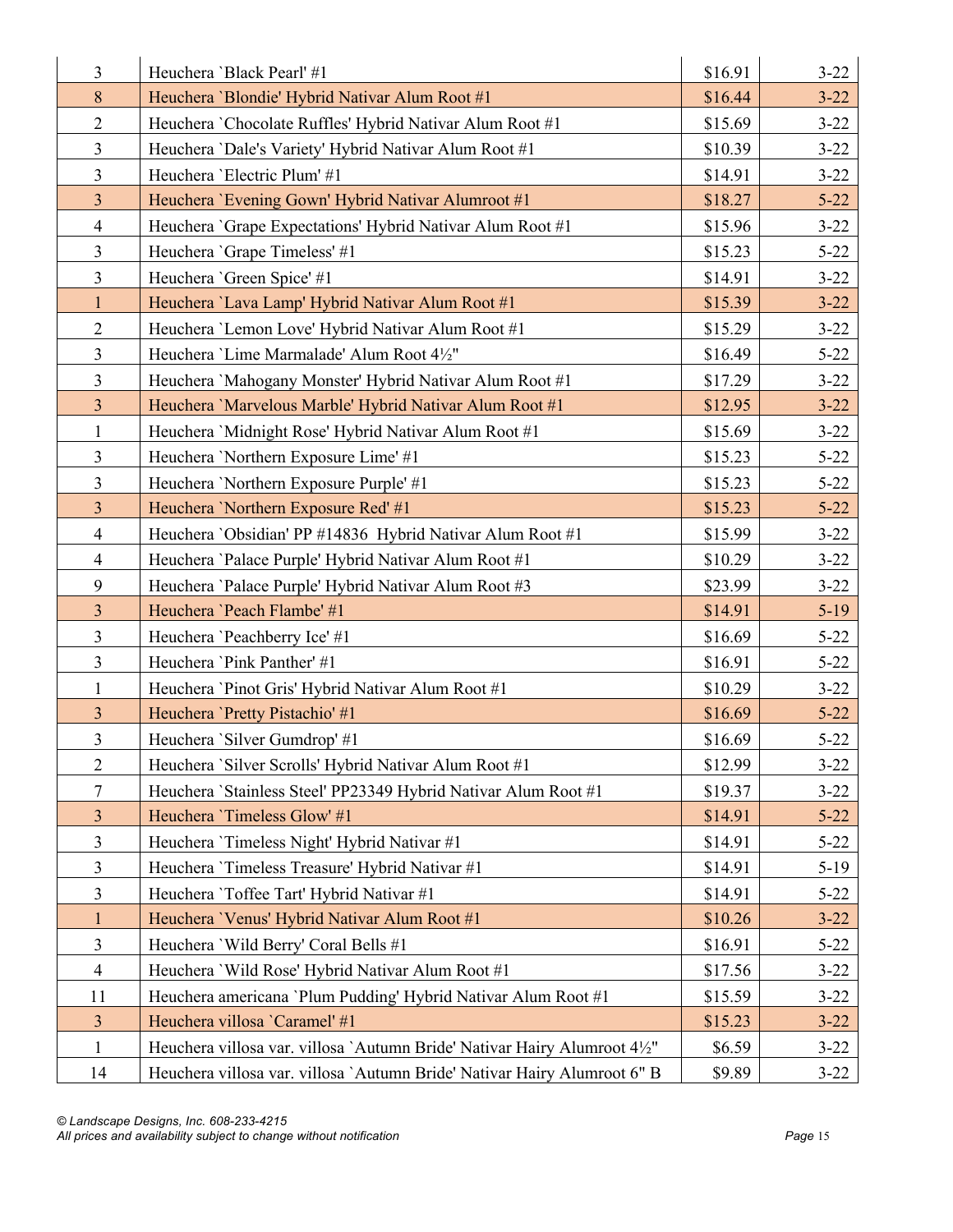| \$16.49<br>Heucherella 'Brass Lantern' Hybrid Nativar Foamy Bells #1<br>$\overline{3}$<br>Heucherella 'Buttered Rum' Hybrid Nativar Foamy Bells #1<br>\$16.49<br>$\overline{3}$<br>Heucherella 'Eye Spy' Highbred Nativar Foamy Bells #1<br>\$18.27<br>5<br>Heucherella 'Hopscotch' Fun & Games Hybrid Nativar Foamy Bells 31<br>\$16.49<br>$\tau$<br>Heucherella 'Onyx' Hybrid Nativar Foamy Bells #1<br>\$16.49 | $3 - 22$<br>$3 - 22$<br>$5 - 22$<br>$3 - 22$<br>$3 - 22$<br>$3 - 22$<br>$3 - 22$<br>$3 - 22$<br>$5 - 22$ |
|-------------------------------------------------------------------------------------------------------------------------------------------------------------------------------------------------------------------------------------------------------------------------------------------------------------------------------------------------------------------------------------------------------------------|----------------------------------------------------------------------------------------------------------|
|                                                                                                                                                                                                                                                                                                                                                                                                                   |                                                                                                          |
|                                                                                                                                                                                                                                                                                                                                                                                                                   |                                                                                                          |
|                                                                                                                                                                                                                                                                                                                                                                                                                   |                                                                                                          |
|                                                                                                                                                                                                                                                                                                                                                                                                                   |                                                                                                          |
| $\mathfrak{Z}$<br>Heucherella `Pumpkin Spice' Hybrid Nativar Foamy Bells #1<br>\$16.49                                                                                                                                                                                                                                                                                                                            |                                                                                                          |
| $\overline{4}$<br>Heucherella 'Red Rover' Fun & Games Hybrid Nativar Foamy Bells #1<br>\$16.49                                                                                                                                                                                                                                                                                                                    |                                                                                                          |
| $\overline{3}$<br>Hexastylis (Asarum) europaea European Ginger 4½"<br>\$8.19                                                                                                                                                                                                                                                                                                                                      |                                                                                                          |
| 99<br>\$16.28<br>Hexastylis (Asarum) europaea European Ginger 5" Quarts                                                                                                                                                                                                                                                                                                                                           |                                                                                                          |
| Hexastylis (Asarum) arifolia Ginger 5"<br>79<br>\$6.73                                                                                                                                                                                                                                                                                                                                                            | $5 - 20$                                                                                                 |
| 11<br>Hexastylis (Asarum) arifolia Native Ginger 4½"<br>\$5.99                                                                                                                                                                                                                                                                                                                                                    | $3 - 22$                                                                                                 |
| 6<br>Hexastylis (Asarum) splenden Evergreen Chinese Ginger 5"<br>\$16.28                                                                                                                                                                                                                                                                                                                                          | $5 - 22$                                                                                                 |
| $\overline{2}$<br>Hibiscus moscheutos `Air Brush Effect' Nativar Common Mallow #4<br>\$42.80                                                                                                                                                                                                                                                                                                                      | $3 - 22$                                                                                                 |
| $\mathbf{1}$<br>Hibiscus moscheutos 'Ballet Slippers' Nativar Common Mallow #3<br>\$31.50                                                                                                                                                                                                                                                                                                                         | $3 - 22$                                                                                                 |
| Hibiscus moscheutos 'Blackberry Merlot' Nativar Common Mallow Nativar                                                                                                                                                                                                                                                                                                                                             |                                                                                                          |
| $\overline{3}$<br>#3<br>\$31.50                                                                                                                                                                                                                                                                                                                                                                                   | $5 - 22$                                                                                                 |
| Hibiscus moscheutos 'Bleu Brulee' Nativar Common Mallow #3<br>$\mathbf{1}$<br>\$26.25                                                                                                                                                                                                                                                                                                                             | $3 - 22$                                                                                                 |
| $\overline{3}$<br>Hibiscus moscheutos 'Candy Crush' Nativar Common Mallow #3<br>\$31.50                                                                                                                                                                                                                                                                                                                           | $3 - 22$                                                                                                 |
| $\overline{2}$<br>Hibiscus moscheutos 'Candy Crush' Nativar Common Mallow #4<br>\$34.80                                                                                                                                                                                                                                                                                                                           | $3 - 22$                                                                                                 |
| $\overline{2}$<br>Hibiscus moscheutos 'Cherry Choco Latte' Nativar Common Mallow #3<br>\$34.65                                                                                                                                                                                                                                                                                                                    | $5 - 22$                                                                                                 |
| Hibiscus moscheutos 'Cranberry Crush' Summerific® PP21984 Common                                                                                                                                                                                                                                                                                                                                                  |                                                                                                          |
| Mallow Nativar #5<br>\$43.80<br>1                                                                                                                                                                                                                                                                                                                                                                                 | $3 - 22$                                                                                                 |
| 6<br>Hibiscus moscheutos 'Creme de la Creme' Nativar Common Mallow #4<br>\$43.80                                                                                                                                                                                                                                                                                                                                  | $3 - 22$                                                                                                 |
| $\overline{3}$<br>Hibiscus moscheutos 'Crepe Suzette' Nativar Common Mallow #3<br>\$31.50                                                                                                                                                                                                                                                                                                                         | $3 - 22$                                                                                                 |
| $\overline{4}$<br>Hibiscus moscheutos 'Dark Mystery' Nativar Common Mallow #3<br>\$31.50                                                                                                                                                                                                                                                                                                                          | $3 - 22$                                                                                                 |
| $\overline{3}$<br>Hibiscus moscheutos 'Edge of Night Common Mallow #3<br>\$34.65                                                                                                                                                                                                                                                                                                                                  | $5 - 22$                                                                                                 |
| $\overline{2}$<br>Hibiscus moscheutos 'Evening Rose' Nativar Common Mallow #3<br>\$31.50                                                                                                                                                                                                                                                                                                                          | $3 - 22$                                                                                                 |
|                                                                                                                                                                                                                                                                                                                                                                                                                   |                                                                                                          |
| $\overline{2}$<br>Hibiscus moscheutos 'French Valinna' Nativar Common Mallow Nativar #3<br>\$31.50                                                                                                                                                                                                                                                                                                                | $5 - 22$                                                                                                 |
| $\overline{3}$<br>Hibiscus moscheutos 'Holy Grail' Common Mallow Nativar #3<br>\$31.50                                                                                                                                                                                                                                                                                                                            | $5 - 22$                                                                                                 |
| 3<br>Hibiscus moscheutos 'Inner Glow' Nativar Common Mallow #3<br>\$31.50                                                                                                                                                                                                                                                                                                                                         | $5 - 22$                                                                                                 |
| 3<br>Hibiscus moscheutos 'Mars Madness' Nativar Common Mallow #3<br>\$31.50                                                                                                                                                                                                                                                                                                                                       | $3 - 22$                                                                                                 |
| Hibiscus moscheutos 'Midnight Marvel' Common Mallow Nativar #3<br>\$31.50<br>1                                                                                                                                                                                                                                                                                                                                    | $5 - 22$                                                                                                 |
| $\overline{2}$<br>Hibiscus moscheutos 'Perfect Storm' Nativar Common Mallow #5<br>\$43.80                                                                                                                                                                                                                                                                                                                         | $3 - 22$                                                                                                 |
| 3<br>Hibiscus moscheutos 'Spinderella' Nativar Common Mallow #3<br>\$27.30                                                                                                                                                                                                                                                                                                                                        | $5 - 22$                                                                                                 |
| $\mathbf{2}$<br>\$31.50<br>Hibiscus moscheutos `Starry Starry Night' Nativar Common Mallow #3                                                                                                                                                                                                                                                                                                                     | $3 - 22$                                                                                                 |
| $\overline{3}$<br>Hibiscus moscheutos 'Summer Carnival' Nativar Common Mallow #5<br>\$43.80                                                                                                                                                                                                                                                                                                                       | $3 - 22$                                                                                                 |
| $\overline{3}$<br>Hibiscus moscheutos 'Summer in Paradise' Nativar Common Mallow #5<br>\$43.80                                                                                                                                                                                                                                                                                                                    | $3 - 22$                                                                                                 |
| Hibiscus moscheutos 'Summer Spice Plum Flambe' Common Mallow<br>$\overline{2}$<br>Nativar <sub>#5</sub><br>\$43.80                                                                                                                                                                                                                                                                                                | $3 - 22$                                                                                                 |
| $\overline{2}$<br>Hibiscus moscheutos 'Vintage Wine' Nativar Common Mallow #5<br>\$43.80                                                                                                                                                                                                                                                                                                                          | $3 - 22$                                                                                                 |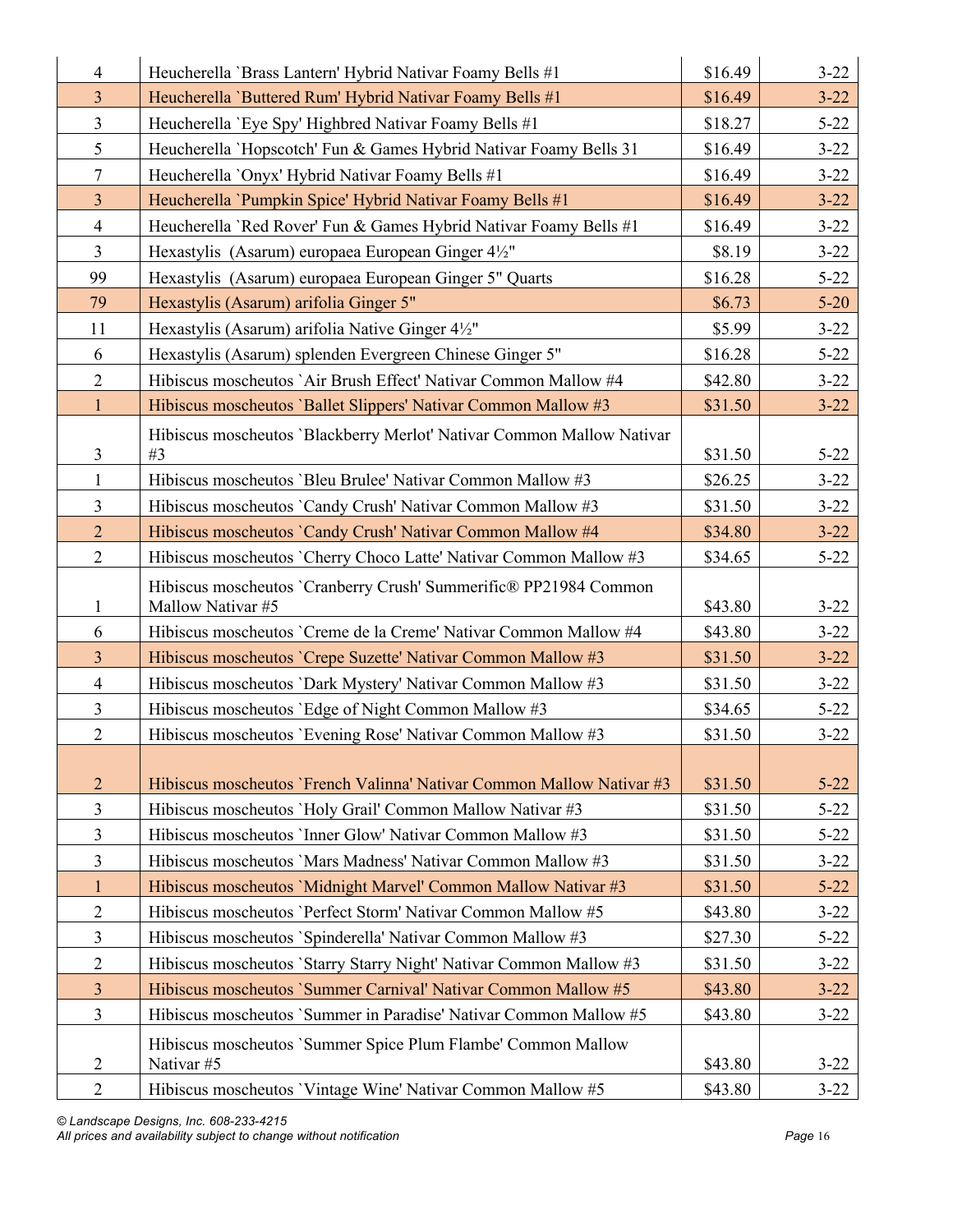| 10             | Hosta Assorted Taxa #1           | \$15.00 | $3 - 22$ |
|----------------|----------------------------------|---------|----------|
| $\overline{4}$ | Hosta `Abiqua Drinking Gourd' #1 | \$15.75 | $3 - 22$ |
| 5              | Hosta `Age of Gold'#1            | \$18.89 | $5 - 22$ |
| $\overline{3}$ | Hosta `Allan P. McConnell' #1    | \$8.95  | $3 - 22$ |
| $\overline{2}$ | Hosta `Allan P. McConnell' 41/2" | \$5.29  | $3 - 22$ |
| $\mathbf{1}$   | Hosta 'Allan P. McConnell' 5"    | \$8.50  | $3 - 22$ |
| $\overline{3}$ | Hosta `Amber Tiara' 5"           | \$10.33 | $3 - 22$ |
| $\mathbf{1}$   | Hosta 'Antioch' 4½"              | \$7.56  | $3 - 22$ |
| 6              | Hosta 'Atlantis' #1              | \$14.39 | $5 - 22$ |
| $\mathbf{1}$   | Hosta `Awakening Angel' #1       | \$22.50 | $3 - 22$ |
| 6              | Hosta 'Blue Ivory' #1            | \$14.39 | $5 - 22$ |
| 6              | Hosta 'Blue Mouse Ears' 4½"      | \$12.60 | $3 - 22$ |
| $\overline{2}$ | Hosta 'Blue Tooth' 5"            | \$12.00 | $3 - 22$ |
| 5              | Hosta 'Brim Cup' #1              | \$9.95  | $3 - 22$ |
| 6              | Hosta `Candy Hearts' #1          | \$7.99  | $3 - 22$ |
| $\mathbf{1}$   | Hosta 'Chart Topper' #1          | \$10.00 | $3 - 22$ |
| 6              | Hosta `Christmas Candy' #1       | \$14.39 | $5 - 33$ |
| $\mathbf{1}$   | Hosta 'Cinnamon Sticks' #1       | \$11.95 | $3 - 22$ |
| $\overline{2}$ | Hosta 'Colossal' #1              | \$12.50 | $3 - 22$ |
| $\mathbf{1}$   | Hosta 'Corn Belt' 5"             | \$10.95 | $3 - 22$ |
| $\mathbf{1}$   | Hosta 'Cousin Lou Ann' #1        | \$15.90 | $3 - 22$ |
| $\mathbf{1}$   | Hosta 'Cream Cheese' #1          | \$14.95 | $3 - 22$ |
| $\overline{2}$ | Hosta 'Crested Surf' #1          | \$17.75 | $3 - 22$ |
| 5              | Hosta 'Dancing Queen' #1         | \$18.39 | $5 - 22$ |
| $\overline{2}$ | Hosta 'Deane's Dream' #2         | \$19.99 | $3 - 22$ |
| $\mathbf{1}$   | Hosta 'Delta Dawn' #2            | \$21.95 | $3 - 22$ |
| $\mathbf{1}$   | Hosta 'Elvis Lives' #1           | \$11.95 | $3 - 22$ |
| $\overline{4}$ | Hosta 'Emily Dickinson' #1       | \$10.00 | $3 - 22$ |
| 14             | Hosta 'Eternal Flame' 5"         | \$19.95 | $3 - 22$ |
| 1              | Hosta 'Faith' 5"                 | \$15.29 | $3 - 22$ |
| $\tau$         | Hosta 'First Frost' #1           | \$16.80 | $3 - 22$ |
| $\overline{4}$ | Hosta `Fragrant Blue' #1         | \$11.23 | $3 - 22$ |
| $\overline{7}$ | Hosta `Fragrant Bouquet' #1      | \$12.60 | $3 - 22$ |
| 6              | Hosta 'Francee' #1               | \$10.75 | $3 - 22$ |
| 3              | Hosta `Fuzzy Dice' #1            | \$16.99 | $3 - 22$ |
| 3              | Hosta 'Geisha' #1                | \$16.95 | $3 - 22$ |
| $\mathbf{1}$   | Hosta 'Gold Standard' #1         | \$8.40  | $3 - 22$ |
| 5              | Hosta 'Hans' #1                  | \$18.89 | $5 - 22$ |
| 5              | Hosta `Happy Dayz' #1            | \$18.89 | $5 - 22$ |
| 14             | Hosta 'Harpoon' #1               | \$24.20 | $3 - 22$ |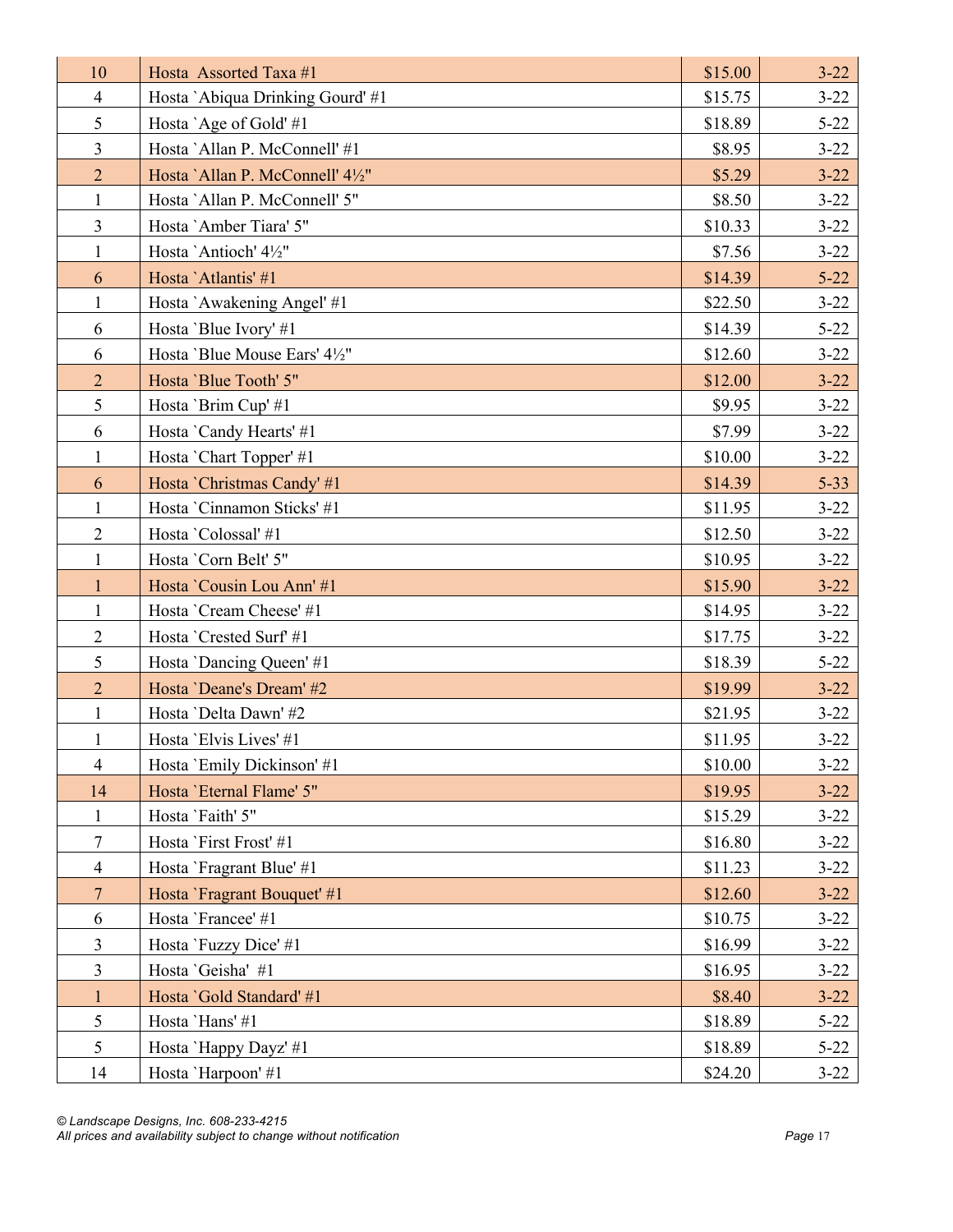| $\mathbf{1}$   | Hosta 'Hearts Galore' #1              | \$14.00 | $3 - 22$ |
|----------------|---------------------------------------|---------|----------|
| $\mathbf{1}$   | Hosta 'Hoosier Harmony' 5"            | \$8.44  | $3 - 22$ |
| 6              | Hosta 'Hope Spirngs Eternal' #1       | \$18.27 | $5 - 22$ |
| 5              | Hosta 'Hudson Bay' #1                 | \$21.53 | $5 - 22$ |
| $\overline{4}$ | Hosta 'Ice Prancer' 5"                | \$15.19 | $3 - 22$ |
| $\overline{4}$ | Hosta 'Invincible' #1                 | \$10.95 | $3 - 22$ |
| $\overline{2}$ | Hosta 'Jetstream' 5"                  | \$13.95 | $3 - 22$ |
| 5              | Hosta `Krossa Regal' #1               | \$12.60 | $3 - 22$ |
| $\overline{4}$ | Hosta 'Lacy Belle' #1                 | \$16.95 | $3 - 22$ |
| $\mathbf{1}$   | Hosta 'Lakeside Keepsake' #1          | \$15.95 | $3 - 22$ |
| $\mathbf{1}$   | Hosta 'Lakeside Keepsake' 5"          | \$14.95 | $3 - 22$ |
| $\mathbf{1}$   | Hosta 'Lakeside Lollipop' #1          | \$10.95 | $3 - 22$ |
| $\overline{2}$ | Hosta 'Lakeside Love Affair' #1       | \$24.20 | $3 - 22$ |
| $\mathbf{1}$   | Hosta 'Lakeside Rhapsody' #1          | \$28.95 | $3 - 22$ |
| $\overline{4}$ | Hosta 'Lemon Lime' 41/2"              | \$6.99  | $3 - 22$ |
| $\mathbf{1}$   | Hosta 'Lemon Zest' #1                 | \$10.29 | $3 - 22$ |
| $\overline{2}$ | Hosta 'Liberty' #2                    | \$24.55 | $3 - 22$ |
| 8              | Hosta 'Lilypad' #1                    | \$10.95 | $3 - 22$ |
| 9              | Hosta 'Little Aurora' 4.5"            | \$7.95  | $3 - 22$ |
| $\mathbf{1}$   | Hosta 'Little Razor' #1               | \$12.95 | $3 - 22$ |
| $\overline{3}$ | Hosta 'Little Razor' 5"               | \$9.95  | $3 - 22$ |
| $\overline{3}$ | Hosta 'Mingo' 5"                      | \$15.00 | $3 - 22$ |
| $\tau$         | Hosta 'Miss Linda Smith' 5"           | \$11.95 | $3 - 22$ |
| 21             | Hosta 'Moonlight Sonata' #1           | \$16.95 | $3 - 22$ |
| $\mathbf{1}$   | Hosta 'Paul's Glory' #1               | \$18.99 | $3 - 22$ |
| $\mathbf{1}$   | Hosta 'Pebbles' #1                    | \$12.90 | $3 - 22$ |
| $\mathbf{1}$   | Hosta 'Picasso' 5"                    | \$15.00 | $3 - 22$ |
| 19             | Hosta 'Pineapple Upside Down Cake' #1 | \$23.88 | $3 - 22$ |
| 5              | Hosta 'Pineapple Upside Down Cake' 5" | \$18.95 | $3 - 22$ |
| $\mathbf{2}$   | Hosta 'Platinum Tiara' #1             | \$10.63 | $3 - 22$ |
| $\overline{2}$ | Hosta 'Powder Blue' 5"                | \$8.99  | $3 - 22$ |
| $\overline{2}$ | Hosta 'Prairie Magic' #1              | \$15.95 | $3 - 22$ |
| 11             | Hosta 'Prairie Sky' #1                | \$14.92 | $3 - 22$ |
| 5              | Hosta 'Queen of the Seas' #1          | \$18.89 | $5 - 22$ |
| $\overline{2}$ | Hosta 'Radiant Edger' #2              | \$14.95 | $3 - 22$ |
| 5              | Hosta 'Rainforest Sunrise' #1         | \$18.89 | $5 - 22$ |
| 6              | Hosta 'Raspberry Sorbet' #1           | \$12.95 | $3 - 22$ |
| $\overline{2}$ | Hosta 'Raspberry Sorbet' 5"           | \$11.95 | $3 - 22$ |
| 14             | Hosta 'Red October' Hosta #1          | \$17.39 | $3 - 22$ |
| $\overline{2}$ | Hosta `Royal Standard' #1             | \$9.00  | $3 - 22$ |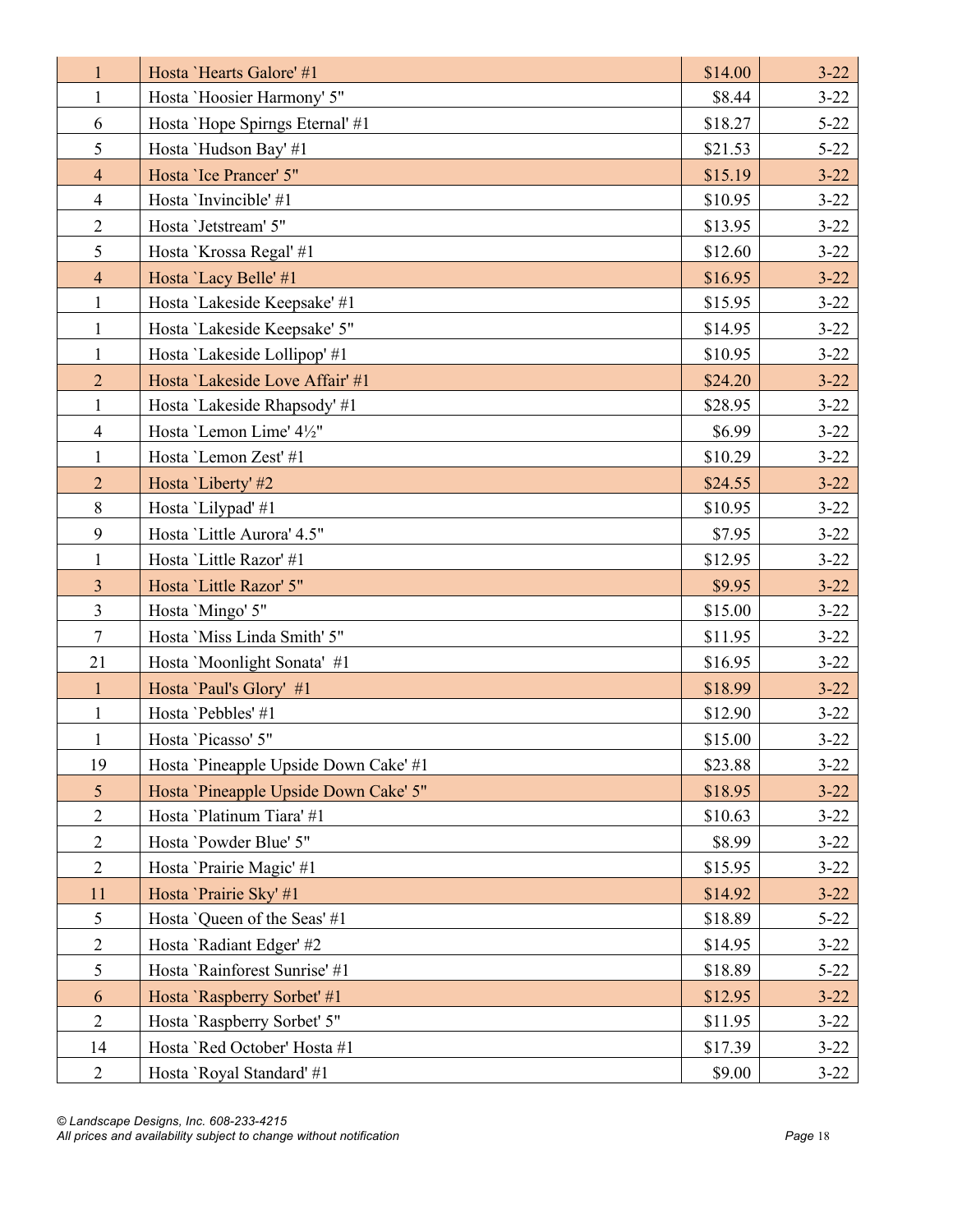| 6              | Hosta 'Royal Standard' 5"            | \$7.99  | $3 - 22$ |
|----------------|--------------------------------------|---------|----------|
| $\overline{4}$ | Hosta 'Savannah Supreme' #1          | \$33.00 | $3 - 22$ |
| $\overline{4}$ | Hosta 'Shade Master' #1              | \$7.47  | $3 - 22$ |
| $\overline{4}$ | Hosta 'Show Boat' #1                 | \$15.95 | $3 - 22$ |
| $\overline{2}$ | Hosta 'Sioux' 5"                     | \$15.00 | $3 - 22$ |
| $\overline{3}$ | Hosta `Smoky Mountain' #1            | \$15.95 | $3 - 22$ |
| 10             | Hosta 'So Sweet' #1                  | \$10.95 | $3 - 22$ |
| $\sqrt{2}$     | Hosta 'So Sweet' 5"                  | \$9.95  | $3 - 22$ |
| $\overline{3}$ | Hosta 'Spilt Milk' #1                | \$12.99 | $3 - 22$ |
| 25             | Hosta 'Summer Breeze' #1             | \$17.95 | $3 - 22$ |
| $\overline{2}$ | Hosta 'Summer Breeze' 5"             | \$14.95 | $3 - 22$ |
| $\overline{3}$ | Hosta 'Sun Power' #1                 | \$12.95 | $3 - 22$ |
| $\mathbf{1}$   | Hosta `Sunny Delight' #1             | \$11.95 | $3 - 22$ |
| $\overline{3}$ | Hosta 'Sweet Home Chicago' #1        | \$18.69 | $3 - 22$ |
| $\mathbf{1}$   | Hosta 'The Fonz' #1                  | \$15.99 | $3 - 22$ |
| 9              | Hosta 'Thomas Hogg' #1               | \$9.95  | $3 - 22$ |
| $\overline{2}$ | Hosta 'Thomas Hogg' #2               | \$12.99 | $3 - 22$ |
| $\mathbf{1}$   | Hosta 'TNT' 5"                       | \$18.00 | $3 - 22$ |
| $\mathbf{1}$   | Hosta 'Touch of Class' #1            | \$20.24 | $3 - 22$ |
| $\mathbf{1}$   | Hosta 'Twirlatini' #1                | \$12.95 | $3 - 22$ |
| $\overline{2}$ | Hosta 'Unbridled Passion' #1         | \$17.95 | $3 - 22$ |
| 2              | Hosta 'Vanilla Cream" #1             | \$9.95  | $3 - 22$ |
| 12             | Hosta 'Vanilla Cream" 41/2"          | \$8.75  | $8 - 22$ |
| $\overline{3}$ | Hosta 'Veronica Lake' #1             | \$9.95  | $3 - 22$ |
| $\overline{3}$ | Hosta 'Veronica Lake' 5"             | \$8.95  | $3 - 22$ |
| 3              | Hosta 'Wide Brim' #1                 | \$10.79 | $3 - 22$ |
| $\overline{3}$ | Hosta 'Wolverine' #1                 | \$14.95 | $3 - 22$ |
| 10             | Hosta 'Wrinkle in Time' 4½"          | \$11.55 | $5 - 22$ |
| $\mathbf{1}$   | Hosta 'Yellow River' #1              | \$12.95 | $3 - 22$ |
| 9              | Hosta 'Yellow Splash' #1             | \$12.95 | $3 - 22$ |
| $\mathbf{1}$   | Hosta nigrescens 'Elatior' #1        | \$9.95  | $3 - 22$ |
| 11             | Hosta plantaginea #1                 | \$10.79 | $3 - 22$ |
| 6              | Hosta plantaginea #2                 | \$12.79 | $3 - 22$ |
| 1              | Hosta takahashii 'Gosan' Hosta #1    | \$11.96 | $3 - 22$ |
| $\mathbf{2}$   | Hosta venusta 4.5"                   | \$8.95  | $3 - 22$ |
| 6              | Hosta x tokudama 'Blue Cadet' #1     | \$13.65 | $3 - 22$ |
| $\overline{2}$ | Hosta x tardiana 'Halcyon' #1        | \$11.50 | $3 - 22$ |
| 3              | Hosta x tardiana 'June' #1           | \$15.75 | $3 - 22$ |
| $\mathbf{1}$   | Hosta x tardiana 'June Spirit' #1    | \$16.80 | $3 - 22$ |
| 65             | Hydrastis canadense Goldenseal 41/2" | \$5.95  | $3 - 22$ |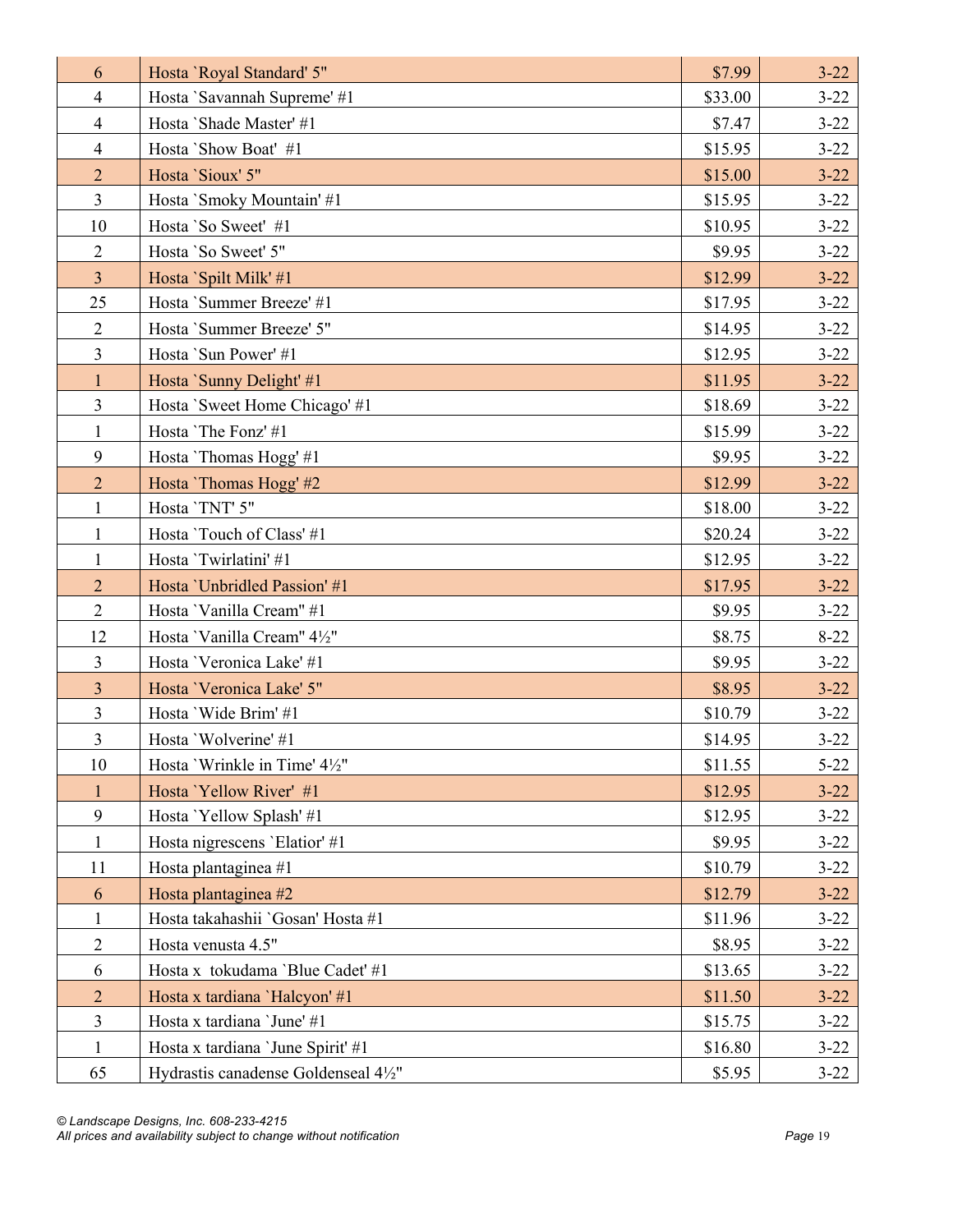| $\overline{4}$  | Hylotelephium (Sedum) SunSparkler® `Dazzleberry' PP#22457 Sedum #1                                                                                                 | \$12.29 | $3 - 22$ |
|-----------------|--------------------------------------------------------------------------------------------------------------------------------------------------------------------|---------|----------|
| 8               | Hylotelephium (Sedum) `Autumn Fire' #1                                                                                                                             | \$11.24 | $3 - 22$ |
| $\overline{4}$  | Hylotelephium (Sedum) 'Cherry Tart' PP#24603 #1                                                                                                                    | \$13.44 | $5 - 22$ |
| $\overline{2}$  | Hylotelephium (Sedum) 'Lajos', 'Autumn Charm' #1                                                                                                                   | \$13.29 | $3 - 22$ |
| 6               | Hylotelephium (Sedum) `Pure Joy' PP#24194 Stonecrop #1                                                                                                             | \$14.70 | $5 - 22$ |
| 6               | Hylotelephium (Sedum) 'Thundercloud' #21833 Stonecrop #1                                                                                                           | \$12.60 | $5 - 22$ |
| 22              | Hylotelephium (Sedum) cauticola 'Lidakense' 4½"                                                                                                                    | \$6.26  | $3 - 22$ |
| 25              | Hylotelephium (Sedum) Hylotelephium telephium x H. cauticola<br>(Robustom) 'Ruby Glow' 4½"                                                                         | \$6.26  | $3 - 22$ |
| 17              | Hylotelephium (Sedum) sieboldii October Daphne 4½"                                                                                                                 | \$6.26  | $3 - 22$ |
| 6               | Hylotelephium (Sedum) spectabile `Frosty Morn' Stonecrop #1<br>(occasionally this sedum will sport solid green shoots. Gently remove them<br>by cutting them out.) | \$4.95  | $3 - 22$ |
| 13              | Hylotelephium (Sedum) spectabile 'Neon' Stonecrop #1                                                                                                               | \$10.50 | $3 - 22$ |
| 5               | Hylotelephium (Sedum) takesimense 'Turkish Delight' #1                                                                                                             | \$10.50 | $5 - 22$ |
| 29              | Hylotelephium (Sedum) tatarinowii 'Mongolian Stardust' 5"                                                                                                          | \$9.99  | $3 - 22$ |
| 8               | Hylotelephium (Sedum) x spectabile 'Carl' Bush Sedum #1                                                                                                            | \$12.29 | $3 - 22$ |
| $\overline{2}$  | Hylotelephium (Sedum) x spectabile `Carl' Bush Sedum 5"                                                                                                            | \$9.95  | $3 - 22$ |
| 16              | Hypoxis hirsuta Native Yellow Star Grass 3 bulbs per pot 4½"                                                                                                       | \$7.99  | $3 - 22$ |
| $\overline{3}$  | Iberis 'Alexander's White' Candytuft #1                                                                                                                            | \$11.95 | $3 - 22$ |
| 17              | Iberis sempervirens 'Autumn Beauty' Candytuft 5"                                                                                                                   | \$6.96  | $3 - 22$ |
| 109             | Iris cristata Native Forest Crested Iris 4"                                                                                                                        | \$5.99  | $5 - 22$ |
| 6               | Iris pallida `Albo-variegata' Orris Root, Dalmatian Iris #1                                                                                                        | \$17.33 | $5 - 22$ |
| 5               | Iris pallida `Aurea Variegata' Orris Root Fragrant Iris #1                                                                                                         | \$12.95 | $5 - 22$ |
| $\overline{3}$  | Iris sibirica 'Black Joker' Peacock Siberian Iris #1                                                                                                               | \$12.40 | $3 - 22$ |
| 26              | Iris sibirica `Charming Billy' Peacock Siberian Iris #1                                                                                                            | \$12.69 | $5 - 22$ |
| 14              | Iris sibirica 'Ginger Twist' Peacock Siberian Iris #1                                                                                                              | \$12.40 | $3 - 22$ |
| $5\overline{)}$ | Iris sibirica 'Painted Woman' Peacock Siberian Iris #1                                                                                                             | \$12.40 | $3 - 22$ |
| 25              | Iris sibirica 'Tipped In Blue' Peacock Siberian Iris #1                                                                                                            | \$13.99 | $5 - 22$ |
| 9               | Iris sibirica 'Uncorked' Peacock Siberian Iris #1                                                                                                                  | \$11.80 | $3 - 22$ |
| 20              | Iris sibirica Assorted Cultivars of Siberian Iris #2                                                                                                               | \$19.95 | $3 - 22$ |
| 30              | Iris versicolor Native Blue Flag Iris #1                                                                                                                           | \$10.44 | $3 - 22$ |
| 6               | Iris x hybrid Dwarf beareded Fuchsia Purple Iris 4½"                                                                                                               | \$6.95  | $3 - 22$ |
| 10              | Iris x hybrid Dwarf beareded Gray Purple Iris 4½"                                                                                                                  | \$6.95  | $3 - 22$ |
| 10              | Iris x hybrid Dwarf beareded Lilac & Yellow Iris 41/2"                                                                                                             | \$6.95  | $3 - 22$ |
| 11              | Iris x hybrid Dwarf beareded Yellow Iris 41/2"                                                                                                                     | \$6.95  | $3 - 22$ |
| $\overline{4}$  | Jeffersonia diphylla Native American Twinleaf 6" B                                                                                                                 | \$10.99 | $3 - 22$ |
| 5               | Jovibarba hueffelii `Apache' 31/2"                                                                                                                                 | \$11.25 | $3 - 22$ |
| $\overline{2}$  | Jovibarba hueffelii `Gold Bug' 3½"                                                                                                                                 | \$13.29 | $3 - 22$ |
| $5\overline{)}$ | Jovibarba hueffelii var korstiena 3½"                                                                                                                              | \$11.99 | $3 - 22$ |

*© Landscape Designs, Inc. 608-233-4215 All prices and availability subject to change without notification Page* 20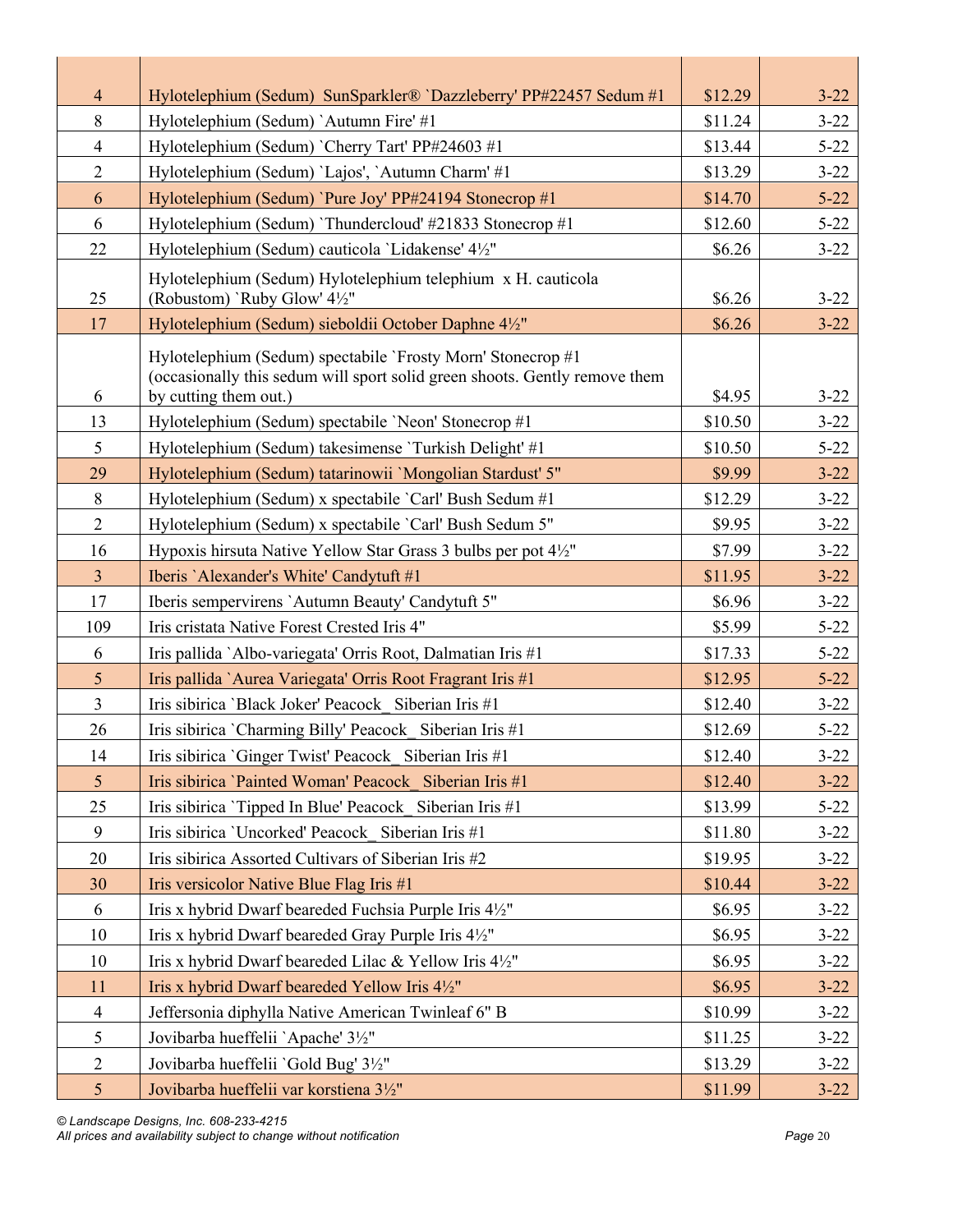| $\overline{3}$       | Jovibarba hueffelii Wintergraben form 3½"                                                      | \$9.95            | $3 - 22$             |
|----------------------|------------------------------------------------------------------------------------------------|-------------------|----------------------|
| 9                    | Kirengeshoma palmata Yellow Waxbells #2                                                        | \$15.95           | $3 - 22$             |
| $\tau$               | Lamium maculatum 'Ghost' 41/2"                                                                 | \$8.82            | $5 - 22$             |
| 40                   | Lamium maculatum `Pink Pewter' 41/2"                                                           | \$8.82            | $5 - 22$             |
| 32                   | Lamium maculatum 'Purple Dragon' 41/2"                                                         | \$8.55            | $6 - 22$             |
| $\overline{7}$       | Lamium maculatum 'White Nancy' 41/2"                                                           | \$8.20            | $5 - 22$             |
| $\overline{4}$       | Lamprocapnos (Dicentra) spectabilis 'Alba' White Flowering bleeding<br>Hearts #2               | \$13.99           | $3 - 22$             |
| 10                   | Lamprocapnos (Dicentra) spectabilis `Cupid' True Pink Flowering bleeding<br>Hearts #1          | \$19.95           | $3 - 22$             |
| 4                    | Lamprocapnos (Dicentra) spectabilis 'Gold Heart' Golden Leafed Bleeding<br>Hearts #1           | \$16.49           | $5 - 22$             |
| $\mathbf{1}$         | Lamprocapnos (Dicentra) spectabilis 'Valentine' Red! Bleeding Hearts 5                         | \$12.99           | $3 - 22$             |
| 50                   | Lamprocapnos (Dicentra) spectabilis 'Yellow Leaf' Gold Bullion Flowering<br>bleeding Hearts #1 | \$18.40           | $6 - 22$             |
|                      |                                                                                                |                   |                      |
| 32                   | Lathyrus latifolius Perennial Sweet Pea Vine Mixed colors White to pink 6"                     | \$9.36            | $6 - 22$             |
| 12                   | Leptinella squalida 'Platt's Black' Cotula 4"                                                  | \$5.25            | $5 - 22$             |
| 3                    | Leucanthemum 'Banana Cream' Shasta Daisy #1                                                    | \$15.75           | $5 - 22$             |
| $\overline{4}$       | Leucanthemum 'Becky' Shasta Daisy #1                                                           | \$10.99           | $5 - 22$             |
| 18<br>$\overline{2}$ | Leucanthemum 'Crazy Daisy' Shasta Daisy 5"                                                     | \$9.94<br>\$15.75 | $3 - 22$<br>$3 - 22$ |
|                      | Leucanthemum 'Daisy May' Daisy Duke Shasta Daisy #1                                            |                   |                      |
| $\mathbf{1}$<br>3    | Leucanthemum 'Fringe Benefits' Shasta Daisy 5"<br>Leucanthemum 'Marshmallow' Shasta Daisy #1   | \$8.95<br>\$15.75 | $3 - 22$<br>$5 - 22$ |
| $\overline{3}$       | Leucanthemum `Spun Silk' Shasta Daisy #1                                                       | \$15.75           | $5 - 22$             |
| $\tau$               | Liatris aspera Rough Blazing Star Gay Feather 5"                                               | \$7.25            | $3 - 22$             |
| $8\,$                | Liatris cylindracea Native Barrelhead Blazing Star #1                                          | \$13.65           | $5 - 22$             |
| 12                   | Liatris ligulistylis 'Butterfly Magnet' Nativar Blazing Star #1                                | \$13.65           | $5 - 22$             |
| 21                   | Liatris microcephala Tiny Headed Liatris 5"                                                    | \$7.95            | $3 - 22$             |
| 30                   | Liatris pycnostachya 'Eureka' Nativar Cattail Blazing Star 5"                                  | \$6.26            | $3 - 22$             |
| 17                   | Liatris pycnostachya Cattail Blazing Star 41/2"                                                | \$6.95            | $3 - 22$             |
| 13                   | Liatris spicata 'Alba' Gay Feather 5"                                                          | \$6.25            | $3 - 22$             |
| $\overline{2}$       | Liatris spicata 'Kobold' Nativar Gay Feather Blazing Star 5"                                   | \$6.26            | $3 - 22$             |
| 122                  | Liatris spicata `Kobold' Nativar Gay Feather (1 bulb/pot) #1                                   | \$6.95            | $6 - 22$             |
| 14                   | Liatris spicata Gayfeather 5"                                                                  | \$6.99            | $3 - 22$             |
| 11                   | Ligularia 'Little Rocket' #1                                                                   | \$16.80           | $3 - 22$             |
| $\mathbf{1}$         | Ligularia 'BBQ Banana' Ligularia #1                                                            | \$15.23           | $3 - 22$             |
| 5                    | Ligularia dentata 'Britt-Marie Crawford' #1                                                    | \$19.95           | $3 - 22$             |
| 6                    | Ligularia dentata 'Desdemona' #1                                                               | \$15.23           | $3 - 22$             |
| 13                   | Ligularia dentata 'Othello' Big leaf Ligularia #1                                              | \$11.99           | $3 - 22$             |
| 12                   | Ligularia dentata 'Pandora' #1                                                                 | \$21.00           | $3 - 22$             |

*© Landscape Designs, Inc. 608-233-4215 All prices and availability subject to change without notification Page* 21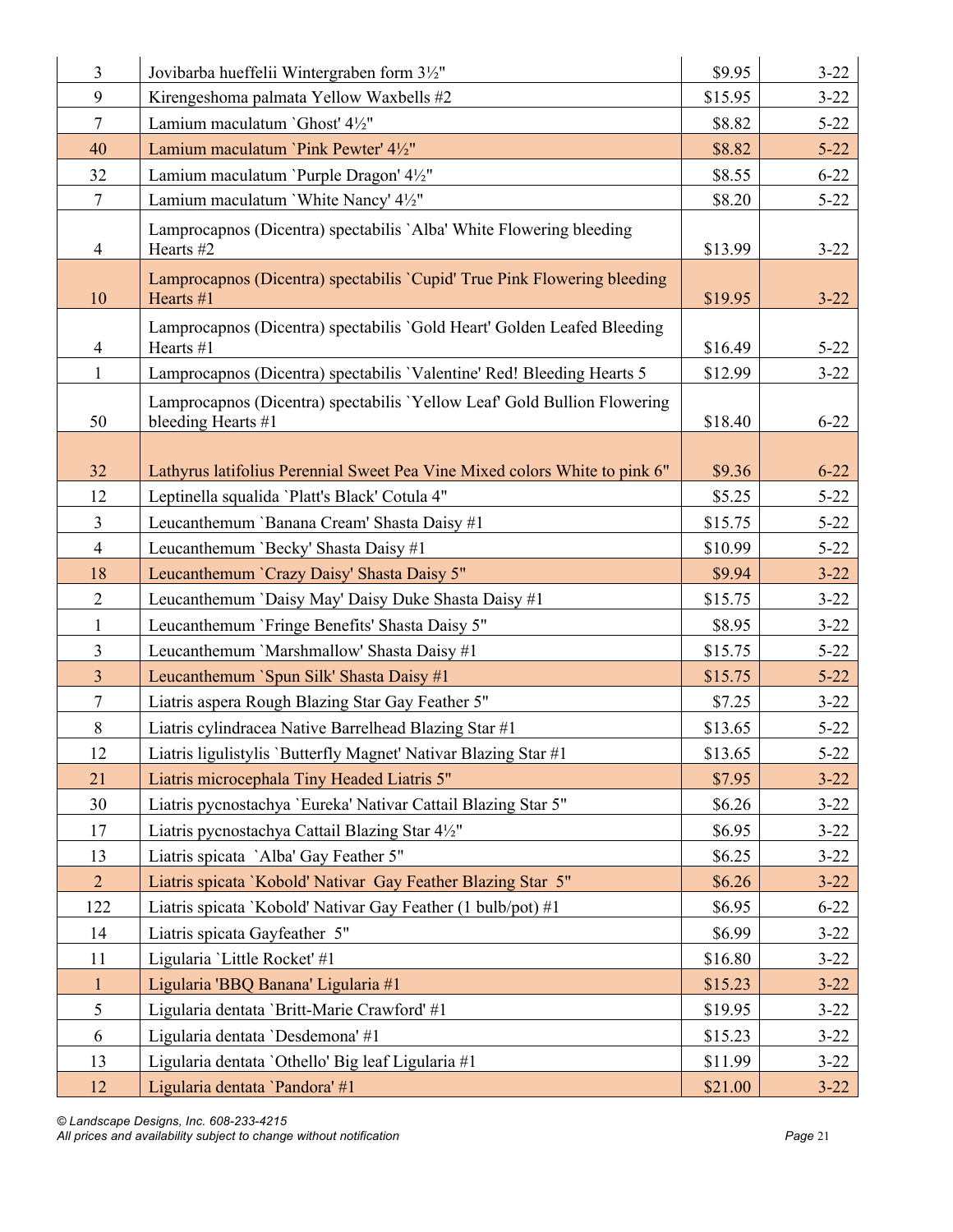| $\tau$         | Ligularia stenocephala 'Bottle Rocket' #1                                | \$16.91 | $3 - 22$  |
|----------------|--------------------------------------------------------------------------|---------|-----------|
| $\tau$         | Lilium 'Monte Negro" Asiatic Lily 6"                                     | \$6.95  | $3 - 22$  |
| $\mathbf{1}$   | Lilium 'Netty's Pride' Asiatic Lily 6"                                   | \$6.25  | $3 - 22$  |
| 8              | Lilium lancifolium (tigrinum) Tiger Lily #3                              | \$16.95 | $3 - 22$  |
| 18             | Lilium Mixed Lily #1                                                     | \$9.95  | $10 - 14$ |
| 17             | Lilium pumilum (tenuifolia) Coral Lily #1                                | \$9.95  | $10-19$   |
| 32             | Limonium latifolium Sea Lavender Statice 41/2"                           | \$9.95  | $3 - 22$  |
| 159            | Liriope spicata Lily Tuft 2½"                                            | \$2.99  | $3 - 22$  |
| $\overline{3}$ | Liriope spicata Lily Tuft 3"                                             | \$3.29  | $3 - 22$  |
| 15             | Liriope spicata Lily Tuft 4½"                                            | \$5.49  | $3 - 22$  |
| $\overline{2}$ | Liriope spicata Lily Tuft 5"                                             | \$6.77  | $3 - 22$  |
| $\overline{2}$ | Lobelia cardinalis 'Black Truffle' PP#25687 Nativar Cardinal Flower #1   | \$13.65 | $5 - 22$  |
| 6              | Lobelia cardinalis 'Golden Torch' PP #19844 Nativar Cardinal Flower #1   | \$13.65 | $5 - 22$  |
| $\overline{3}$ | Lobelia cardinalis 'Pink Flame' PP#19844 Nativar Cardinal Flower #1      | \$13.65 | $3 - 22$  |
| 6              | Lobelia cardinalis Native Cardinal Flower #1                             | \$10.95 | $3 - 22$  |
| 12             | Lobelia cardinalis Native Cardinal Flower #2                             | \$16.80 | $5 - 22$  |
| $\overline{4}$ | Lobelia cardinalis Native Cardinal Flower 4.5"                           | \$6.95  | $3 - 22$  |
| $\mathbf{1}$   | Lobelia siphilitica 'Alba' Native White Blooming Blue Lobelia Flower #1  | \$9.96  | $3 - 22$  |
| $\mathbf{1}$   | Lobelia siphilitica 'Alba' Native White Blooming Blue Lobelia Flower 4½" | \$5.95  | $3 - 22$  |
| $\overline{3}$ | Lobelia siphilitica 'Blue Select' Nativar Blue Lobelia Flower 4"         | \$5.95  | $5 - 22$  |
| 32             | Lobelia siphilitica 'Blue Select' Nativar Blue Lobelia Flower 6"         | \$9.86  | $6 - 22$  |
| 15             | Lobelia siphilitica Native Blue Lobelia #2                               | \$16.80 | $5 - 22$  |
| 13             | Lobelia siphilitica Native Blue Lobelia 5"                               | \$8.95  | $3 - 22$  |
| 157            | Lycoris squamigera Magic Lily 3-5 b ulbs per #1                          | \$21.95 | $3 - 22$  |
| 41             | Lysimachia nummularia 'Aurea' Golden Moneywort 4B                        | \$3.95  | $3 - 22$  |
| 18             | Lysimachia nummularia 'Aurea' Golden Moneywort 8B                        | \$7.95  | $3 - 22$  |
| 38             | Maianthemum (Smilacina) racemosum Native False Solomon's Seal #1         | \$7.96  | $3 - 22$  |
|                |                                                                          |         |           |
| 14             | Maianthemum (Smilacina) stellatum Native Starry False Solomon's Seal #1  | \$8.95  | $3 - 22$  |
| 5              | Mertensia virginica Native Blue Bells 5" B                               | \$7.99  | $3 - 22$  |
| 50             | Mertensia virginica Native Blue Bells trayed                             | \$7.99  | $3 - 22$  |
| 6              | Miscanthus sinensis 'Adagio' Eulalia Grass #1                            | \$13.34 | $5 - 22$  |
| 6              | Miscanthus sinensis `Fire Dragon' Eulalia Grass #3                       | \$31.50 | $5 - 22$  |
| 5              | Miscanthus sinensis 'Gracillimus' Grass #1                               | \$13.34 | $3 - 22$  |
| $\overline{2}$ | Miscanthus sinensis 'Little Zebra' Porcupine Eulalia Grass #1            | \$13.34 | $3 - 22$  |
| 10             | Miscanthus sinensis 'Morning Light' Grass #1                             | \$13.34 | $5 - 22$  |
| 11             | Miscanthus sinensis 'Morning Light' Grass #2                             | \$21.00 | $5 - 22$  |
| 12             | Miscanthus sinensis 'Purpurascens' Eulalia Grass #2                      | \$19.43 | $5 - 22$  |
| $\overline{4}$ | Miscanthus sinensis 'Strictus' Porcupine Eulalia Grass #1                | \$13.34 | $3 - 22$  |
| 22             | Miscanthus sinensis 'Zebrinus' Zebra Grass #2                            | \$14.45 | $3 - 22$  |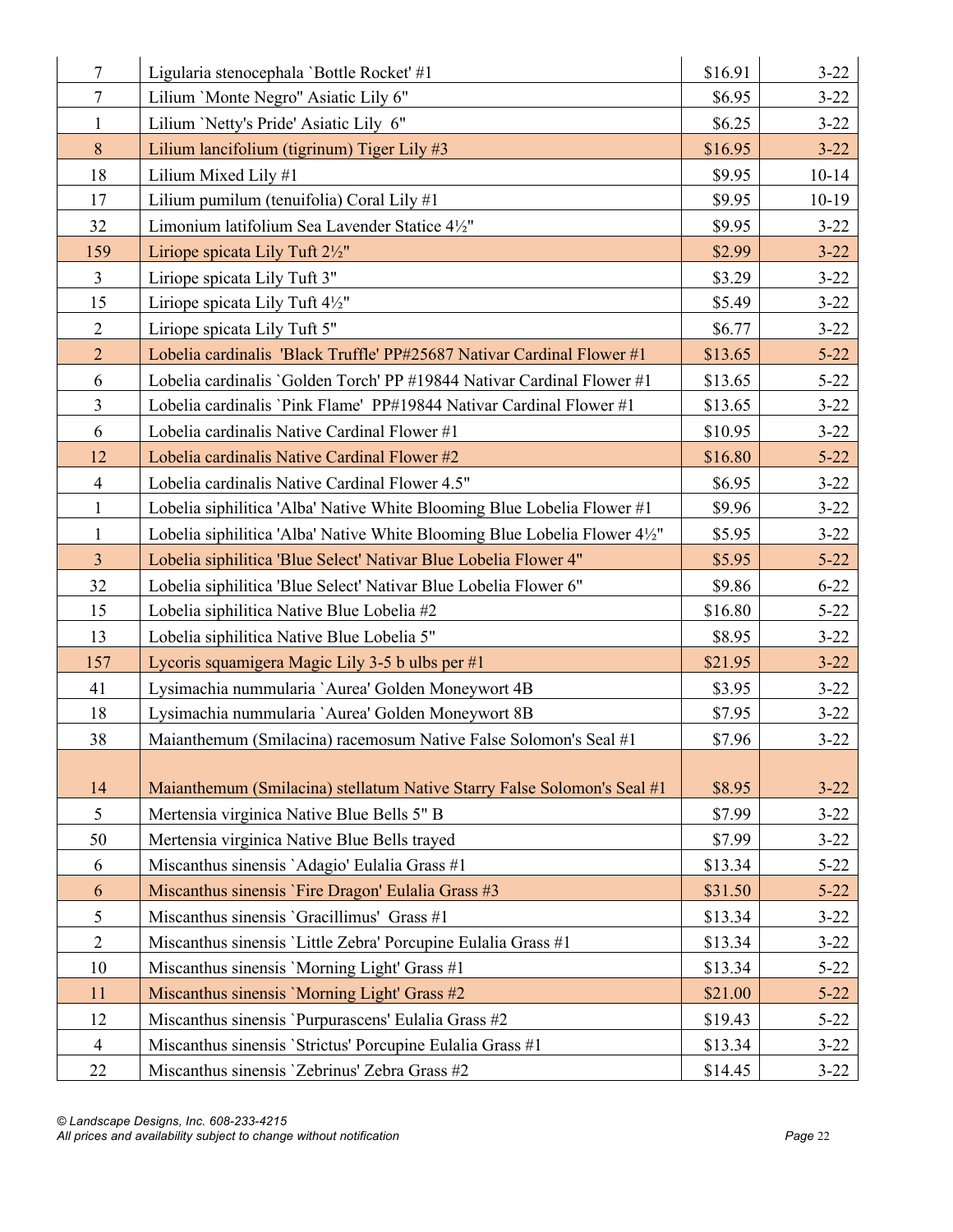| 21             | Miscanthus sinensis 'Zebrinus' Zebra Grass #3                    | \$19.95 | $3 - 22$  |
|----------------|------------------------------------------------------------------|---------|-----------|
| 100            | Mitella diphylla Miterwort 4"                                    | \$3.68  | $10 - 07$ |
| $\overline{2}$ | Molina caerulea sbp arundinacea 'Skyracer' Grass #3              | \$19.95 | $3 - 22$  |
| 6              | Monarda 'Mojo' Hybrid Nativar Bee Balm #1                        | \$13.65 | $5 - 22$  |
| 32             | Monarda bradburiana Eastern Bee Balm 5"                          | \$10.59 | $7 - 22$  |
| 9              | Monarda didyma `Bubblegum Blast Nativar Bee Balm #1              | \$14.07 | $5 - 22$  |
| 6              | Monarda didyma 'Cherry Pops' Bee Balm #1                         | \$14.07 | $5 - 22$  |
| 8              | Monarda didyma 'Electric Neon Coral' Nativar Bee Balm #1         | \$14.07 | $5 - 22$  |
| 10             | Monarda didyma 'Electric Neon Pink' Nativar Bee Balm #1          | \$14.07 | $5 - 22$  |
| 6              | Monarda didyma 'Garden View Scarlet' Nativar Bee Balm 5"         | \$9.95  | $3 - 22$  |
| 6              | Monarda didyma 'Grand Parade' Nativar Bee Balm 5"                | \$9.95  | $3 - 22$  |
| 10             | Monarda didyma 'Jacob Cline' Nativar Bee Balm 5"                 | \$9.95  | $3 - 22$  |
| 5 <sup>5</sup> | Monarda didyma 'Leading Lady Amethyst' Nativar Bee Balm #1       | \$15.75 | $5 - 22$  |
| 16             | Monarda didyma 'Leading Lady Orchid' Nativar Bee Balm #1         | \$14.07 | $5 - 22$  |
| 5              | Monarda didyma 'Leading Lady Pink' Nativar Bee Balm #1           | \$15.75 | $5 - 22$  |
| 6              | Monarda didyma 'Leading Lady Plum' Nativar Bee Balm #1           | \$14.07 | $5 - 22$  |
| 5 <sup>5</sup> | Monarda didyma 'Leading Lady Raspberry' Nativar Bee Balm #1      | \$15.75 | $5 - 22$  |
| 3              | Monarda didyma 'Pardon My Lavender' Nativar Bee Balm #1          | \$15.75 | $3 - 22$  |
| $\mathfrak{Z}$ | Monarda didyma 'Pardon My Pink' Nativar Bee Balm #1              | \$15.75 | $5 - 22$  |
| $\overline{4}$ | Monarda didyma 'Pardon My Purple' Nativar Bee Balm #1            | \$15.75 | $5 - 22$  |
| $\overline{2}$ | Monarda didyma 'Pardon My Rose' Nativar Bee Balm #1              | \$7.72  | $5 - 22$  |
| $\overline{4}$ | Monarda didyma 'Raspberry Wine' Nativar Bee Balm 5"              | \$5.95  | $3 - 22$  |
| 6              | Monarda didyma `Sugar Buzz Lilac Lollipop' Nativar Bee Balm #1   | \$14.07 | $5 - 22$  |
| 6              | Monarda didyma 'Sugar Buzz Pink Frosting' Nativar Bee Balm #1    | \$14.07 | $5 - 22$  |
| $\mathbf{1}$   | Monarda didyma `Sugar Buzz Rockin Raspberry' Nativar Bee Balm #1 | \$14.07 | $5 - 22$  |
| 6              | Monarda didyma Sugar Buzz `Grape Gumball' Bee Balm #1            | \$14.07 | $5 - 22$  |
| 6              | Monarda didyma Sugar Buzz `Grape Gumball' Nativar Bee Balm #1    | \$13.60 | $5 - 22$  |
| 50             | Monarda fistulosa 'Claire Grace' Nativar Wild Bergamont 5"       | \$7.33  | $8-22$    |
| 50             | Monarda punctata Native Spotted Bee Balm 5"                      | \$7.33  | $7 - 22$  |
| $\overline{2}$ | Mukdenia 'Crimson Fans' #1                                       | \$16.70 | $3 - 22$  |
| 18             | Mukdenia 'Karasuba' #1                                           | \$16.70 | $3 - 22$  |
| 6              | Nepeta 'Cat's Meow' Cat Mint #1                                  | \$15.75 | $5 - 22$  |
| $\overline{7}$ | Nepeta 'Ealy Bird' Catnip #1                                     | \$13.99 | $3 - 22$  |
| $\overline{2}$ | Nepeta 'Kittin Around' Cat Mint #1                               | \$13.44 | $3 - 22$  |
| 21             | Nepeta 'Neptune' Catmint #1                                      | \$10.99 | $6 - 22$  |
| $\mathbf{1}$   | Nepeta racemosa 'Little Titch' Catmint #1                        | \$13.97 | $3 - 22$  |
| 32             | Nepeta subsessilis 'Sweet Dream' Nepeta Cat Mint 6"              | \$9.29  | $6 - 22$  |
| 3              | Nepeta x faassenii `Blue Wonder' Faassen's Nepeta Cat Mint 5"    | \$7.95  | $3 - 22$  |
| 5              | Nepeta x faassenii `Purssian Blue' Nepeta Cat Mint #1            | \$13.44 | $3 - 22$  |
| $\overline{4}$ | Nepeta x faassenii 'Junior Walker' Cat Mint #2                   | \$15.75 | $3 - 22$  |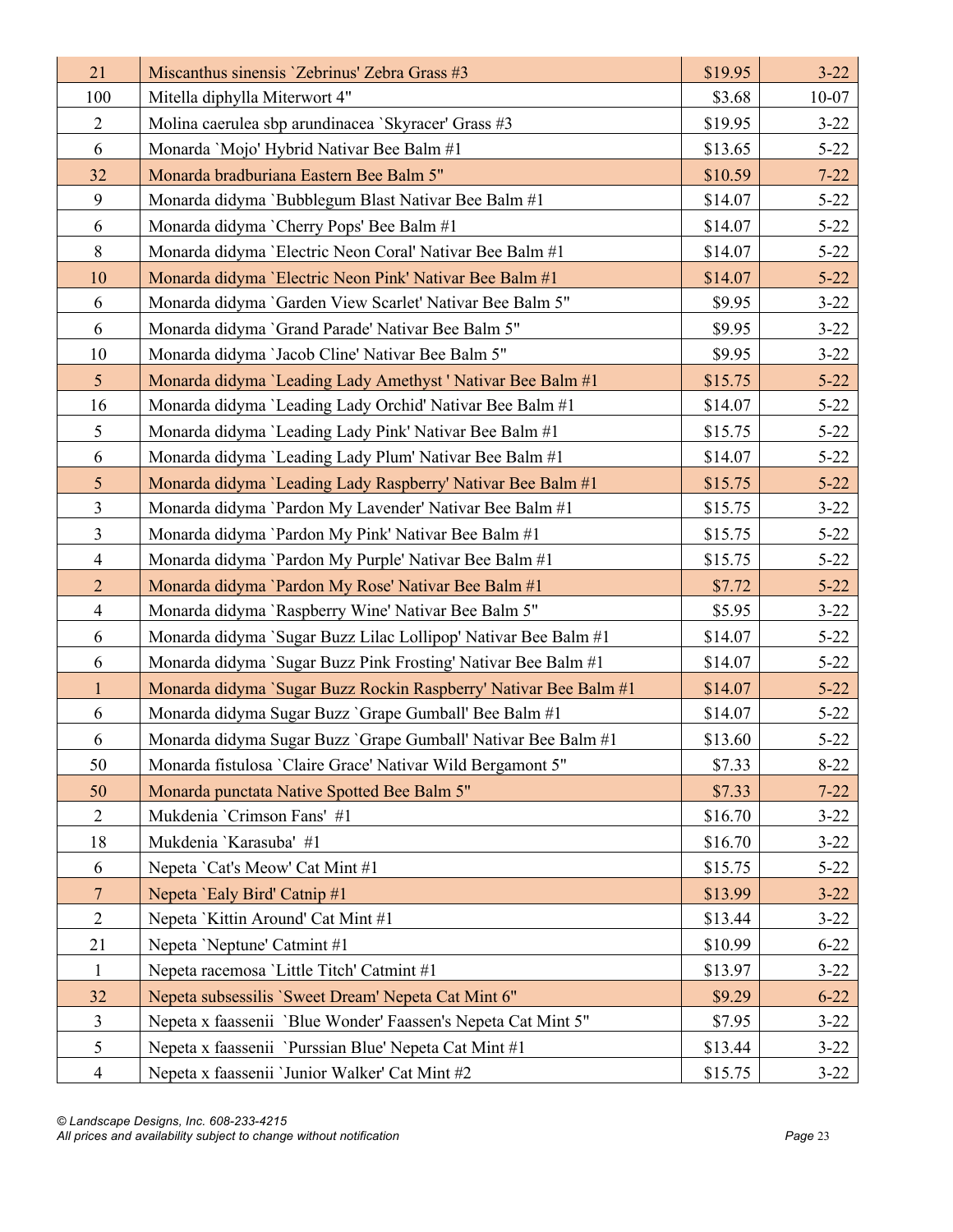| 5              | Nepeta x faassenii 'Picture Purrfect' Nepeta Cat Mint #1                                                                 | \$14.07           | $5 - 22$             |
|----------------|--------------------------------------------------------------------------------------------------------------------------|-------------------|----------------------|
| 9              | Nepeta x faassenii 'Walker's Low' Cat Mint #1                                                                            | \$12.29           | $3 - 22$             |
| $\tau$         | Nipponanthemum nipponicum Nippon Daisy #5                                                                                | \$31.92           | $3 - 22$             |
| 40             | Nipponanthemum nipponicum Nippon Daisy 5"                                                                                | \$11.40           | $4 - 22$             |
| 5              | Oenothera 'Cold Creek' Hybrid Nativar Sundrops 5"                                                                        | \$6.95            | $3 - 22$             |
| $\overline{4}$ | Oenothera 'Cold Creek' Hybrida Nativar Sundrops 6"                                                                       | \$8.95            | $3 - 22$             |
| 10             | Oenothera fruticosa 'Sonnenwende' Nativar Sundrops 5"                                                                    | \$7.33            | $3 - 22$             |
| 6              | Oenothera macrocarpa Native Missouri Sundrop #1                                                                          | \$13.65           | $5 - 22$             |
| 6              | Oenothera macrocarpa subsp. fremontii 'Lemon Silver' Nativar Missouri<br>Primrose #2                                     | \$13.13           | $5 - 22$             |
| $\overline{2}$ | Oenothera macrocarpa subsp. fremontii Native Missouri Sundrop #1                                                         | \$9.95            | $3 - 22$             |
| 32             | Oenothera macrocarpa subsp. incana 'Silver Blade' Missouri Primrose 41/2"                                                | \$8.94            | $6 - 22$             |
| 32<br>10       | Oligoneuron (Solidago) rigida 'Golden Rockets' Nativar Stiff Goldenrod 5"<br>Onoclea sensibilis Native Sensitive Fern #1 | \$8.95<br>\$12.40 | $7 - 22$<br>$6 - 22$ |
| 15             | Origanum laevigattum 'Hopleys' Ornamental Oregano 5"                                                                     | \$5.24            | $3 - 22$             |
| 6              | Origanum vulgare 'Drops of Jupiter' Oregano #1                                                                           | \$15.75           | $5 - 22$             |
| 31             | Orostachys spinosus 4" B                                                                                                 | \$8.28            | $6 - 22$             |
| 96             | Osmunda cinnamomea (Osmundastrum cinnamomeum) Cinnamon Fern #1                                                           | \$12.00           | $3 - 22$             |
| $\overline{2}$ | Osmunda claytoniana Interrupted Fern #1                                                                                  | \$12.00           | $3 - 22$             |
| 88             | Osmunda regalis Royal Fern #1                                                                                            | \$9.99            | $3 - 22$             |
|                |                                                                                                                          |                   |                      |
| 11             | Pachysandra procumbens 'Forest Green' Nativar Allegheny Pachysandra #1                                                   | \$18.76           | $3 - 22$             |
| 49             | Pachysandra procumbens Allegheny Pachysandra 5"                                                                          | \$9.95            | $3 - 22$             |
| 9              | Pachysandra terminalis 'Green Carpet' #1                                                                                 | \$9.95            | $3 - 22$             |
| 32             | Pachysandra terminalis 'Green Carpet' 21/2"                                                                              | \$2.79            | $3 - 22$             |
| $\overline{4}$ | Pachysandra terminalis 'Green Sheen' 21/2"                                                                               | \$2.79            | $3 - 22$             |
| 24             | Pachysandra terminalis 'Green Sheen' Japanese Spurge 3"                                                                  | \$2.99            | $3 - 22$             |
| 33             | Pachysandra terminalis 'Silver Edge' 21/2"                                                                               | \$2.86            | $3 - 22$             |
| 38             | Pachysandra terminalis 3"                                                                                                | \$2.90            | $3 - 22$             |
| 4              | Pachysandra terminalis Japanse Spurge Pachysandra 5"                                                                     | \$5.99            | $3 - 22$             |
| $\mathbf{1}$   | Paeonia `All That Jazz' Itoh Peony #3                                                                                    | \$69.44           | $3 - 22$             |
| $\overline{4}$ | Paeonia 'Callies Memory' Itoh Peony #3                                                                                   | \$69.44           | $3 - 22$             |
| $\mathbf{1}$   | Paeonia 'Clouds of Color' Itoh Peony #3                                                                                  | \$69.44           | $3 - 22$             |
| $\overline{2}$ | Paeonia 'Coral Louse' Itoh Peony #3                                                                                      | \$64.68           | $3 - 22$             |
| $\overline{7}$ | Paeonia 'Hillary' Itoh Peony #3                                                                                          | \$75.92           | $4 - 22$             |
| 5              | Paeonia 'Julia Rose' Itoh Peony #3                                                                                       | \$59.60           | $4 - 22$             |
| $\mathbf{1}$   | Paeonia 'Morning Lilac' Itoh Peony #3                                                                                    | \$103.92          | $4 - 22$             |
| 5              | Paeonia `Scarlet Heaven' Itoh Peony #3                                                                                   | \$103.92          | $4 - 22$             |
| $\overline{3}$ | Paeonia `Scrumdidleumptious' Itoh Peony #3                                                                               | \$103.92          | $4 - 22$             |

*© Landscape Designs, Inc. 608-233-4215 All prices and availability subject to change without notification Page* 24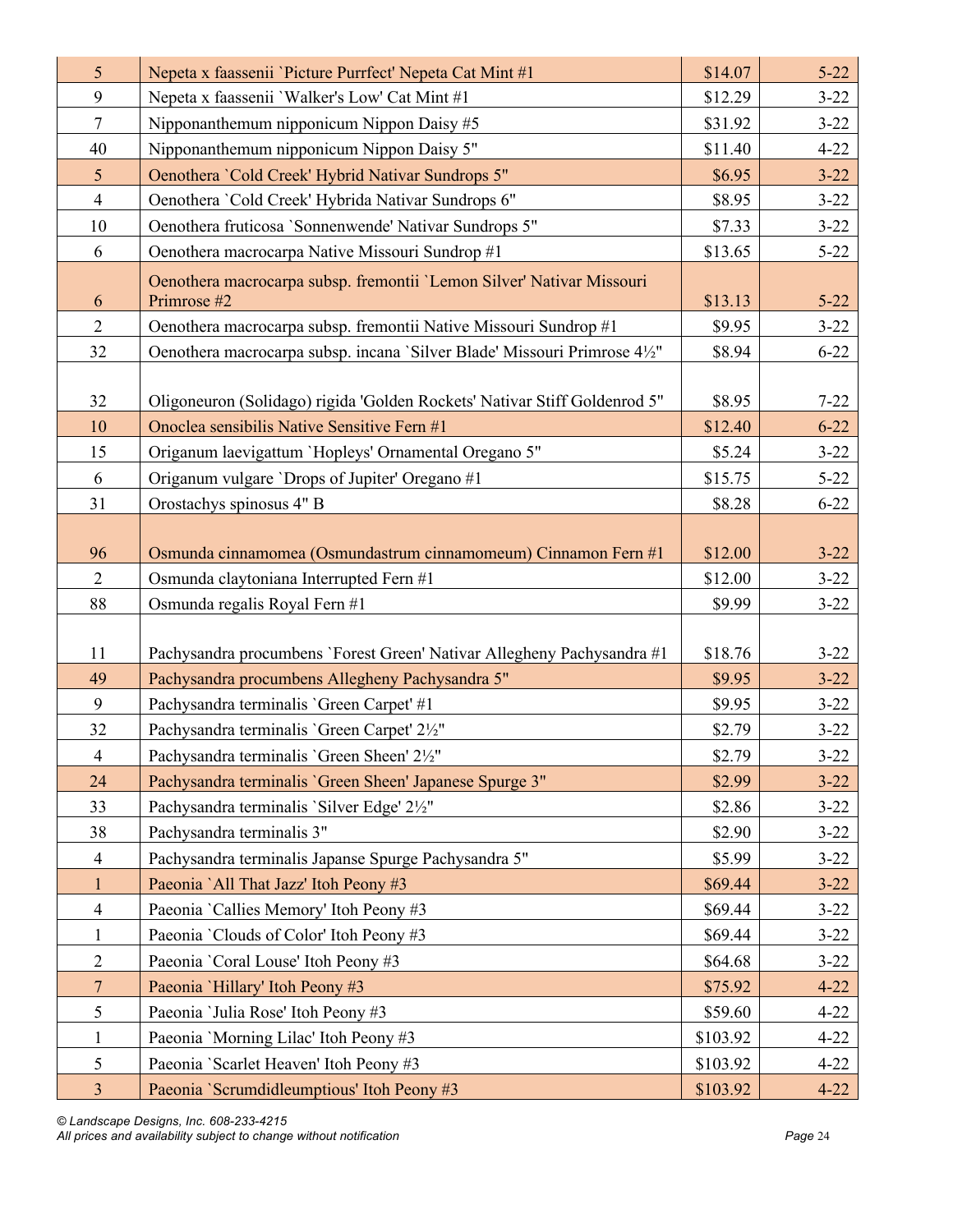| $\overline{4}$  | Paeonia suffruticosa 'Chinese Dragon' Red Tree Peony #2                                       | \$80.55 | $3 - 22$ |
|-----------------|-----------------------------------------------------------------------------------------------|---------|----------|
| 1               | Paeonia suffruticosa `Shima Daijin' Purple Tree Peony #2                                      | \$80.55 | $3 - 22$ |
| $\mathbf{2}$    | Paeonia suffruticosa `Asuka' 3 year old Tree Peony #3                                         | \$91.99 | $3 - 22$ |
| $\overline{3}$  | Paeonia suffruticosa 'Godaisyu' Tree Peony 3yr old #3                                         | \$91.99 | $3 - 22$ |
| $\overline{3}$  | Paeonia suffruticosa 'Hana-kisoi' (Floral Rivalry) Pink Tree Peony #2                         | \$80.55 | $3 - 22$ |
| $\overline{4}$  | Paeonia suffruticosa 'High Noon' Yellow Tree peony #2                                         | \$80.55 | $3 - 22$ |
| 6               | Paeonia suffruticosa 'Kamatafufi' 3 year old Tree Peony #3                                    | \$91.99 | $3 - 22$ |
| $\overline{3}$  | Paeonia suffruticosa 'Ohkan' Tree Peony 3yr old #3                                            | \$91.99 | $3 - 22$ |
| $\mathbf{1}$    | Paeonia suffruticosa `Shimane Chojuraku' Lavender Tree peony #2                               | \$80.55 | $3 - 22$ |
| $\overline{2}$  | Paeonia suffruticosa `Shin Nichigetsu-Nishik' 3 year old Tree Peony #3                        | \$91.99 | $3 - 22$ |
| 4               | Paeonia suffruticosa 'Shin Shichifukujin' 'Seven Gods of Fortune' 3 year<br>old Tree Peony #3 | \$91.99 | $3 - 22$ |
| $5\overline{)}$ | Panicum virgatum `Shenandoah' Nativar Switch Grass #1                                         | \$12.99 | $3 - 22$ |
| 10              | Papaver orientalis 'Prince of Orange' Oriental Poppy 4.5"                                     | \$7.98  | $5 - 22$ |
| 34              | Pennisetum alopecuroides 'Cayenne' Non-Seeding Sterile Chinese Fountain<br>Grass 5" sq.       | \$11.99 | $3 - 22$ |
| 13              | Pennisetum alopecuroides 'Hush Puppy' Non-Seeding Sterile Chinese<br>Fountain Grass 5" sq.    | \$11.99 | $3 - 22$ |
| 18              | Pennisetum alopecuroides 'Praline' Non-Seeding Sterile Chinese Fountain<br>Grass 5" sq.       | \$11.99 | $3 - 22$ |
| 10              | Penstemon digitatus 'Black Beard' Nativar Bearlip' #1                                         | \$14.07 | $5 - 22$ |
| 1               | Penstemon digitatus 'Dark Towers' Nativar Bearlip #1                                          | \$14.07 | $5 - 22$ |
| 6               | Penstemon digitatus 'Husker Red' Nativar Bearlip Penstemon #1                                 | \$12.29 | $5 - 22$ |
| 5               | Penstemon digitatus 'Midnight Masquerade' Nativar Bearlip #1                                  | \$15.75 | $3 - 22$ |
| $\overline{4}$  | Penstemon digitatus `Onyx and Pearls' Nativar Bearlip #1                                      | \$14.07 | $3 - 22$ |
| $\overline{4}$  | Penstemon digitatus 'Pocahontas' PP #24804 Nativar Bearlip Penstemon #1                       | \$14.07 | $5 - 22$ |
| $\overline{4}$  | Persicaria amplexicaulis Golden Arrow Fleece Flower #1                                        | \$15.75 | $5 - 22$ |
| 6               | Persicaria microcephala 'Chocolate Dragon' Fleece Flower #1                                   | \$11.55 | $5 - 22$ |
| 10              | Persicaria polymorpha Giant Fleeceflower 1½"                                                  | \$9.99  | $5 - 22$ |
| 6               | Petrosedum (Sedum) hybridus 'Immergrunchen' 4½"                                               | \$8.40  | $5 - 22$ |
| 20              | Petrosedum (Sedum) rupestre 'Blue Spruce' 4½"                                                 | \$8.40  | $6 - 22$ |
| $8\phantom{.}$  | Petrosedum rupestre `Angelina' Sedum 4½"                                                      | \$8.40  | $5 - 22$ |
| $\tau$          | Petrosedum rupestre `Angelina's Teacup' Sedum 4½"                                             | \$9.45  | $5 - 22$ |
| 21              | Phedimus (Sedum) aizoon 'Euphorbioides' (`Aurantiacum') #1                                    | \$9.95  | $3 - 22$ |
| $\mathbf{1}$    | Phedimus (Sedum) kamtschaticus 'Takahira Dake' 4½"                                            | \$6.83  | $3 - 22$ |
| 25              | Phedimus (Sedum) kamtschaticus var. floriferus 'Weihenstephaner Gold'<br>$4\frac{1}{2}$ "     | \$8.40  | $3 - 22$ |
| 5               | Phedimus spurius (Sedum spurium) `Coral Carpet' 4½"                                           | \$7.88  | $3 - 22$ |
| 21              | Phedimus spurius (Sedum spurium) 'Dr. John Creech' Sedum 4½"                                  | \$8.40  | $3 - 22$ |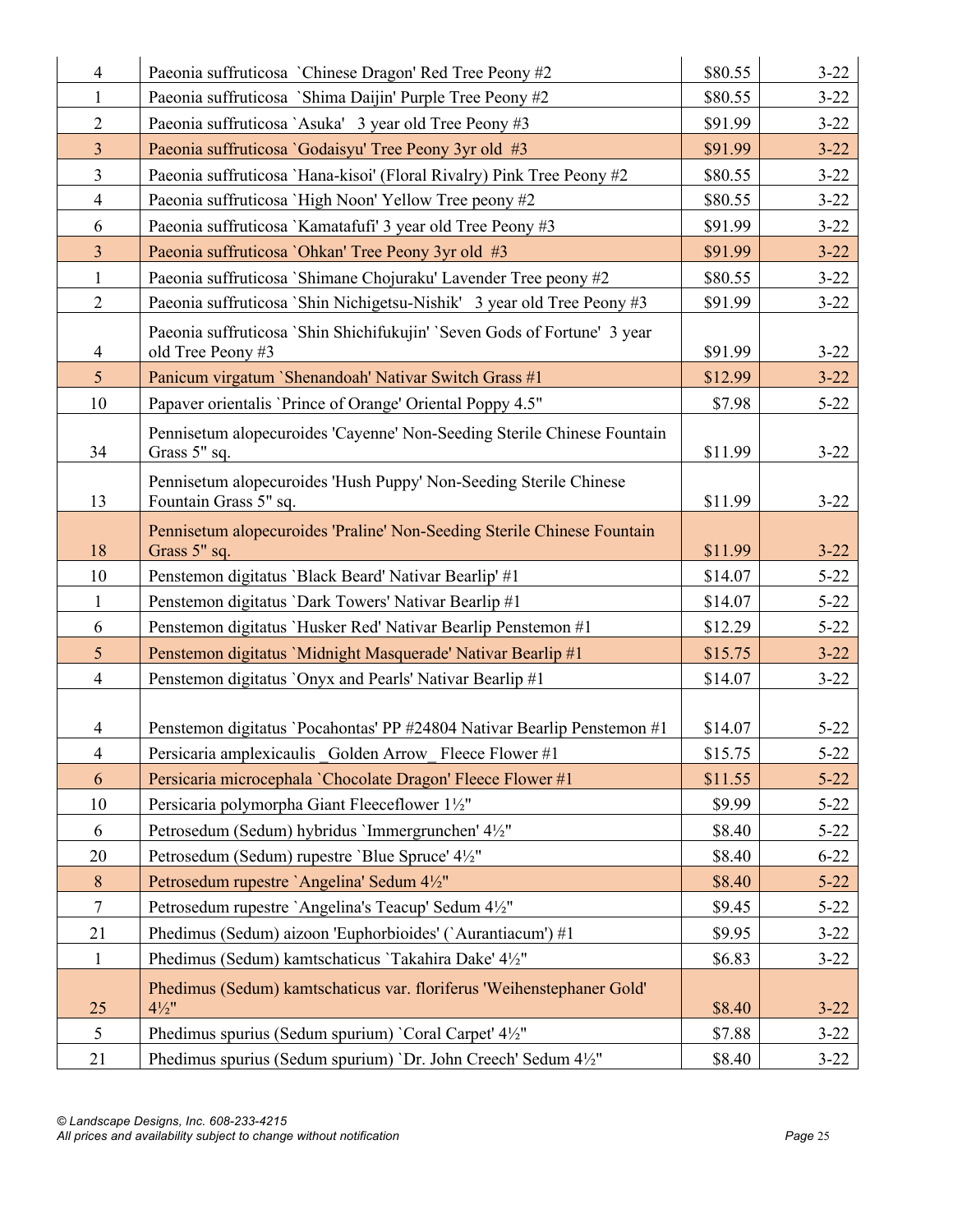| Phedimus spurius (Sedum spurium) 'Dragon's Blood' Schorbuser Blut 4½"<br>\$5.90<br>1<br>Phedimus spurius (Sedum spurium) `Elizabeth' `Red Carpet' 4½"<br>$3 - 22$<br>$\mathbf{1}$<br>\$5.90<br>Phedimus spurius (Sedum spurium) 'Leningrad White' 4½"<br>\$8.49<br>6<br>32<br>Phedimus spurius (Sedum spurium) 'Voodoo' Sedum 4½"<br>\$6.99<br>$\overline{3}$<br>Phlox amplifolia 'Goliath' Nativar Largeleaf Phlox #2<br>\$14.95<br>5<br>Phlox amplifolia 'Hercules' Nativar Largeleaf Phlox #2<br>\$14.95<br>Phlox maculata 'Omega' Nativar Spotted Phlox #1<br>\$10.95<br>$3 - 22$<br>$\mathbf{1}$<br>$\mathbf{1}$<br>Phlox maculata x glaberrima 'Minnie Pearl' Highbred Nativar Phlox #1<br>\$10.95<br>$\overline{2}$<br>Phlox paniculata 'David' Nativar Garden Phlox #2<br>\$15.23<br>$\overline{3}$<br>Phlox paniculata 'Garden Girls Cover Girl' Nativar Phlox #1<br>\$14.07<br>$3 - 22$<br>$\mathfrak{Z}$<br>$3 - 22$<br>Phlox paniculata `Garden Girls Party Girl' Nativar Phlox #1<br>\$14.07<br>$\overline{3}$<br>Phlox paniculata 'Garden Girls Uptown Girl' Nativar Phlox #1<br>\$16.69<br>$\overline{4}$<br>Phlox paniculata 'Grape Lollipop' Nativar Phlox #1<br>\$16.69<br>Phlox paniculata 'Jeana' Nativar Garden Phlox #1<br>\$12.81<br>$3 - 22$<br>46<br>Phlox paniculata 'Jeana' Nativar Garden Phlox 4.5"<br>\$8.99<br>64<br>$7 - 22$<br>$\,8\,$<br>Phlox paniculata 'Laura' Nativar Garden Phlox #1<br>\$10.89<br>$3 - 22$<br>$\overline{2}$<br>Phlox paniculata 'Miss Holland' Nativar Garden Phlox #1<br>\$9.99<br>$3 - 22$<br>$\overline{3}$<br>Phlox paniculata 'Miss Holland' Nativar Garden Phlox #2<br>\$14.95<br>$3 - 22$<br>$\overline{2}$<br>Phlox paniculata 'Miss Jill' Nativar Garden Phlox #1<br>\$9.89<br>$3 - 22$<br>$\mathbf{1}$<br>Phlox paniculata 'Miss Kelly' Nativar Garden Phlox #1<br>\$9.89<br>$3 - 22$<br>5<br>Phlox paniculata 'Sweet Laura' Nativar Garden Phlox #1<br>$3 - 22$<br>\$11.55<br>13<br>Phlox paniculata Assorted Nativar Garden Phlox #1<br>\$12.95<br>$3 - 22$<br>$3 - 22$<br>1<br>Phlox paniculata Assorted Nativar Garden Phlox #2<br>\$14.95<br>Phlox paniculata First Editions® `Bubblegum Pink' PP21171 Nativar<br>Garden Phlox #1<br>$\overline{2}$<br>\$16.69<br>$3 - 22$<br>Phlox paniculata First Editions® `Cotton Candy' PP21369 Nativar Garden<br>$\overline{2}$<br>$3 - 22$<br>\$16.69<br>Phlox $#1$<br>Phlox paniculata 'Little Princess' Nativar Garden Phlox #1<br>$\overline{3}$<br>\$10.99<br>$3 - 22$<br>Phlox paniculata x hybrid `Fashionably Early Crystal' Hybrid Nativar<br>Garden Phlox #1<br>3<br>\$14.07<br>$5 - 22$<br>Phlox paniculata x hybrid 'Fashionably Early Flamingo' Hybrid Nativar<br>Garden Phlox #1<br>6<br>$5 - 22$<br>\$14.07<br>Phlox paniculata x hybrid `Opening Act Pink-a-Dot' Hybrid Nativar Phlox<br>\$14.49<br>#1<br>$3 - 22$<br>$\overline{4}$<br>$\overline{3}$<br>Phlox paniculata 'Zion' Nativar Garden Phlox #1<br>\$11.55<br>$3 - 22$<br>Phlox stolonifera 'Sherwood Purple' Nativar Forest Creeping Phlox 8" B<br>8<br>\$8.99<br>$3 - 22$<br>Phlox subulata `Amazing Grace' Nativar Moss Phlox 4½"<br>6<br>\$7.88<br>$5 - 22$<br>Phlox subulata `Candy Stripe' Nativar Moss Phlox #1<br>\$11.03<br>6<br>$5 - 22$<br>Phlox subulata `Emerald Cushion Blue' Nativar Moss Phlox 41/2"<br>\$4.99<br>$3 - 22$<br>10 |    |                                                      |        |          |
|-------------------------------------------------------------------------------------------------------------------------------------------------------------------------------------------------------------------------------------------------------------------------------------------------------------------------------------------------------------------------------------------------------------------------------------------------------------------------------------------------------------------------------------------------------------------------------------------------------------------------------------------------------------------------------------------------------------------------------------------------------------------------------------------------------------------------------------------------------------------------------------------------------------------------------------------------------------------------------------------------------------------------------------------------------------------------------------------------------------------------------------------------------------------------------------------------------------------------------------------------------------------------------------------------------------------------------------------------------------------------------------------------------------------------------------------------------------------------------------------------------------------------------------------------------------------------------------------------------------------------------------------------------------------------------------------------------------------------------------------------------------------------------------------------------------------------------------------------------------------------------------------------------------------------------------------------------------------------------------------------------------------------------------------------------------------------------------------------------------------------------------------------------------------------------------------------------------------------------------------------------------------------------------------------------------------------------------------------------------------------------------------------------------------------------------------------------------------------------------------------------------------------------------------------------------------------------------------------------------------------------------------------------------------------------------------------------------------------------------------------------------------------------------------------------------------------------------------------------------------------------------------------------------------------------------------------------------------------------------------------------------------------------------------------------------------------------------------------------------------------------------------------------------------------------------------------------------------------------------------------------------------------------------------------------------------------------------------|----|------------------------------------------------------|--------|----------|
|                                                                                                                                                                                                                                                                                                                                                                                                                                                                                                                                                                                                                                                                                                                                                                                                                                                                                                                                                                                                                                                                                                                                                                                                                                                                                                                                                                                                                                                                                                                                                                                                                                                                                                                                                                                                                                                                                                                                                                                                                                                                                                                                                                                                                                                                                                                                                                                                                                                                                                                                                                                                                                                                                                                                                                                                                                                                                                                                                                                                                                                                                                                                                                                                                                                                                                                                           |    |                                                      |        | $3 - 22$ |
|                                                                                                                                                                                                                                                                                                                                                                                                                                                                                                                                                                                                                                                                                                                                                                                                                                                                                                                                                                                                                                                                                                                                                                                                                                                                                                                                                                                                                                                                                                                                                                                                                                                                                                                                                                                                                                                                                                                                                                                                                                                                                                                                                                                                                                                                                                                                                                                                                                                                                                                                                                                                                                                                                                                                                                                                                                                                                                                                                                                                                                                                                                                                                                                                                                                                                                                                           |    |                                                      |        |          |
|                                                                                                                                                                                                                                                                                                                                                                                                                                                                                                                                                                                                                                                                                                                                                                                                                                                                                                                                                                                                                                                                                                                                                                                                                                                                                                                                                                                                                                                                                                                                                                                                                                                                                                                                                                                                                                                                                                                                                                                                                                                                                                                                                                                                                                                                                                                                                                                                                                                                                                                                                                                                                                                                                                                                                                                                                                                                                                                                                                                                                                                                                                                                                                                                                                                                                                                                           |    |                                                      |        | $3 - 22$ |
|                                                                                                                                                                                                                                                                                                                                                                                                                                                                                                                                                                                                                                                                                                                                                                                                                                                                                                                                                                                                                                                                                                                                                                                                                                                                                                                                                                                                                                                                                                                                                                                                                                                                                                                                                                                                                                                                                                                                                                                                                                                                                                                                                                                                                                                                                                                                                                                                                                                                                                                                                                                                                                                                                                                                                                                                                                                                                                                                                                                                                                                                                                                                                                                                                                                                                                                                           |    |                                                      |        | $5 - 22$ |
|                                                                                                                                                                                                                                                                                                                                                                                                                                                                                                                                                                                                                                                                                                                                                                                                                                                                                                                                                                                                                                                                                                                                                                                                                                                                                                                                                                                                                                                                                                                                                                                                                                                                                                                                                                                                                                                                                                                                                                                                                                                                                                                                                                                                                                                                                                                                                                                                                                                                                                                                                                                                                                                                                                                                                                                                                                                                                                                                                                                                                                                                                                                                                                                                                                                                                                                                           |    |                                                      |        | $3 - 22$ |
|                                                                                                                                                                                                                                                                                                                                                                                                                                                                                                                                                                                                                                                                                                                                                                                                                                                                                                                                                                                                                                                                                                                                                                                                                                                                                                                                                                                                                                                                                                                                                                                                                                                                                                                                                                                                                                                                                                                                                                                                                                                                                                                                                                                                                                                                                                                                                                                                                                                                                                                                                                                                                                                                                                                                                                                                                                                                                                                                                                                                                                                                                                                                                                                                                                                                                                                                           |    |                                                      |        | $3 - 22$ |
|                                                                                                                                                                                                                                                                                                                                                                                                                                                                                                                                                                                                                                                                                                                                                                                                                                                                                                                                                                                                                                                                                                                                                                                                                                                                                                                                                                                                                                                                                                                                                                                                                                                                                                                                                                                                                                                                                                                                                                                                                                                                                                                                                                                                                                                                                                                                                                                                                                                                                                                                                                                                                                                                                                                                                                                                                                                                                                                                                                                                                                                                                                                                                                                                                                                                                                                                           |    |                                                      |        |          |
|                                                                                                                                                                                                                                                                                                                                                                                                                                                                                                                                                                                                                                                                                                                                                                                                                                                                                                                                                                                                                                                                                                                                                                                                                                                                                                                                                                                                                                                                                                                                                                                                                                                                                                                                                                                                                                                                                                                                                                                                                                                                                                                                                                                                                                                                                                                                                                                                                                                                                                                                                                                                                                                                                                                                                                                                                                                                                                                                                                                                                                                                                                                                                                                                                                                                                                                                           |    |                                                      |        | $3 - 22$ |
|                                                                                                                                                                                                                                                                                                                                                                                                                                                                                                                                                                                                                                                                                                                                                                                                                                                                                                                                                                                                                                                                                                                                                                                                                                                                                                                                                                                                                                                                                                                                                                                                                                                                                                                                                                                                                                                                                                                                                                                                                                                                                                                                                                                                                                                                                                                                                                                                                                                                                                                                                                                                                                                                                                                                                                                                                                                                                                                                                                                                                                                                                                                                                                                                                                                                                                                                           |    |                                                      |        | $3 - 22$ |
|                                                                                                                                                                                                                                                                                                                                                                                                                                                                                                                                                                                                                                                                                                                                                                                                                                                                                                                                                                                                                                                                                                                                                                                                                                                                                                                                                                                                                                                                                                                                                                                                                                                                                                                                                                                                                                                                                                                                                                                                                                                                                                                                                                                                                                                                                                                                                                                                                                                                                                                                                                                                                                                                                                                                                                                                                                                                                                                                                                                                                                                                                                                                                                                                                                                                                                                                           |    |                                                      |        |          |
|                                                                                                                                                                                                                                                                                                                                                                                                                                                                                                                                                                                                                                                                                                                                                                                                                                                                                                                                                                                                                                                                                                                                                                                                                                                                                                                                                                                                                                                                                                                                                                                                                                                                                                                                                                                                                                                                                                                                                                                                                                                                                                                                                                                                                                                                                                                                                                                                                                                                                                                                                                                                                                                                                                                                                                                                                                                                                                                                                                                                                                                                                                                                                                                                                                                                                                                                           |    |                                                      |        |          |
|                                                                                                                                                                                                                                                                                                                                                                                                                                                                                                                                                                                                                                                                                                                                                                                                                                                                                                                                                                                                                                                                                                                                                                                                                                                                                                                                                                                                                                                                                                                                                                                                                                                                                                                                                                                                                                                                                                                                                                                                                                                                                                                                                                                                                                                                                                                                                                                                                                                                                                                                                                                                                                                                                                                                                                                                                                                                                                                                                                                                                                                                                                                                                                                                                                                                                                                                           |    |                                                      |        | $3 - 22$ |
|                                                                                                                                                                                                                                                                                                                                                                                                                                                                                                                                                                                                                                                                                                                                                                                                                                                                                                                                                                                                                                                                                                                                                                                                                                                                                                                                                                                                                                                                                                                                                                                                                                                                                                                                                                                                                                                                                                                                                                                                                                                                                                                                                                                                                                                                                                                                                                                                                                                                                                                                                                                                                                                                                                                                                                                                                                                                                                                                                                                                                                                                                                                                                                                                                                                                                                                                           |    |                                                      |        | $3 - 22$ |
|                                                                                                                                                                                                                                                                                                                                                                                                                                                                                                                                                                                                                                                                                                                                                                                                                                                                                                                                                                                                                                                                                                                                                                                                                                                                                                                                                                                                                                                                                                                                                                                                                                                                                                                                                                                                                                                                                                                                                                                                                                                                                                                                                                                                                                                                                                                                                                                                                                                                                                                                                                                                                                                                                                                                                                                                                                                                                                                                                                                                                                                                                                                                                                                                                                                                                                                                           |    |                                                      |        |          |
|                                                                                                                                                                                                                                                                                                                                                                                                                                                                                                                                                                                                                                                                                                                                                                                                                                                                                                                                                                                                                                                                                                                                                                                                                                                                                                                                                                                                                                                                                                                                                                                                                                                                                                                                                                                                                                                                                                                                                                                                                                                                                                                                                                                                                                                                                                                                                                                                                                                                                                                                                                                                                                                                                                                                                                                                                                                                                                                                                                                                                                                                                                                                                                                                                                                                                                                                           |    |                                                      |        |          |
|                                                                                                                                                                                                                                                                                                                                                                                                                                                                                                                                                                                                                                                                                                                                                                                                                                                                                                                                                                                                                                                                                                                                                                                                                                                                                                                                                                                                                                                                                                                                                                                                                                                                                                                                                                                                                                                                                                                                                                                                                                                                                                                                                                                                                                                                                                                                                                                                                                                                                                                                                                                                                                                                                                                                                                                                                                                                                                                                                                                                                                                                                                                                                                                                                                                                                                                                           |    |                                                      |        |          |
|                                                                                                                                                                                                                                                                                                                                                                                                                                                                                                                                                                                                                                                                                                                                                                                                                                                                                                                                                                                                                                                                                                                                                                                                                                                                                                                                                                                                                                                                                                                                                                                                                                                                                                                                                                                                                                                                                                                                                                                                                                                                                                                                                                                                                                                                                                                                                                                                                                                                                                                                                                                                                                                                                                                                                                                                                                                                                                                                                                                                                                                                                                                                                                                                                                                                                                                                           |    |                                                      |        |          |
|                                                                                                                                                                                                                                                                                                                                                                                                                                                                                                                                                                                                                                                                                                                                                                                                                                                                                                                                                                                                                                                                                                                                                                                                                                                                                                                                                                                                                                                                                                                                                                                                                                                                                                                                                                                                                                                                                                                                                                                                                                                                                                                                                                                                                                                                                                                                                                                                                                                                                                                                                                                                                                                                                                                                                                                                                                                                                                                                                                                                                                                                                                                                                                                                                                                                                                                                           |    |                                                      |        |          |
|                                                                                                                                                                                                                                                                                                                                                                                                                                                                                                                                                                                                                                                                                                                                                                                                                                                                                                                                                                                                                                                                                                                                                                                                                                                                                                                                                                                                                                                                                                                                                                                                                                                                                                                                                                                                                                                                                                                                                                                                                                                                                                                                                                                                                                                                                                                                                                                                                                                                                                                                                                                                                                                                                                                                                                                                                                                                                                                                                                                                                                                                                                                                                                                                                                                                                                                                           |    |                                                      |        |          |
|                                                                                                                                                                                                                                                                                                                                                                                                                                                                                                                                                                                                                                                                                                                                                                                                                                                                                                                                                                                                                                                                                                                                                                                                                                                                                                                                                                                                                                                                                                                                                                                                                                                                                                                                                                                                                                                                                                                                                                                                                                                                                                                                                                                                                                                                                                                                                                                                                                                                                                                                                                                                                                                                                                                                                                                                                                                                                                                                                                                                                                                                                                                                                                                                                                                                                                                                           |    |                                                      |        |          |
|                                                                                                                                                                                                                                                                                                                                                                                                                                                                                                                                                                                                                                                                                                                                                                                                                                                                                                                                                                                                                                                                                                                                                                                                                                                                                                                                                                                                                                                                                                                                                                                                                                                                                                                                                                                                                                                                                                                                                                                                                                                                                                                                                                                                                                                                                                                                                                                                                                                                                                                                                                                                                                                                                                                                                                                                                                                                                                                                                                                                                                                                                                                                                                                                                                                                                                                                           |    |                                                      |        |          |
|                                                                                                                                                                                                                                                                                                                                                                                                                                                                                                                                                                                                                                                                                                                                                                                                                                                                                                                                                                                                                                                                                                                                                                                                                                                                                                                                                                                                                                                                                                                                                                                                                                                                                                                                                                                                                                                                                                                                                                                                                                                                                                                                                                                                                                                                                                                                                                                                                                                                                                                                                                                                                                                                                                                                                                                                                                                                                                                                                                                                                                                                                                                                                                                                                                                                                                                                           |    |                                                      |        |          |
|                                                                                                                                                                                                                                                                                                                                                                                                                                                                                                                                                                                                                                                                                                                                                                                                                                                                                                                                                                                                                                                                                                                                                                                                                                                                                                                                                                                                                                                                                                                                                                                                                                                                                                                                                                                                                                                                                                                                                                                                                                                                                                                                                                                                                                                                                                                                                                                                                                                                                                                                                                                                                                                                                                                                                                                                                                                                                                                                                                                                                                                                                                                                                                                                                                                                                                                                           |    |                                                      |        |          |
|                                                                                                                                                                                                                                                                                                                                                                                                                                                                                                                                                                                                                                                                                                                                                                                                                                                                                                                                                                                                                                                                                                                                                                                                                                                                                                                                                                                                                                                                                                                                                                                                                                                                                                                                                                                                                                                                                                                                                                                                                                                                                                                                                                                                                                                                                                                                                                                                                                                                                                                                                                                                                                                                                                                                                                                                                                                                                                                                                                                                                                                                                                                                                                                                                                                                                                                                           |    |                                                      |        |          |
|                                                                                                                                                                                                                                                                                                                                                                                                                                                                                                                                                                                                                                                                                                                                                                                                                                                                                                                                                                                                                                                                                                                                                                                                                                                                                                                                                                                                                                                                                                                                                                                                                                                                                                                                                                                                                                                                                                                                                                                                                                                                                                                                                                                                                                                                                                                                                                                                                                                                                                                                                                                                                                                                                                                                                                                                                                                                                                                                                                                                                                                                                                                                                                                                                                                                                                                                           |    |                                                      |        |          |
|                                                                                                                                                                                                                                                                                                                                                                                                                                                                                                                                                                                                                                                                                                                                                                                                                                                                                                                                                                                                                                                                                                                                                                                                                                                                                                                                                                                                                                                                                                                                                                                                                                                                                                                                                                                                                                                                                                                                                                                                                                                                                                                                                                                                                                                                                                                                                                                                                                                                                                                                                                                                                                                                                                                                                                                                                                                                                                                                                                                                                                                                                                                                                                                                                                                                                                                                           |    |                                                      |        |          |
|                                                                                                                                                                                                                                                                                                                                                                                                                                                                                                                                                                                                                                                                                                                                                                                                                                                                                                                                                                                                                                                                                                                                                                                                                                                                                                                                                                                                                                                                                                                                                                                                                                                                                                                                                                                                                                                                                                                                                                                                                                                                                                                                                                                                                                                                                                                                                                                                                                                                                                                                                                                                                                                                                                                                                                                                                                                                                                                                                                                                                                                                                                                                                                                                                                                                                                                                           |    |                                                      |        |          |
|                                                                                                                                                                                                                                                                                                                                                                                                                                                                                                                                                                                                                                                                                                                                                                                                                                                                                                                                                                                                                                                                                                                                                                                                                                                                                                                                                                                                                                                                                                                                                                                                                                                                                                                                                                                                                                                                                                                                                                                                                                                                                                                                                                                                                                                                                                                                                                                                                                                                                                                                                                                                                                                                                                                                                                                                                                                                                                                                                                                                                                                                                                                                                                                                                                                                                                                                           |    |                                                      |        |          |
|                                                                                                                                                                                                                                                                                                                                                                                                                                                                                                                                                                                                                                                                                                                                                                                                                                                                                                                                                                                                                                                                                                                                                                                                                                                                                                                                                                                                                                                                                                                                                                                                                                                                                                                                                                                                                                                                                                                                                                                                                                                                                                                                                                                                                                                                                                                                                                                                                                                                                                                                                                                                                                                                                                                                                                                                                                                                                                                                                                                                                                                                                                                                                                                                                                                                                                                                           |    |                                                      |        |          |
|                                                                                                                                                                                                                                                                                                                                                                                                                                                                                                                                                                                                                                                                                                                                                                                                                                                                                                                                                                                                                                                                                                                                                                                                                                                                                                                                                                                                                                                                                                                                                                                                                                                                                                                                                                                                                                                                                                                                                                                                                                                                                                                                                                                                                                                                                                                                                                                                                                                                                                                                                                                                                                                                                                                                                                                                                                                                                                                                                                                                                                                                                                                                                                                                                                                                                                                                           |    |                                                      |        |          |
|                                                                                                                                                                                                                                                                                                                                                                                                                                                                                                                                                                                                                                                                                                                                                                                                                                                                                                                                                                                                                                                                                                                                                                                                                                                                                                                                                                                                                                                                                                                                                                                                                                                                                                                                                                                                                                                                                                                                                                                                                                                                                                                                                                                                                                                                                                                                                                                                                                                                                                                                                                                                                                                                                                                                                                                                                                                                                                                                                                                                                                                                                                                                                                                                                                                                                                                                           |    |                                                      |        |          |
|                                                                                                                                                                                                                                                                                                                                                                                                                                                                                                                                                                                                                                                                                                                                                                                                                                                                                                                                                                                                                                                                                                                                                                                                                                                                                                                                                                                                                                                                                                                                                                                                                                                                                                                                                                                                                                                                                                                                                                                                                                                                                                                                                                                                                                                                                                                                                                                                                                                                                                                                                                                                                                                                                                                                                                                                                                                                                                                                                                                                                                                                                                                                                                                                                                                                                                                                           |    |                                                      |        |          |
|                                                                                                                                                                                                                                                                                                                                                                                                                                                                                                                                                                                                                                                                                                                                                                                                                                                                                                                                                                                                                                                                                                                                                                                                                                                                                                                                                                                                                                                                                                                                                                                                                                                                                                                                                                                                                                                                                                                                                                                                                                                                                                                                                                                                                                                                                                                                                                                                                                                                                                                                                                                                                                                                                                                                                                                                                                                                                                                                                                                                                                                                                                                                                                                                                                                                                                                                           |    |                                                      |        |          |
|                                                                                                                                                                                                                                                                                                                                                                                                                                                                                                                                                                                                                                                                                                                                                                                                                                                                                                                                                                                                                                                                                                                                                                                                                                                                                                                                                                                                                                                                                                                                                                                                                                                                                                                                                                                                                                                                                                                                                                                                                                                                                                                                                                                                                                                                                                                                                                                                                                                                                                                                                                                                                                                                                                                                                                                                                                                                                                                                                                                                                                                                                                                                                                                                                                                                                                                                           |    |                                                      |        |          |
|                                                                                                                                                                                                                                                                                                                                                                                                                                                                                                                                                                                                                                                                                                                                                                                                                                                                                                                                                                                                                                                                                                                                                                                                                                                                                                                                                                                                                                                                                                                                                                                                                                                                                                                                                                                                                                                                                                                                                                                                                                                                                                                                                                                                                                                                                                                                                                                                                                                                                                                                                                                                                                                                                                                                                                                                                                                                                                                                                                                                                                                                                                                                                                                                                                                                                                                                           | 10 | Phlox subulata 'Eye Shadow' Nativar Moss Phlox 41/2" | \$7.88 | $5 - 22$ |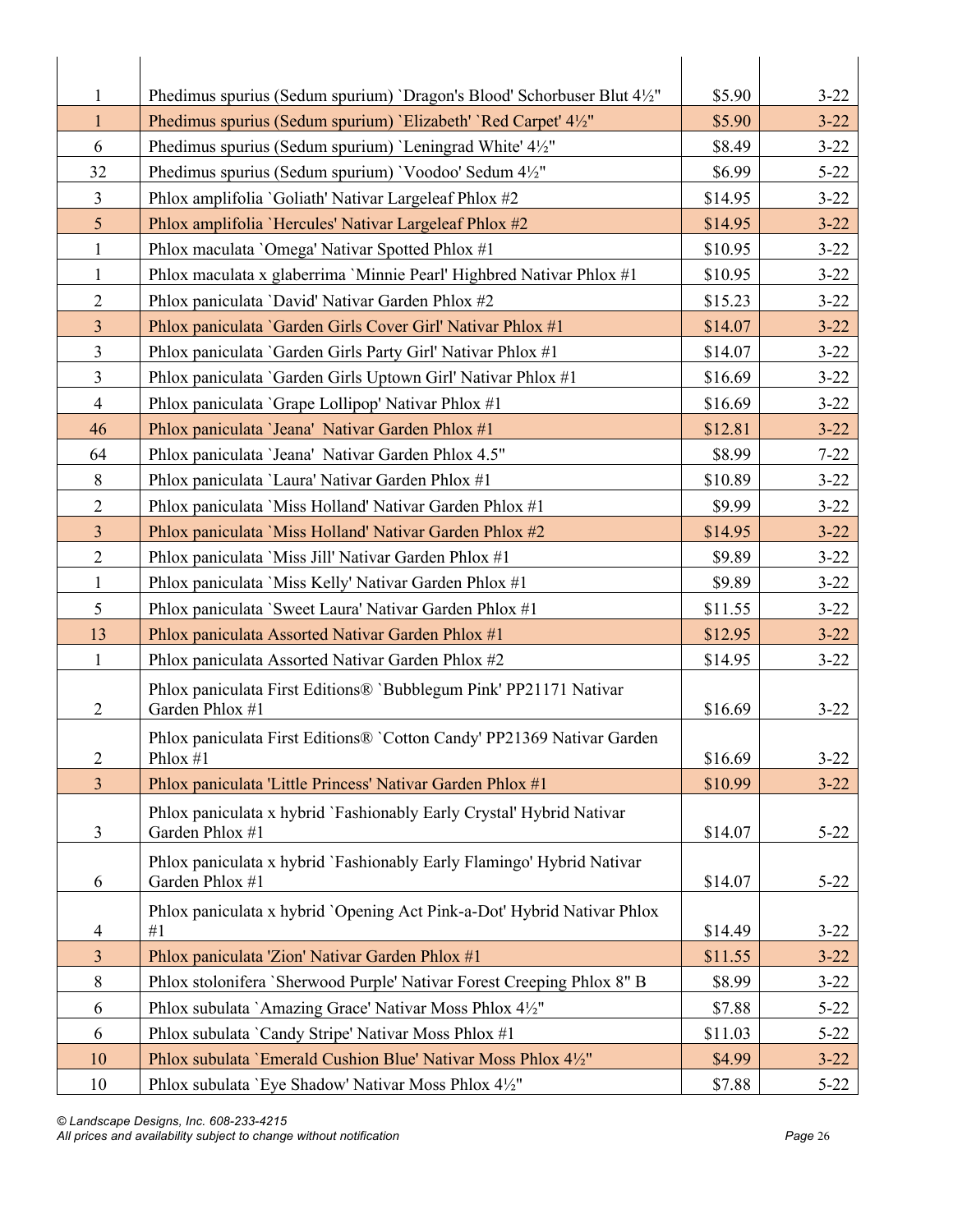| 9                       | Phlox subulata 'Pink Sparkles' Nativar Moss Phlox 4½"               | \$9.24  | $5 - 22$ |
|-------------------------|---------------------------------------------------------------------|---------|----------|
| 6                       | Phlox subulata 'Purple Beauty' Nativar Moss Phlox #1"               | \$11.03 | $5 - 22$ |
| $7\phantom{.0}$         | Phlox subulata 'Purple Beauty' Nativar Moss Phlox 4½"               | \$7.88  | $5 - 22$ |
| 10                      | Phlox subulata `Ruby Riot' Nativar Moss Phlox 41/2"                 | \$9.24  | $5 - 22$ |
| 10                      | Phlox x 'Bedazzled Lavender' Hybrid Nativar PP31168 Phlox 41/2"     | \$7.88  | $5 - 22$ |
| 20                      | Phlox x 'Bedazzled Pink' Hybrid Nativar PP31168 Phlox 4½"           | \$7.88  | $5 - 22$ |
| $8\,$                   | Phlox x `Forever Pink' Hybrid Nativar Phlox #1                      | \$14.07 | $3 - 22$ |
| 17                      | Phlox x 'Forever Pink' Hybrid Nativar Phlox 8" B                    | \$12.99 | $3 - 22$ |
| 10                      | Phlox x 'Purple Sprite' Hybrid Nativar Phlox 4½"                    | \$9.24  | $5 - 22$ |
| 9                       | Phlox x 'Rocky Road Magenta' Hybrid Nativar Phlox 41/2"             | \$7.88  | $5 - 22$ |
| 9                       | Phlox x 'Rocky Road Pink' Hybrid Nativar Phlox 41/2"                | \$7.88  | $5 - 22$ |
| 10                      | Phlox x 'Rose Sprite' Hybrid Nativar Phlox 41/2"                    | \$9.24  | $5 - 22$ |
| $\mathbf{2}$            | Phlox x 'Amethyst Pearl' Hybrid Nativar Phlox #1                    | \$14.00 | $3 - 22$ |
| $\overline{3}$          | Phlox x hybrid 'Purple Sprite' Hybrid Nativar Phlox 4½"             | \$8.98  | $3 - 22$ |
| 9                       | Phystostegia virginiana 'New Era' Nativar Obedient Plant #2         | \$15.99 | $3 - 22$ |
| $\mathbf{1}$            | Platycodon grandiflora `Fuji White' Balloon Flower 8"B              | \$10.95 | $3 - 22$ |
| $\overline{2}$          | Platycodon grandiflora 'Sentimental Blue' Balloon Flower 4½"        | \$6.25  | $3 - 22$ |
| 16                      | Platycodon grandiflora 'Sentimental Blue' Balloon Flower 8"B        | \$10.29 | $3 - 22$ |
| 11                      | Podophyllum peltatum Native May Apple #1                            | \$12.60 | $3 - 22$ |
| $\overline{3}$          | Podophyllum 'Spotty Dotty' Hybrid Asian Mayapple 41/2"              | \$38.99 | $5 - 22$ |
| 25                      | Polygonatum humile Dwarf Solomon Seal 31/2"                         | \$7.39  | $5 - 22$ |
| $\overline{2}$          | Polygonatum humile Dwarf Solomon Seal 4½"                           | \$10.00 | $3 - 22$ |
| 27                      | Polygonatum humile Dwarf Solomon Seal 5"                            | \$10.49 | $6 - 22$ |
| 109                     | Polygonatum odoratum 'Variegatum' Eurasian Solomon's Seal #1        | \$8.90  | $9 - 20$ |
| $\mathfrak{Z}$          | Polygonatum odoratum 'Variegatum' Eurasian Solomon's Seal #2        | \$10.95 | $3 - 22$ |
| $\tau$                  | Polygonatum x hybridum 'Valerie's Song' Solomon's Seal #2           | \$17.75 | $3 - 22$ |
| 55                      | Polypodium virginianum Chain Fern #1                                | \$6.39  | $3 - 22$ |
| 25                      | Polystichum acrosticoides Native Christmas Fern #1                  | \$12.40 | $6 - 22$ |
| 26                      | Primula denticulata Cashmerian Primrose 41/2"                       | \$7.25  | $3 - 22$ |
| $\overline{4}$          | Primula japonica Japanese Primrose 8" B                             | \$9.95  | $3 - 22$ |
| $\overline{3}$          | Pseudofumaria (Corydalis) lutea Yellow Corydalis 5"                 | \$6.99  | $3 - 22$ |
| $8\,$                   | Pseudofumaria alba (Corydalis ochroleuca) White & Gold Corydalis 5" | \$7.99  | $3 - 22$ |
| 6                       | Pulmonaira 'Pretty in Pink' Lungwort #1                             | \$16.49 | $5 - 22$ |
| $\mathbf{1}$            | Pulmonaira `Shrimps on the Barbie' Lungwort #1                      | \$14.28 | $5 - 22$ |
| $\overline{2}$          | Pulmonaira 'Spot On' Lungwort #1                                    | \$15.75 | $5 - 22$ |
| 10                      | Pulmonaira 'Twinkle Toes' Lungwort #1                               | \$16.49 | $5 - 22$ |
| 3                       | Pulmonaria longifolia 'Diana Clare' Lungwort #1                     | \$11.55 | $5 - 22$ |
| 5                       | Pulmonaria Pulmonaria `Raspberry Splash' Lungwort #2                | \$19.43 | $5 - 22$ |
| $\overline{\mathbf{3}}$ | Pulmonaria saccharata 'Mrs. Moon' Bethlehem Sage #1                 | \$16.49 | $3 - 22$ |
| 6                       | Pulmonaria saccharata 'Mrs. Moon' Bethlehem Sage #2                 | \$19.43 | $5 - 22$ |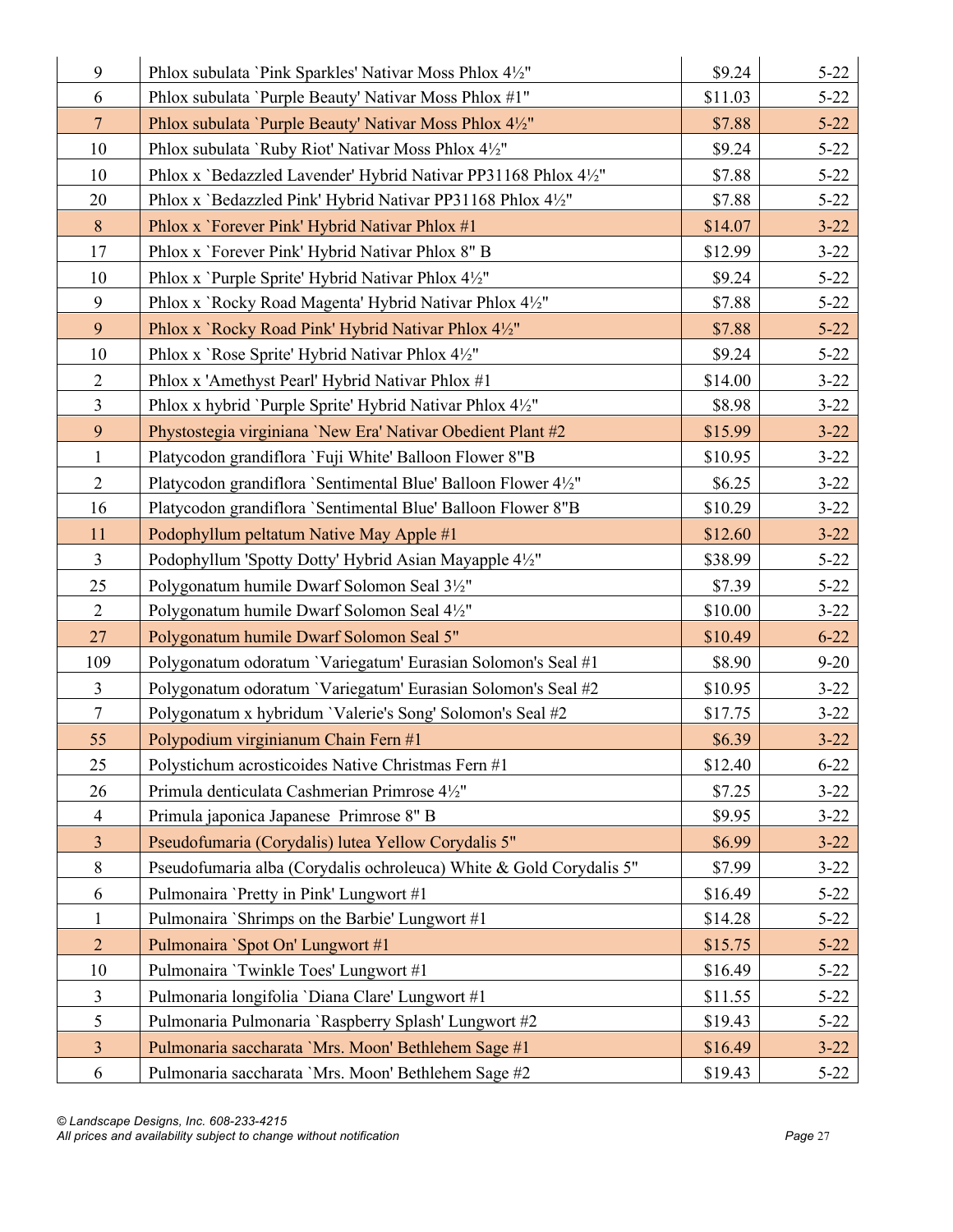| $\overline{3}$  | Pulmonaria saccharata 'Roy Davidson' Bethlehem Sage #1                                   | \$13.65 | $5 - 22$ |
|-----------------|------------------------------------------------------------------------------------------|---------|----------|
| 26              | Pulsatilla vulgaris `Alba' European Pasque Flower 41/2"                                  | \$8.34  | $3 - 22$ |
| 6               | Pulsatilla vulgaris 'Helier Hybrids' European Pasque Flower 41/2"                        | \$8.34  | $3 - 22$ |
| 34              | Pulsatilla vulgaris 'Papageno' European Pasque Flower 41/2"                              | \$8.34  | $6 - 22$ |
| 22              | Pulsatilla vulgaris 'Rubra' European Pasque Flower 4½"                                   | \$5.56  | $3 - 22$ |
| 6               | Pycnanthemum muticum Native Blunt Mountain Mint                                          | \$16.80 | $5 - 22$ |
| 10              | Ratibida pinnata Yellow Coneflower #1                                                    | \$11.69 | $3 - 22$ |
| 6               | Rheum `Chipman's Canada Red' Rhubarb #2                                                  | \$13.95 | $3 - 22$ |
| $\overline{3}$  | Rheum 'Victoria' Rhubarb #1                                                              | \$9.95  | $3 - 22$ |
| 5               | Rheum 'Victoria' Rhubarb #2                                                              | \$14.95 | $3 - 22$ |
| $\mathbf{1}$    | Rodgersia aesculifolia Chestnut Leafed Roger's Flower #3                                 | \$27.83 | $3 - 22$ |
| $\overline{4}$  | Rodgersia pinnata `Cherry Blush'® Featherleaf Roger's Flower #1                          | \$18.29 | $3 - 22$ |
| $\mathbf{1}$    | Rodgersia pinnata 'Elegans' Roger's Flower #1                                            | \$15.95 | $3 - 22$ |
| $\mathbf{1}$    | Rodgersia pinnata 'Elegans' Roger's Flower #2                                            | \$21.99 | $3 - 22$ |
| $\mathbf{1}$    | Rodgersia pinnata 'Elegans' Roger's Flower #3                                            | \$27.83 | $3 - 22$ |
| 16              | Rosularia chrysantha 4"B                                                                 | \$7.95  | $5 - 22$ |
| 16              | Rosularia muratdaghensis 4"B                                                             | \$7.95  | $5 - 22$ |
| 6               | Rudbeckia 'Glitters Like Gold' Hybrid Nativar Black-Eyed Susan #1                        | \$15.75 | $5 - 22$ |
| 6               | Rudbeckia `Sweet as Honey' Hybrid Nativar Black-Eyed Susan #1                            | \$15.75 | $5 - 22$ |
| $\mathbf{1}$    | Rudbeckia 'Yellow Polka Dot Bikini' Nativar Black-Eyed Susan #1                          | \$11.55 | $3 - 22$ |
| $\mathbf{1}$    | Rudbeckia fulgida 'Little Suzy' Black-Eyed Susan #1                                      | \$10.25 | $3 - 22$ |
| 23              | Rudbeckia fulgida var. deamii `American Gold Rush' Dwarf Black-Eyed<br>Susan PP28498 #1  | \$15.75 | $5 - 22$ |
| $5\overline{)}$ | Salvia 'Endless Love' Showy Sage #1                                                      | \$10.95 | $3 - 22$ |
| $\mathbf{1}$    | Salvia 'May Night' 'Mai Nacht' Flowering Sage #1                                         | \$10.95 | $3 - 22$ |
| 21              | Salvia nemorosa 'Lyrical Silvertone' Showy Sage #1                                       | \$19.95 | $3 - 22$ |
| $\mathbf{1}$    | Salvia nemorosa 'Lyrical Silvertone' Showy Sage 5"                                       | \$9.95  | $3 - 22$ |
| $\overline{3}$  | Salvia nemorosa 'Bumbleberry' Flowering Sage #1                                          | \$13.44 | $5 - 22$ |
| 5               | Salvia nemorosa 'Bumbleblue' Flowering Sage #1                                           | \$13.44 | $5 - 22$ |
| 6               | Salvia nemorosa 'Bumblesky' Flowering Sage #1                                            | \$13.44 | $5 - 22$ |
| 25              | Salvia nemorosa 'Caradonna' Showy Sage #1                                                | \$11.59 | $3 - 22$ |
| 6               | Salvia nemorosa `Crystal Blue' Color Spires® Proven Winners Flowering<br>Sage PP26344 #1 | \$20.89 | $3 - 22$ |
| $\tau$          | Salvia nemorosa 'Marcus' Haeumanarc Flowering Sage #1                                    | \$10.95 | $3 - 22$ |
| $\overline{4}$  | Salvia nemorosa 'Ost Friesland' Showy Sage #1                                            | \$10.95 | $3 - 22$ |
| 5               | Salvia nemorosa 'Schneehugel' 'Snowhill' Showy Sage #1                                   | \$10.99 | $3 - 22$ |
| $\overline{3}$  | Salvia yangii (Perovskia atriplicifolia) 'Blue Jean Baby' Russian Sage #1                | \$14.07 | $3 - 22$ |
| $\overline{4}$  | Salvia yangii (Perovskia atriplicifolia) 'Denim 'n Lace' Russian Sage #1                 | \$15.75 | $5 - 22$ |
| 3               | Salvia yangii (Perovskia atriplicifolia) 'Little Spire ' Compact Russian Sage<br>#1      | \$14.07 | $3 - 22$ |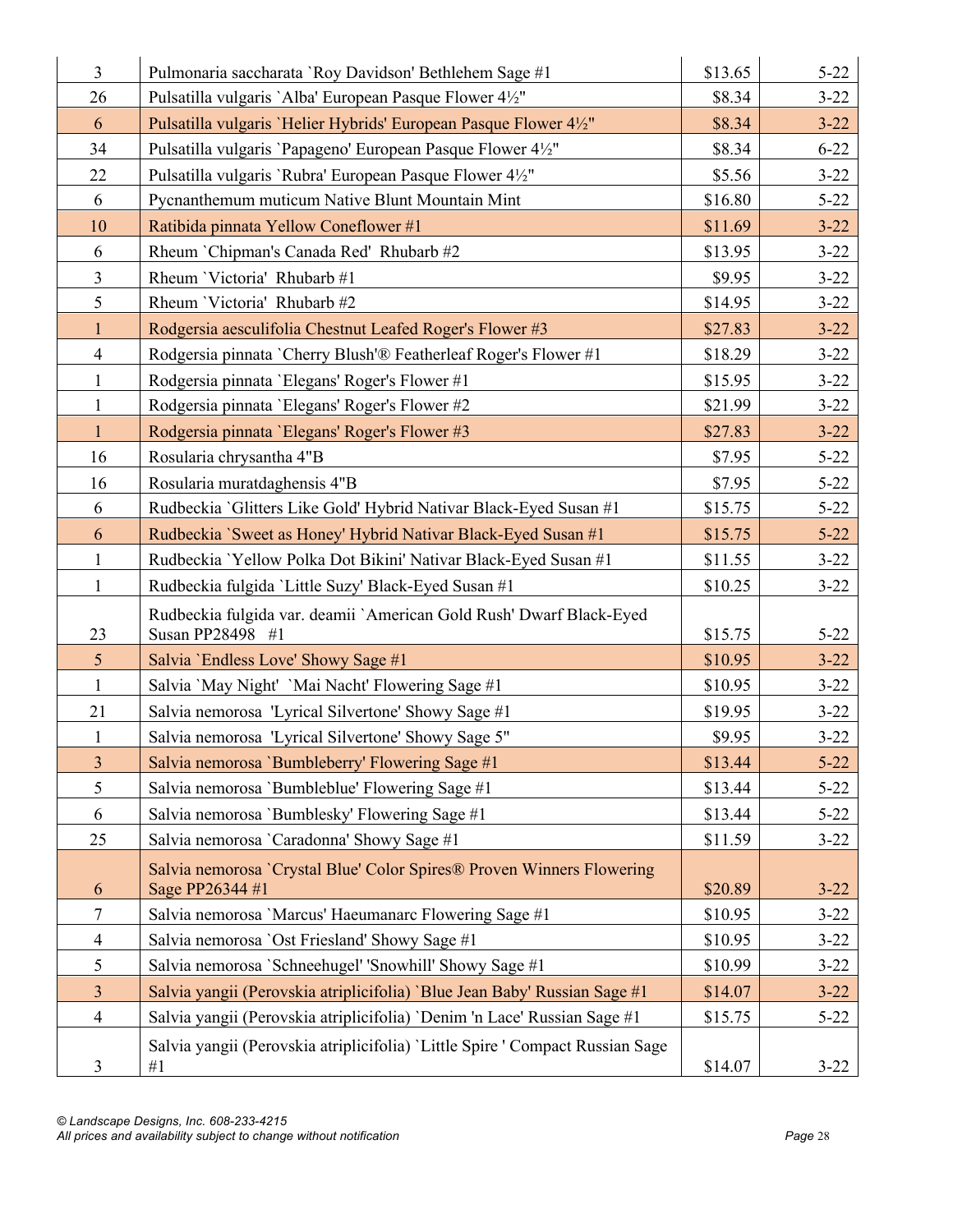| $\overline{7}$  | Salvia yangii (Perovskia atriplicifolia) `Sage Advice' Russian Sage #1 | \$15.75 | $5 - 22$ |
|-----------------|------------------------------------------------------------------------|---------|----------|
| 104             | Sanguinaria canadensis Bloodroot 41/2"                                 | \$6.93  | $5 - 22$ |
| 5               | Sanguisorba hakusanensis 'Lilac Squirrel' Korean Burnet #1             | \$14.70 | $5 - 22$ |
| 11              | Sanguisorba officinalis 'Tanna' Great Burnet #1                        | \$10.95 | $3 - 22$ |
| 6               | Sanguisorba tenuifolia Little Angel Burnet #1                          | \$13.19 | $5 - 22$ |
| $\mathbf{1}$    | Sanguisorba tenuifolia Little Angel Burnet 6" B                        | \$12.65 | $3 - 22$ |
| $\overline{2}$  | Sanguisorba tenuifolia var. purpurea Purple Japanese Burnet #1         | \$13.65 | $5 - 22$ |
| 9               | Saruma henryi Yellow Ginger #3                                         | \$29.40 | $5 - 22$ |
| 10              | Saururus cernuus Native Lizard's Tail 10" squat                        | \$21.53 | $5 - 22$ |
| $7\phantom{.0}$ | Saxifraga micranthidifolia Native Lettuceleaf Saxifraga 41/2"          | \$5.95  | $3 - 22$ |
| $\overline{4}$  | Scabiosa Mix Caucasus Mountains Pincushion Flower #1                   | \$10.50 | $5 - 22$ |
| 6               | Sedum (Phedimus) kamtschaticus Kamschatca Sedum 4½"                    | \$8.40  | $5 - 22$ |
| $\overline{3}$  | Sedum 'Black in Black' #1                                              | \$15.75 | $5 - 22$ |
| 6               | Sedum 'Black in Black' #1                                              | \$14.07 | $5 - 22$ |
| $\overline{3}$  | Sedum 'Boogie Woogie' #1                                               | \$14.49 | $3 - 22$ |
| 6               | Sedum 'Coral Jade' #1                                                  | \$15.75 | $5 - 22$ |
| 6               | Sedum 'Cosmic Comet' Stonecrop #1                                      | \$12.60 | $5 - 22$ |
| 9               | Sedum `Frosted Fire' #1                                                | \$13.44 | $3 - 22$ |
| 25              | Sedum 'Jose Aubergine' #1                                              | \$17.19 | $5 - 22$ |
| $\tau$          | Sedum 'Lime Joy' #1                                                    | \$12.60 | $3 - 22$ |
| $\tau$          | Sedum 'Lime Zinger' #1                                                 | \$13.44 | $3 - 22$ |
| 6               | Sedum 'Little Miss Sunshine' #1                                        | \$12.29 | $3 - 22$ |
| 5               | Sedum 'Popstar' #1                                                     | \$15.75 | $5 - 22$ |
| 9               | Sedum 'Rock Star' PP#29036 Stonecrop #1                                | \$13.65 | $5 - 22$ |
| 6               | Sedum 'Rosy Cheeks' #1                                                 | \$14.07 | $5 - 22$ |
| $\overline{2}$  | Sedum 'Steel the Show' #1                                              | \$12.81 | $3 - 22$ |
| 5               | Sedum `Sun Sparkler Firecracker' #1                                    | \$14.07 | $5 - 22$ |
| 5               | Sedum `Sun Sparkler Jade Tuffet' #1                                    | \$13.44 | $5 - 22$ |
| 6               | Sedum 'Tiramisu' #1                                                    | \$15.75 | $5 - 22$ |
| 6               | Sedum 'Yellow Brick Road' #1                                           | \$14.49 | $3 - 22$ |
| 29              | Sedum acre 'Octoberfest' Golden Stonecrop 4½"                          | \$6.25  | $3 - 22$ |
| 5               | Sedum album 'Chloroticum' 41/2"                                        | \$7.88  | $3 - 22$ |
| $\overline{4}$  | Sedum album 'Nerds' Stonecrop 4½"                                      | \$8.40  | $3 - 22$ |
| $\overline{2}$  | Sedum 'Atlantis' Stonecrop Sedum #1                                    | \$13.86 | $5 - 22$ |
| 6               | Sedum 'Bundle of Joy' Stonecrop Sedum #1                               | \$14.70 | $3 - 22$ |
| 30              | Sedum dasyphyllum var. glanduliferum Sedum 41/2"                       | \$5.95  | $3 - 22$ |
| $\overline{2}$  | Sedum ellacombianum 'Cutting Edge' 41/2"                               | \$8.40  | $3 - 22$ |
| 29              | Sedum grisbachi 41/2"                                                  | \$5.90  | $3 - 22$ |
| 5               | Sedum 'Lime Twister' Stonecrop #1                                      | \$12.60 | $5 - 22$ |
| 15              | Sedum selskianum 'Goldilocks' Stonecrop 4"                             | \$4.99  | $3 - 22$ |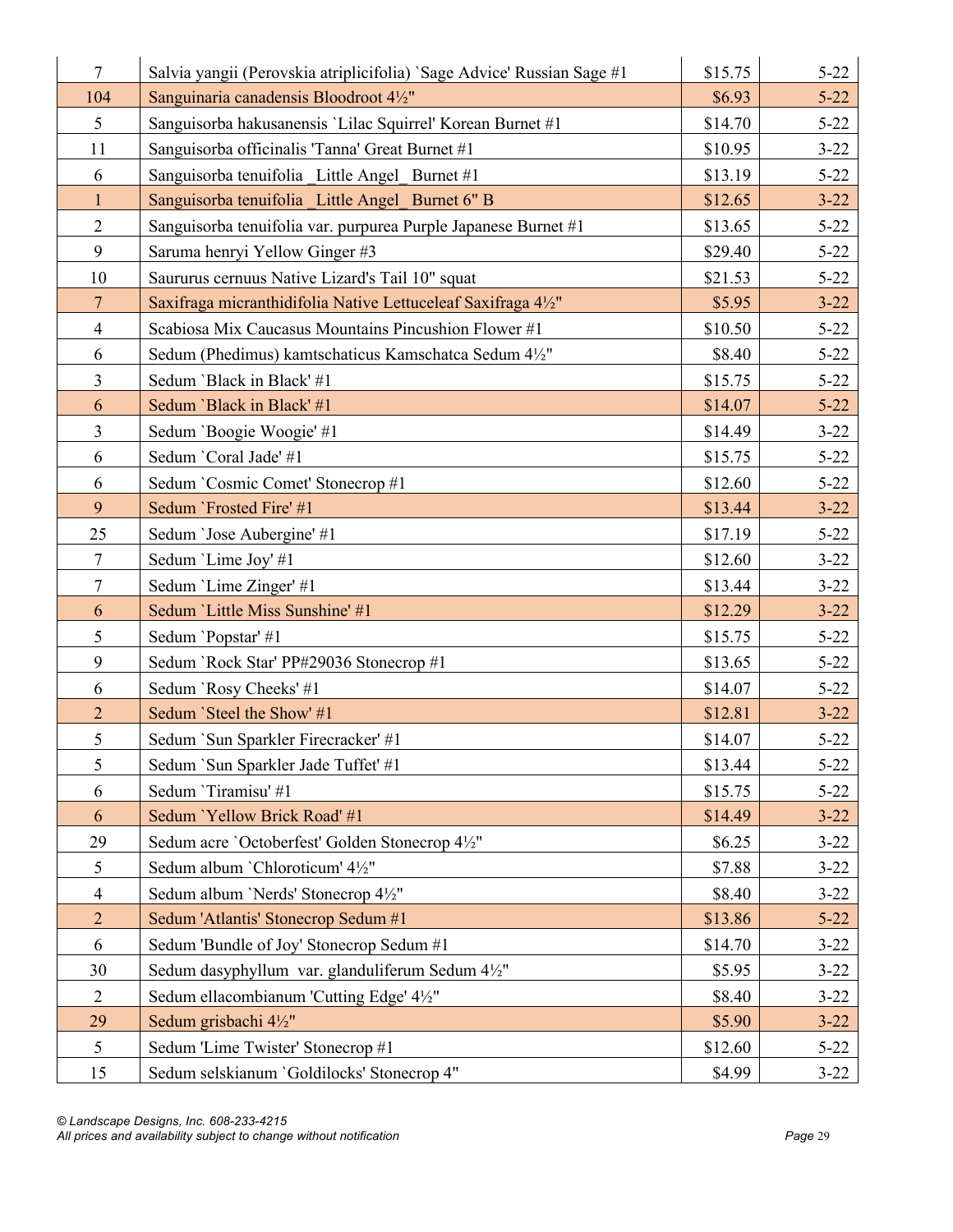| 6                        | Sedum sexangulare 'Golddigger' 4½"                                                       | \$8.40  | $5 - 22$ |
|--------------------------|------------------------------------------------------------------------------------------|---------|----------|
| 6                        | Sedum sexangulare 'Yellowstone' PPAF 41/2"                                               | \$8.40  | $5 - 22$ |
| 73                       | Sedum sexangulare Hexagon Stonecrop 4½"                                                  | \$4.95  | $6 - 22$ |
| 6                        | Sedum takesimensis 'Golden Carpet' 41/2"                                                 | \$8.40  | $5 - 22$ |
| 29                       | Sedum ternatum 'Larinem Park' Nativar Mountain Stonecrop 6" B                            | \$7.99  | $6 - 22$ |
| $\overline{2}$           | Sedum ternatum 'Larinem Park' Nativar Mountain Stonecrop 8" B                            | \$10.49 | $3 - 22$ |
| 25                       | Sedum x `Autumn Charm' 'Lajos' PP #14421 #1                                              | \$15.97 | $5 - 22$ |
| $\mathfrak{S}$           | Sedum x 'Autumn Delight 'Beka" #1                                                        | \$12.60 | $3 - 22$ |
| 6                        | Sedum x 'Kate's Little Joy' #1                                                           | \$10.50 | $3 - 22$ |
| $5\overline{)}$          | Sedum x 'Lemon Jade' #1                                                                  | \$14.49 | $3 - 22$ |
| 6                        | Sedum x 'Peace and Joy' Stonecrop #1                                                     | \$13.65 | $5 - 22$ |
| 6                        | Sedum x 'Pillow Talk' Stone Crop #1                                                      | \$13.65 | $5 - 22$ |
| $\overline{2}$           | Sedum x 'Pride and Joy' #1                                                               | \$14.49 | $3 - 22$ |
| 6                        | Sedum x 'Sunset Boulevard' #1                                                            | \$13.65 | $5 - 22$ |
| $\mathbf{1}$             | Sedum x `Superstar' #1                                                                   | \$12.60 | $3 - 22$ |
| 83                       | Sempervivium Assorted Hens N' Chicks 4" B                                                | \$5.19  | $3 - 22$ |
| 15                       | Senna hebecarps Native Wild Senna #3                                                     | \$21.99 | $4 - 22$ |
| 5 <sup>5</sup>           | Solidago bicolor Native Silver-Rod Goldenrod                                             | \$12.60 | $5 - 22$ |
| 18                       | Solidago 'Little Lemon' Hybrid Dwarf Goldenrod #1                                        | \$14.07 | $5 - 22$ |
| 10                       | Solidago rugosa 'Fireworks' Rough Stemmed Goldenrod 4½"                                  | \$5.49  | $3 - 22$ |
| $\mathbf{1}$             | Spodiopogon sibiricus Eastern Asia Frost Grass #5                                        | \$29.95 | $3 - 22$ |
| 42                       | Sporobolus heterolepsis Native Prairie Drop Seed #1                                      | \$15.09 | $3 - 22$ |
| 28                       | Stachys byzantina `Fuzzy Wuzzy' Compact Lamb's Ear 5"                                    | \$5.95  | $3 - 22$ |
| 10                       | Stachys byzantina 'Helene von Stein' #1                                                  | \$9.95  | $3 - 22$ |
| 5                        | Stachys monnieri 'Hummelo' Betony #1                                                     | \$11.55 | $3 - 22$ |
| $\overline{7}$           | Stachys officinalis 'Pink Cotton Candy' Stachys #1                                       | \$12.60 | $3 - 22$ |
| $8\,$                    | Stachys x 'Summer Crush' Stachys #1                                                      | \$13.65 | $3 - 22$ |
| $\mathbf{1}$             | Stachys x 'Summer Romance' Stachys #1                                                    | \$13.65 | $5 - 22$ |
| 6                        | Stachys x 'Summer Romance' Stachys #2                                                    | \$19.95 | $3 - 22$ |
| 50                       | Streptopus roseus Rose Twisted Stalk 41/2"                                               | \$11.29 | $2 - 15$ |
| 32                       | Symphyotrichum (Aster) lateriflorus 'Lady in Black' Aster 6"                             | \$8.95  | $6 - 22$ |
| 15                       | Symphyotrichum (Aster) novae-angliae 'Grape Crush' Nativar New<br>England Aster #1       | \$14.07 | $5 - 22$ |
| 6                        | Symphyotrichum (Aster) novi-belgii 'Pink Crush' Nativar New England<br>Aster #1          | \$14.07 | $5 - 22$ |
| $\overline{\mathcal{A}}$ | Symphyotrichum (Aster) obligifolium 'Kashmir' Nativar Aromatic Aster<br>$4\frac{1}{2}$ " | \$11.09 | $3 - 22$ |
| 6                        | Symphyotrichum (Aster) oblongifolium 'Chicago' Nativar Aster #1                          | \$10.50 | $5 - 22$ |
|                          | Symphyotrichum (Aster) oblongifolium 'Dream of Beauty' Nativar Fragrant                  |         |          |
| 9                        | Aster #1                                                                                 | \$19.99 | $3 - 22$ |
| 6                        | Symphyotrichum (Aster) oblongifolium 'Lalla' Nativar Aster #1                            | \$11.55 | $5 - 22$ |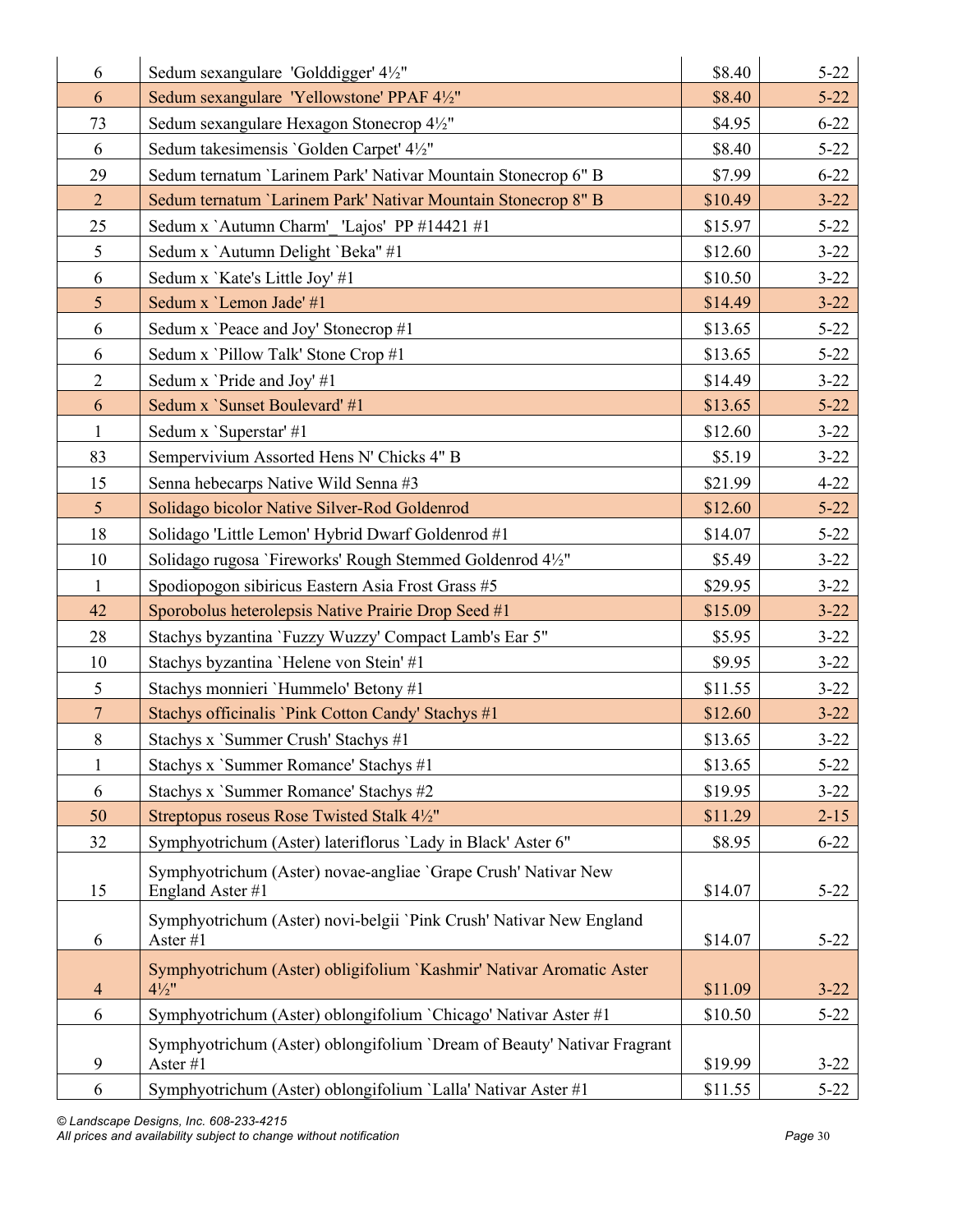| 38             | Symphyotrichum (Aster) oblongifolium 'October Skies' Nativar Aromatic<br>Aster 5"                     | \$11.88 | $8-22$   |
|----------------|-------------------------------------------------------------------------------------------------------|---------|----------|
| 32             | Symphyotrichum (Aster) oblongifolium 'October Skies' Nativar Aromatic<br>Aster 6"                     | \$11.88 | $6 - 22$ |
| 9              | Symphyotrichum (Aster) oblongifolium var. angustatus `Raydon's Favorite'<br>Aromatic Aster #1         | \$10.99 | $3 - 22$ |
| 32             | Symphyotrichum (Aster) oblongifolium var. angustatus `Raydon's Favorite'<br>Aromatic Aster 6"         | \$10.99 | $6 - 22$ |
| $\mathbf{1}$   | Symphyotrichum `Kickin Carmine Red' Hybrid Nativar Aster #1                                           | \$14.07 | $5 - 22$ |
| $\tau$         | Symphyotrichum `Kickin Lavender' Hybrid Nativar Aster #1                                              | \$14.64 | $3 - 22$ |
| 6              | Symphyotrichum `Kickin Pink Chiffon' Hybrid Nativar Aster #1                                          | \$14.64 | $3 - 22$ |
| 5              | Symphyotrichum cordifolium `Avondale' Nativar Heart Leafed Aster #1                                   | \$9.97  | $3 - 22$ |
| 20             | Symphyotrichum ericoides Snow Flurry_Heather Aster 5"                                                 | \$8.95  | $3 - 22$ |
| 10             | Symphyotrichum oolentangiensis (Aster azureus) Native Sky Blue Aster<br>$4\frac{1}{2}$ "              | \$9.87  | $5 - 22$ |
| 13             | Symphytum ibericum (grandiflorum) 'Hidcote Variegated' Creamy-yellow<br>Variegated Leafed Comphrey #1 | \$8.58  | $5 - 22$ |
| 24             | Syneilesis aconitifolia Shredded Umbrella Plant #1                                                    | \$25.20 | $5 - 22$ |
| $\overline{4}$ | Talinum calycinum (Phemeranthus calycinus) Rock Rose #1                                               | \$9.23  | $3 - 22$ |
| $\tau$         | Talinum calycinum (Phemeranthus calycinus) Rock Rose 4½"                                              | \$6.99  | $3 - 22$ |
| 11             | Thalictrum (Anemonella) thalictroides Native Rue Anemone 3 per pot in<br>4"                           | \$6.30  | $4 - 18$ |
| $\overline{3}$ | Thalictrum (Anemonella) thalictroides Native Rue Anemone 5"                                           | \$7.29  | $3 - 22$ |
| 12             | Thalictrum 'Black Stockings' Meadow Rue #1                                                            | \$13.46 | $3 - 22$ |
| 5              | Thalictrum aquilegifolium `My Little Favorite' Eurasian Meadow Rue #3                                 | \$21.00 | $5 - 22$ |
| 6              | Thalictrum aquilegifolium 'Nimbus' Eurasian Meadow Rue #3                                             | \$18.90 | $5 - 22$ |
| 16             | Thymus `Spicy Orange' Thyme 4½"                                                                       | \$8.94  | $6 - 22$ |
| 16             | Thymus praecox arctocis pseudolanuginosa Woolly Mother-of-Thyme 41/2"                                 | \$8.94  | $6 - 22$ |
| 15             | Thymus serpyllum 'Magic Carpet' Carmine Pink Lemon Scented Mother of<br>Thyme $4\frac{1}{2}$ "        | \$8.94  | $6 - 22$ |
| 16             | Thymus serpyllum Red Thyme 41/2"                                                                      | \$8.34  | $6 - 22$ |
| 16             | Thymus x citriodorus 'Mayfair' Lemon Thyme 41/2"                                                      | \$8.94  | $6 - 22$ |
| 17             | Thymus x citriodorus Lemon Thyme $4\frac{1}{2}$ "                                                     | \$8.94  | $6 - 22$ |
| $\mathbf{1}$   | Thymus x citriodorus Lemon Thyme 6" B                                                                 | \$9.95  | $6 - 22$ |
| $\overline{3}$ | Tiarella 'Brandy Wine' Hybrid Nativar Foamflower #1                                                   | \$15.75 | $3 - 22$ |
| 13             | Tiarella 'Candy Striper' Hybrid Nativar Foamflower #1                                                 | \$15.75 | $3 - 22$ |
| $\overline{4}$ | Tiarella 'Crow Feather' Hybrid Nativar Foamflower #1                                                  | \$15.96 | $3 - 22$ |
| 6              | Tiarella 'Cutting Edge' Nativar Foamflower 4½"                                                        | \$15.75 | $5 - 22$ |
| 33             | Tiarella 'Elizabeth Oliver' Hybrid Nativar Foamflower #1                                              | \$15.75 | $3 - 22$ |
| $\mathbf{1}$   | Tiarella `Happy Trails' Hybrid Nativar Groundcover Foamflower #1                                      | \$15.75 | $3 - 22$ |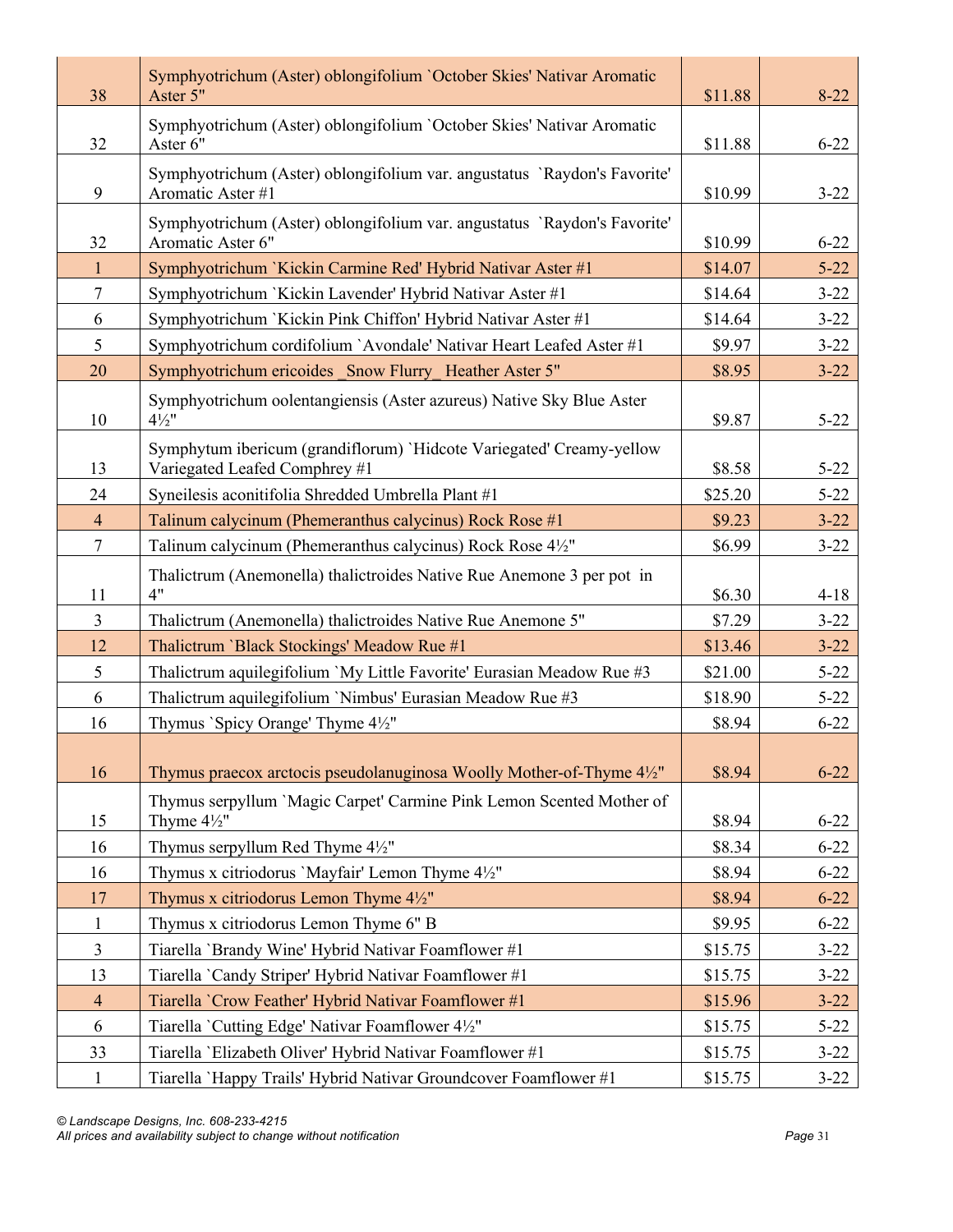| 9              | Tiarella 'Iron Butterfly' Hybrid Nativar Foamflower #1               | \$15.75 | $3 - 22$  |
|----------------|----------------------------------------------------------------------|---------|-----------|
| 16             | Tiarella 'Jeepers Creepers' Hybrid Nativar Foamflower #1             | \$15.75 | $3 - 22$  |
| $\mathbf{1}$   | Tiarella 'Ninja' Hybrid Nativar Foamflower #1                        | \$15.75 | $3 - 22$  |
| $8\,$          | Tiarella 'Running Tapestry' Hybrid Nativar Foamflower #1             | \$15.96 | $3 - 22$  |
| $\overline{2}$ | Tiarella 'Skeleton Key' Hybrid Nativar Foamflower #1                 | \$15.75 | $3 - 22$  |
| $8\,$          | Tiarella 'Sugar & Spice' Hybrid Nativar Foamflower #1                | \$15.75 | $3 - 22$  |
| 13             | Tiarella 'Timbuktu' Hybrid Nativar Foamflower #1                     | \$15.75 | $3 - 22$  |
| $\mathbf{1}$   | Tiarella Assorted Cultivars Highbred Nativar Foamflower #1           | \$15.75 | $3 - 22$  |
| 85             | Tiarella cordifolia Native Foamflower 5"                             | \$11.19 | $7 - 22$  |
| 1              | Tiarella 'Pink Skyrocket' Highbred Nativar Foamflower #1             | \$20.89 | $3 - 22$  |
| 32             | Tradescantia tharpii (2003 GreatPlants) Native Plains Spiderwort 4½" | \$8.34  | $7 - 22$  |
| 25             | Tradescantia x 'Leonora' Hybrid Nativar Spiderwort #1                | \$9.95  | $5 - 22$  |
| 25             | Tradescantia x Hybrida 'Bilberry Ice' Hybrid Nativar Spiderwort #1   | \$9.95  | $5 - 22$  |
| 12             | Tricyrtis hirta 'Miyazaki' Hairy Toad Lily #1                        | \$16.69 | $5 - 22$  |
| $\mathbf{1}$   | Tricyrtis hirta 'Miyazaki' Hairy Toad Lily #2                        | \$15.23 | $3 - 22$  |
| 50             | Tricyrtis hirta 'Miyazaki' Hairy Toad Lily 5"                        | \$4.49  | $11 - 08$ |
| $\overline{7}$ | Tricyrtis hirta 'Miyazaki' Mixed Hybrid Hairy Toad Lily #1           | \$12.60 | $5 - 22$  |
| 10             | Tricyrtis x Hybrida'Togen' Toad Lily #1                              | \$11.55 | $5 - 22$  |
| $\tau$         | Tricyrtis x Hybrida Togen' Toad Lily #2                              | \$19.99 | $3 - 22$  |
| 21             | Trillium cuneatum Sweet Betsy Trillium 41/2"                         | \$5.95  | $1 - 15$  |
| 50             | Trillium cuneatum Sweet Betsy Trillium Tray Grown                    | \$5.95  | $1 - 20$  |
| 22             | Trillium erectum `Album' White-Beige Trillium Tray grown             | \$5.98  | $1-20$    |
| 105            | Trillium erectum Purple Trillium Tray                                | \$5.95  | $3 - 20$  |
| $8\,$          | Trillium flexipes Trillium 4.5"                                      | \$5.95  | $3 - 20$  |
| 25             | Trillium flexipes Trillium Tray grown                                | \$5.95  | $1 - 20$  |
| 130            | Trillium grandiflorum Snow Trillium 41/2"                            | \$6.99  | $5 - 22$  |
| 100            | Trillium luteum Fragrant Yellow Trillium Tray grown                  | \$5.95  | $3 - 20$  |
| 102            | Trillium pusilium Dwarf White Trillium in Trays                      | \$5.98  | $4 - 20$  |
| 153            | Trillium recurvatum Prairie Trillium Tray grown                      | \$5.95  | $1 - 20$  |
| 45             | Trillium sessile Red Toad Trillium in trays                          | \$5.95  | $4 - 20$  |
| 70             | Trillium sulcatum in Trays                                           | \$8.20  | $5-20$    |
| $\mathfrak{Z}$ | Triosteum perfoliatum `Chocolate River' Nativar Horse Gentian #1     | \$15.75 | $3 - 22$  |
| 5              | Trollius x cultorum 'Golden Queen' Globe Flower 41/2"                | \$6.95  | $3 - 22$  |
| 11             | Trollius x cultorum 'Golden Queen' Globe Flower 5"                   | \$7.94  | $5 - 22$  |
| 25             | Trollius x cultorum 'Lemon Queen' Globe Flower #1                    | \$10.58 | $5 - 22$  |
| 50             | Uvularia grandiflora Native Big Merrybells 5"                        | \$5.99  | $3 - 22$  |
| 27             | Uvularia grandiflora Native Big Merrybells Tray grown                | \$5.99  | $5 - 22$  |
| 6              | Verbena hastata Native Blue Vervain #2                               | \$16.80 | $5 - 22$  |
| 22             | Verbena hastata Native Blue Vervain 5"                               | \$8.29  | $7 - 22$  |
| $\mathbf{2}$   | Vernonia `Summer's Swan Song' PP#28556 Nativar Ironweed #1           | \$14.07 | $5 - 22$  |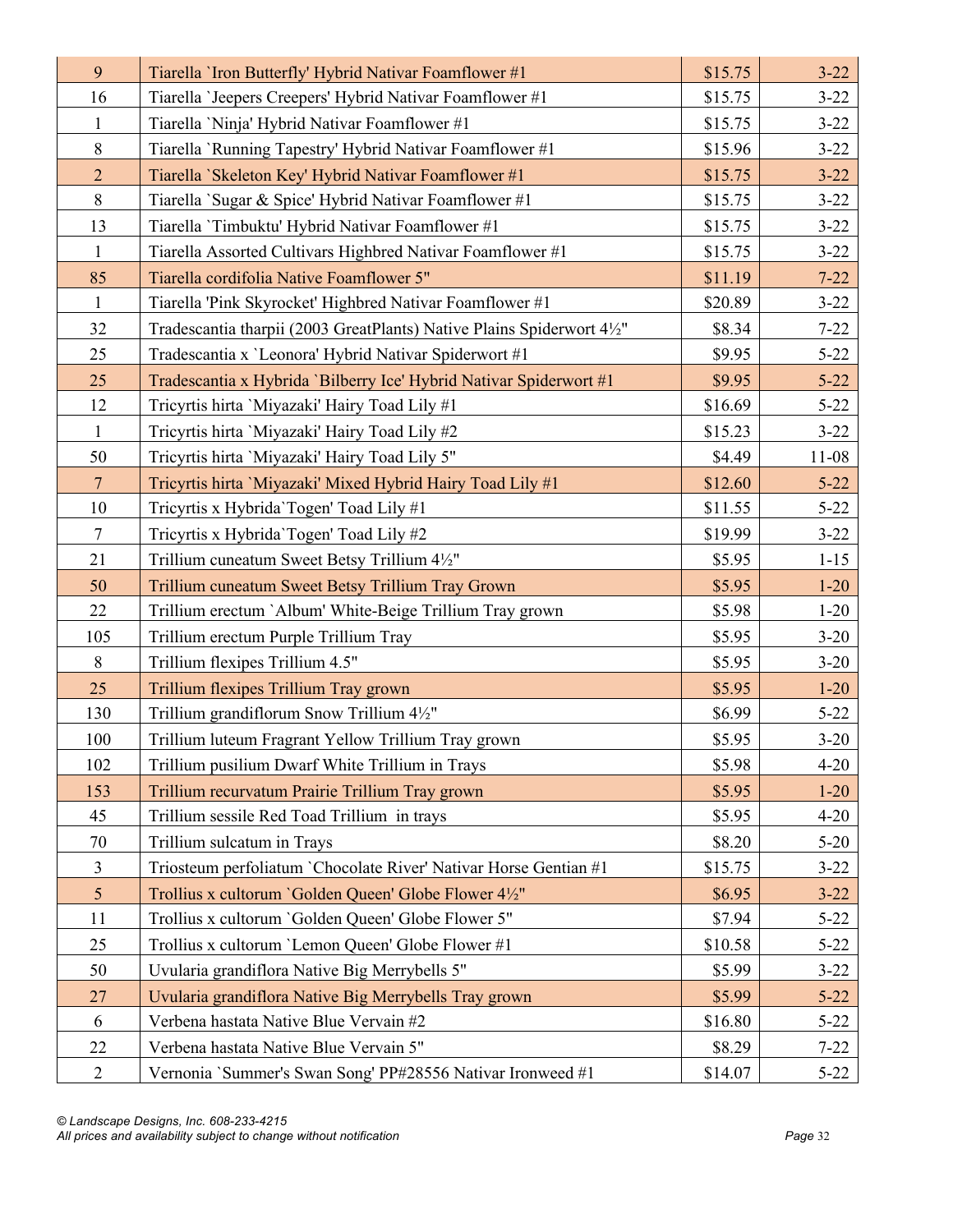| $\overline{4}$ | Vernonia `Summer's Swan Song' PP#28556 Nativar Ironweed #2                            | \$19.95 | $4 - 22$ |
|----------------|---------------------------------------------------------------------------------------|---------|----------|
| 9              | Vernonia fasciculata Native Ironweed #2                                               | \$13.95 | $3 - 22$ |
| 5              | Vernonia x 'Southern Cross' Nativar Ironweed #1                                       | \$15.69 | $3 - 22$ |
| 5              | Veronica 'Baby Doll' Speedwell #1                                                     | \$10.95 | $3 - 22$ |
| $\overline{2}$ | Veronica 'Eveline' Speedwell #2                                                       | \$12.88 | $3 - 22$ |
| $\overline{4}$ | Veronica 'Good Night Irene' Speedwell #1                                              | \$11.29 | $3 - 22$ |
| 6              | Veronica 'Perfectly Picasso' Speedwell #1                                             | \$14.07 | $5 - 22$ |
| 6              | Veronica 'Purple Illusion' Speedwell #1                                               | \$10.50 | $5 - 22$ |
| $\mathbf{1}$   | Veronica alpina x spicata 'Tickled Pink' Speedwell 5"                                 | \$5.39  | $3 - 22$ |
| 27             | Veronica longifolia 'First Match' Speedwell #1                                        | \$11.77 | $3 - 22$ |
| 9              | Veronica 'Moody Blues Pink' Speedwell #2                                              | \$19.95 | $3 - 22$ |
| 10             | Veronica 'Moody Blues White' Speedwell #2                                             | \$19.95 | $3 - 22$ |
| 6              | Veronica 'Very Van Gough' Speedwell #1                                                | \$14.07 | $5 - 22$ |
| $\mathbf{1}$   | Veronica x 'Hotel California' Speedwell #1                                            | \$11.29 | $3 - 22$ |
| 16             | Veronicastrum virginicum `Albo-Rosea' Nativar Culver's Physic 5"                      | \$9.96  | $6 - 22$ |
| 9              | Veronicastrum virginicum `Album' White Native Culver's Physic #1                      | \$12.99 | $3 - 22$ |
| $\mathbf{1}$   | Veronicastrum virginicum `Apollo' Nativar Culver's Physic #1                          | \$12.99 | $3 - 22$ |
| $\tau$         | Veronicastrum virginicum `Fascination' Nativar Culver's Physic #1                     | \$12.09 | $5 - 22$ |
| $\tau$         | Veronicastrum virginicum 'Lavendelturm' Lavender Towers Nativar<br>Culver's Physic #1 | \$12.99 | $5 - 22$ |
| 3              | Veronicastrum virginicum `Queen of Diamonds' Nativar Culver's Physic #1               | \$12.99 | $3 - 22$ |
| $\overline{3}$ | Veronicastrum virginicum Native Culver's Physic 4"                                    | \$6.88  | $3 - 22$ |
| 13             | Veronicastrum virginicum Native Culver's Physic 5"                                    | \$7.49  | $3 - 22$ |
| 56             | Vinca minor `Alba' White Flowering Periwinkle 21/2"                                   | \$2.96  | $3 - 22$ |
| 20             | Vinca minor `Atropurpurea' Burgundy Flowering Periwinkle #1                           | \$10.99 | $3 - 22$ |
| 85             | Vinca minor 'Dart's Blue' Periwinkle 31/2"                                            | \$3.96  | $3 - 22$ |
| 132            | Vinca minor 'La Grave' (Bowles' Variety) Periwinkle 21/2"                             | \$2.96  | $3 - 22$ |
| 24             | Vinca minor 'La Grave' (Bowles' Variety) Periwinkle 31/2"                             | \$3.49  | $3 - 22$ |
| 15             | Vinca minor 'Moonlit' Periwinkle 41/2"                                                | \$5.66  | $3 - 22$ |
| 76             | Vinca minor 'Ralph Shugart' 21/2"                                                     | \$3.32  | $3 - 22$ |
| 85             | Vinca minor `Ralph Shugart' 31/4"                                                     | \$3.49  | $3 - 22$ |
| 21             | Vinca minor `Ralph Shugart' 4½"                                                       | \$5.95  | $3 - 22$ |
| 50             | Vinca minor 'Sterling Silver' #1                                                      | \$14.70 | $5 - 22$ |
| 78             | Viola hastata Native Halberd-leaved Yellow Violet 4"                                  | \$9.99  | $6 - 22$ |
| 12             | Viola labradorica Native Labrador Violet 4"                                           | \$5.25  | $5 - 22$ |
| 53             | Viola pedata Native Bird's Foot Violet 41/2"                                          | \$5.29  | $3 - 22$ |
| 27             | Viola pubescens Native Yellow Violet 5"                                               | \$5.39  | $3 - 22$ |
|                | Waldsteinia fragarioides (Geum fragarioides) Native Appalachian Barren                |         |          |